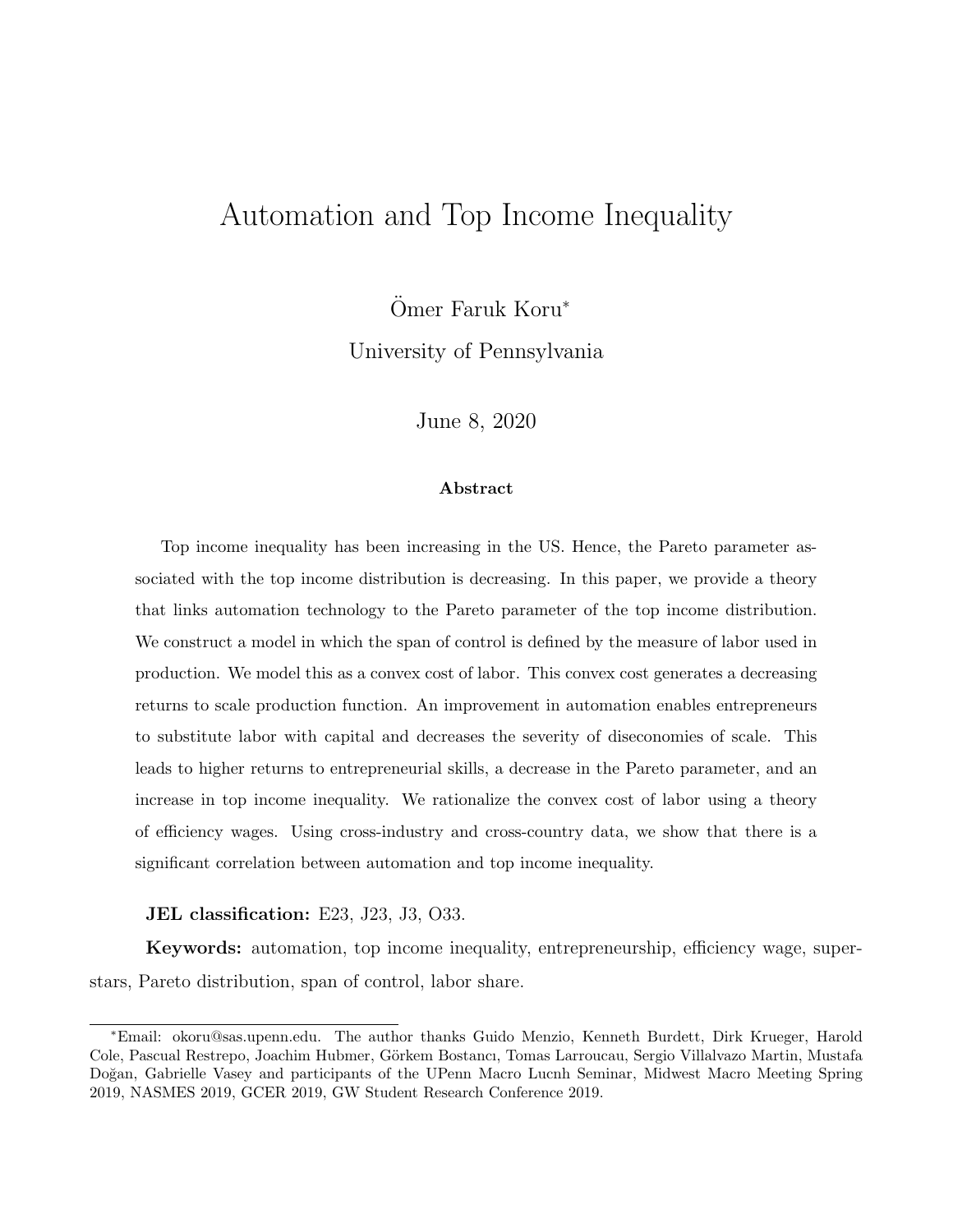## 1 Introduction

Income inequality among the top earners, measured as the ratio of the top 0.1% income share to the top 1% income share, has been increasing in the US for the last forty years. In other words, the income gap between the super-rich and rich individuals is increasing. During the same time period, there was a significant improvement in technology, specifically in automation. We define automation in a broad sense, including information technology. In this paper, we provide a theory that links the automation level to top income inequality.

The left panel of the figure [1](#page-1-0) plots the relative income share at the top income distribution. The solid line shows the ratio of the income share of the top 0.01% to 0.1%. The dotted line shows the ratio of the income share of the top 0.1% to 1%. The dashed line shows the ratio of the income share of the top  $1\%$  to top  $10\%$ . The figure shows that top income inequality has been increasing since the 1980s. It is true whether we define the top income as the top 10%, the top 1%, or the top 0.1%. It can be seen from the figure that top income inequality has increased by almost half.

Figure 1: Top Income Inequality and the Labor Share

<span id="page-1-0"></span>

Note: Left panel: the solid line shows the ratio of income share of top 0.01% to 0.1%. The dotted line shows the ratio of income share of top 0.1% to 1%. The dashed line shows the ratio of income share of t op 1% to top 10%. Right panel: The solid line shows the Pareto parameter implied by the relative income share of top 0.1% to top 1%. The dashed line is the labor share of income (right axis).

Source: Relative income shares: World Inequality Database; Labor share: Penn World Table 9.1.

It is well-known that top income distribution of income is well approximated by a Pareto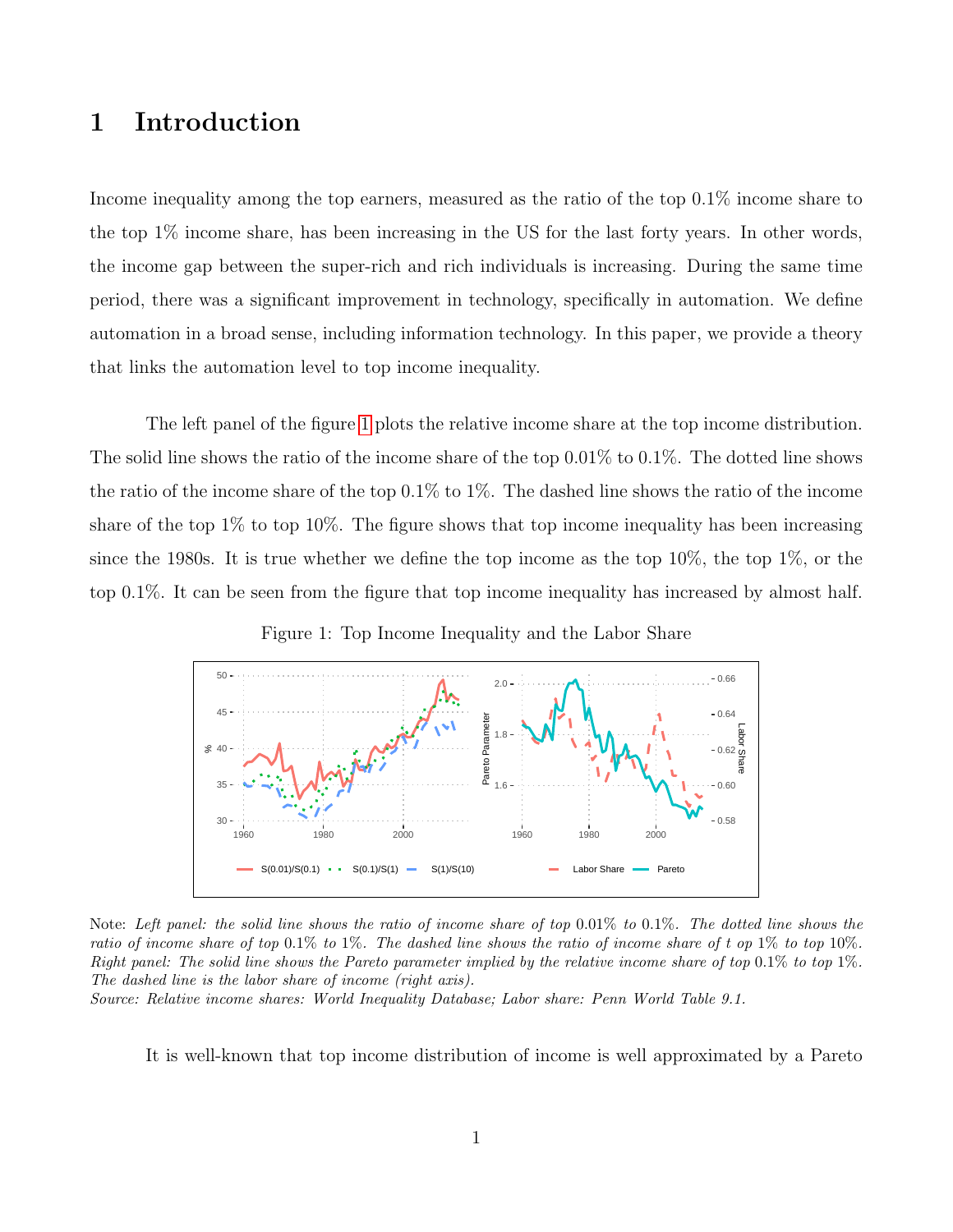distribution.<sup>[1](#page-2-0)</sup> An implication of the Pareto distribution is that the relative income share is a function of the Pareto parameter. The increase in top income inequality implies that the Pareto parameter of top income distribution is decreasing. Our model links the Pareto parameter to automation technology. In the model, we use a production function similar to [Acemoglu & Restrepo](#page-30-0) [\(2018b\)](#page-30-0). An implication of this production function is that the labor share of income is a function of the automation level, which is also true in our model. In other words, the labor share of income provides us with a measure of automation in the economy. Therefore, we plot the labor share and the Pareto parameter on the right panel of figure [1.](#page-1-0) It illustrates that there is a high correlation between automation and top income inequality.

There are well-established theories explaining why the right tail of the income distribution is approximated by a Pareto distribution. We build our theory on the diseconomies of scale argument in [Lucas](#page-33-0) [\(1978\)](#page-33-0) and [Rosen](#page-33-1) [\(1981\)](#page-33-1). In these models, top income inequality depends on the severity of diseconomies of scale. As the severity of diseconomies of scale decreases, top skilled entrepreneurs scale up their production and increase their market share. Hence inequality at the top percentile rises. However, in these models, the decreasing returns to scale parameter is exogenously given. In this paper, we endogenize this parameter and show how it changes with automation.

The idea that technological innovation allows firms to scale up their production is not new; it goes back to [Rosen](#page-33-1) [\(1981\)](#page-33-1). However, the main models of technological progress have no implication for the change in the scalability. Technological improvement is usually modeled as either increase in the productivity of some factor (for example [Acemoglu](#page-30-1) [\(2002\)](#page-30-1)), change in capital share (for example [Acemoglu & Restrepo](#page-30-0) [\(2018b\)](#page-30-0)) or decrease in the price of capital (for example [Autor & Dorn](#page-30-2) [\(2013\)](#page-30-2)). None of these affect the decreasing returns to scale of the production function, hence the change in the Pareto parameter.

In our model, the reason for diseconomies of scale is information friction. In the model, an entrepreneur does not know whether his employee is working or shirking. In order to provide his

<span id="page-2-0"></span><sup>&</sup>lt;sup>1</sup>The CDF of a Pareto distribution with scale parameter c and shape parameter (Pareto parameter)  $\lambda$  is given by  $F(x) = 1 - (c/x)^{\lambda}$ .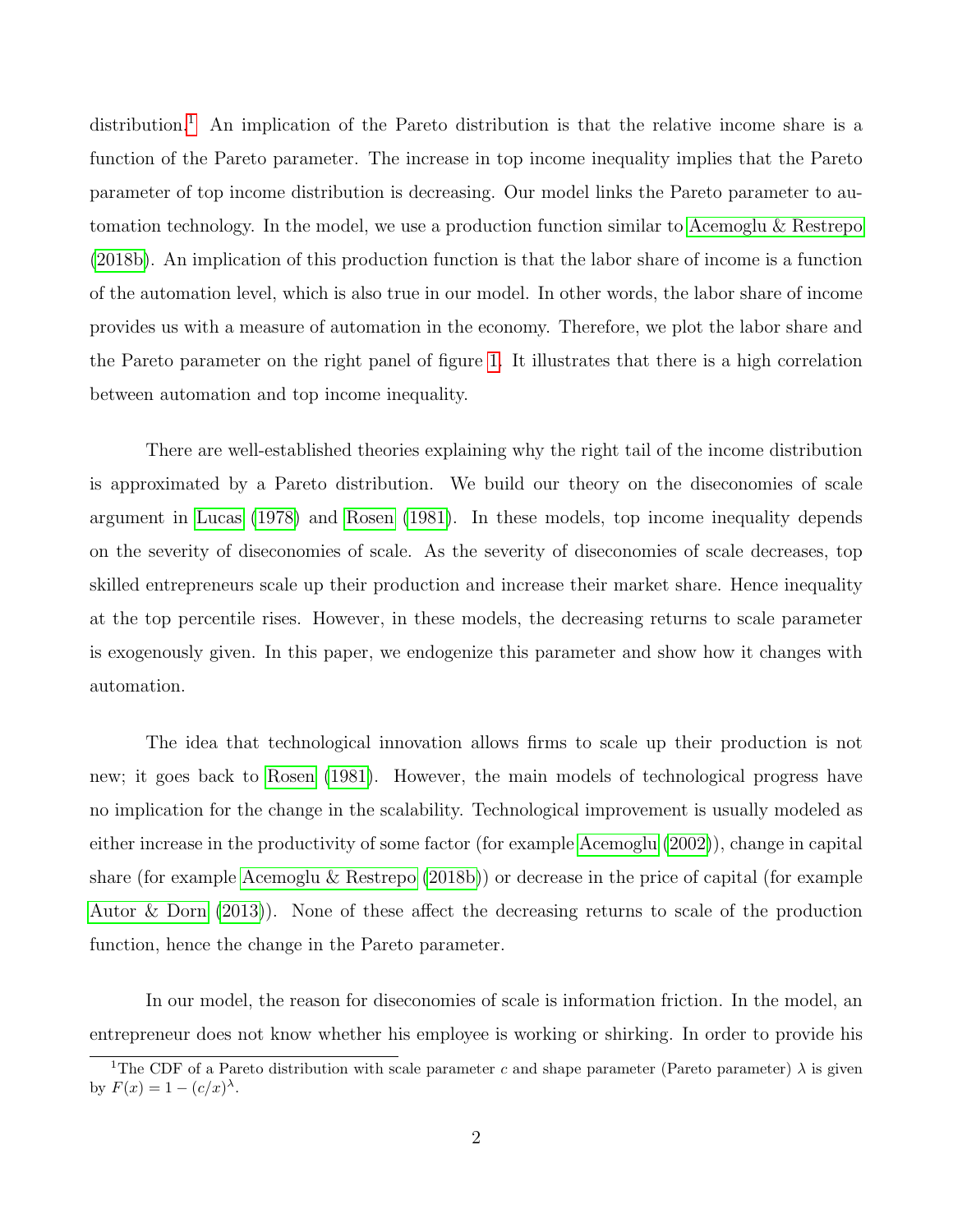employees with an incentive to exert effort, an entrepreneur needs to spend additional resources, such as investing in monitoring technology or paying efficiency wages to workers. If the cost of additional resources is convexly increasing with the number of workers, then the profit function exhibits decreasing returns to scale. First, we provide the result for any convex cost function in labor, and then we show that efficiency wage theory provides a microfoundation for this convex cost.

We define the level of automation as the share of tasks that can be produced by capital, as in [Acemoglu & Restrepo](#page-30-0) [\(2018b\)](#page-30-0). An entrepreneur needs to complete a set of tasks (such as designing, engineering, accounting, etc.) in order to produce the final good. While some of these tasks can be automated (i.e., it can be produced by capital), some of them can only be produced by labor. As automation technology improves, dependency on labor decreases and convexity of production cost decreases. Therefore, the scalability problem is associated with the level of automation technology. Our main result links the Pareto parameter of the right tail of the income distribution to the skill distribution in the population, automation technology, and the severity of the convexity of the monitoring cost. We show that as automation technology improves, inequality at the top rises.

To see the mechanism, consider the extreme case: none of the tasks can be automated. In such a case, the cost of production is the price of labor plus the monitoring cost, which is convex. Therefore, the top skilled entrepreneur could only serve a portion of the market, which enables lower-skilled entrepreneurs to enter the market. Now, consider the other extreme in which any task can be automated. In such a case, the only cost of production is the price of capital, which is linear. Therefore, an entrepreneur has no problem scaling up his output, hence the top skilled individual captures the entire market. While in the first scenario there is lower inequality thanks to the existence of other entrepreneurs, in the second scenario there is perfect inequality since the top talented entrepreneur owns the entire market. When the economy converges from one extreme to the other, thanks to automation, the income inequality at the top increases.

The model implies that the automation level can be measured by the capital share of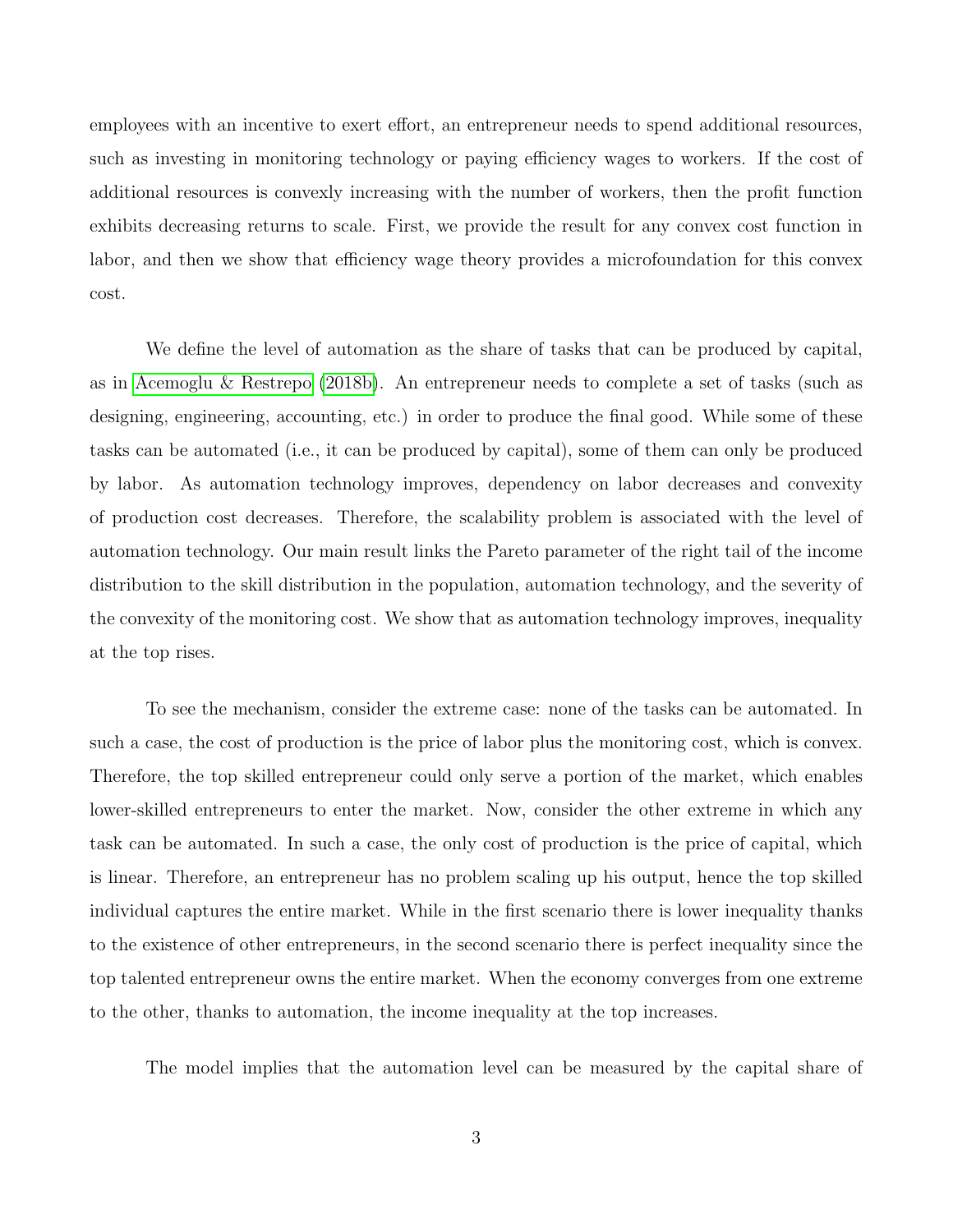income and the Pareto parameter of the top income distribution is proportional to the labor share of income. We test our model's prediction using two different data. First, we look at the crossindustry cross-time variation of the labor share and the Pareto parameter in the US. Second, we look at the cross-country, cross-industry variation in OECD countries. Our regression results support the model's prediction.

Our model is static and automation technology is exogenously given. We show the impact of an exogenous change in automation technology. Although the model is static, the main result applies to a dynamic model in which the only dynamic choice is capital accumulation and the entrepreneur's problem is static since the result does not depend on the capital stock or prices.

**Related Literature:** This paper is related to several strands of literature. First, we contribute to the literature on the impact of automation on the labor market outcome [\(Acemoglu](#page-30-3) [& Restrepo, in press;](#page-30-3) [Autor & Dorn, 2013;](#page-30-2) [Goos et al., 2014;](#page-32-0) Hémous & Olsen, 2018; [Moll et](#page-33-2) [al., 2019\)](#page-33-2). This literature mainly focuses on wage inequality between high and low skill workers. In this paper, we look at the inequality among high skilled individuals. The closest article to the current study is [Moll et al.](#page-33-2) [\(2019\)](#page-33-2). Here, they study the impact of automation on income and wealth distribution. In their model, automation gives rise to higher returns to wealth which eventually leads to thicker income and wealth distribution. Our mechanism is different from this argument. Here, we focus on the increase in entrepreneurial income which is an important part of the increase in top income inequality [\(Guvenen & Kaplan, 2017;](#page-32-2) [Smith et al., 2019\)](#page-34-0). In our model, automation impacts top income inequality through the increase in return to entrepreneurial skills. [Smith et al.](#page-34-0) [\(2019\)](#page-34-0) show that entrepreneurs are an important fraction of top income earners and their skill is an integral part of their firm's performance. In this regard, we believe that the change in the return to entrepreneurial skills is important to understand the dynamics of top income inequality.

Second, there is a growing literature about the determinants of top income inequality and the change in top income inequality. [Gabaix & Landier](#page-32-3) [\(2008\)](#page-32-3) and [Tervio](#page-34-1) [\(2008\)](#page-34-1) explore the connection between the change in the firm size distribution and an increase in CEO compensation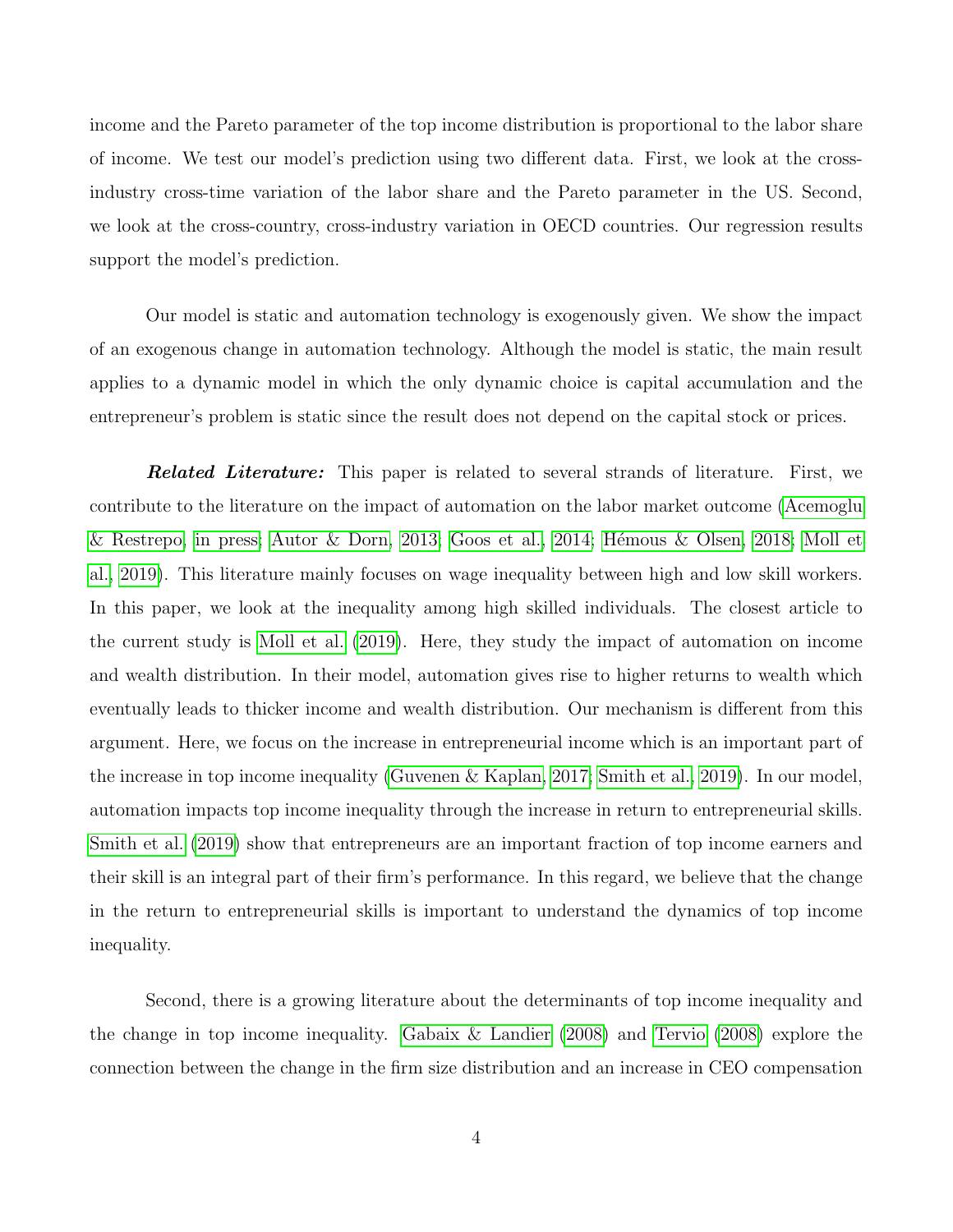using assignment models. However, the Pareto parameter in those models is constant, whereas we are interested in the change in the Pareto parameter. Several other articles study the impact of the decrease in the top marginal tax rate on the share of top income percentile [\(Piketty et](#page-33-3) [al., 2014;](#page-33-3) [Kim, 2015;](#page-33-4) [Aoki & Nirei, 2017\)](#page-30-4). [Aghion et al.](#page-30-5) [\(2018\)](#page-30-5) and [Jones & Kim](#page-33-5) [\(2018\)](#page-33-5) show that innovation and creative destruction are important factors for top income inequality. [Geerolf](#page-32-4) [\(2017\)](#page-32-4) shows that change in information technology can increase top income inequality in the knowledge-based hierarchies model of [Garicano](#page-32-5) [\(2000\)](#page-32-5) and [Garicano & Rossi-Hansberg](#page-32-6) [\(2006\)](#page-32-6).

This paper focuses on the change in the return to entrepreneurial skill as the main driver of top income inequality. We contribute to the literature on innovation and top income inequality by providing a mechanism that can explain increase in innovation. An alternative interpretation of entrepreneurial skill in our model is the quality of an idea. We do not consider innovation in our model, though in a richer model where entrepreneurs exert effort to increase their productivity or the quality of their idea, we believe that it can be shown that an increase in the return to entrepreneurial skill leads to higher the return to innovation, hence more innovation.

The third strand of literature considers the impact of change in factor's share of income on inequality. [Piketty](#page-33-6) [\(2014\)](#page-33-6) argues that capital income is more concentrated than the labor, hence an increase in capital income share leads to higher inequality. Bengtsson  $\&$  Waldenström [\(2018\)](#page-31-0) shows that there is a positive relationship between capital share in national income and income share of the top 1%. In our model, the increase in capital income share leads to an increase in top income inequality. However, the reason for this is not that top income owners are the owners of capital, but because automation increases the return to entrepreneurial skill. Indeed, since the 1960s, the share of business income inside the top 0.1% almost doubled [\(Piketty & Saez, 2003\)](#page-33-7).

In another related paper, [Dogan & Yildirim](#page-31-1) [\(2017\)](#page-31-1) study the impact of automation on compensation schemes of workers. In their model, replacing labor with capital leads to a reduction in peer monitoring, hence firms change the compensation scheme in order to incentivize workers to exert effort. In this paper, we also consider the monitoring problem of workers. However, our main focus is on top income inequality.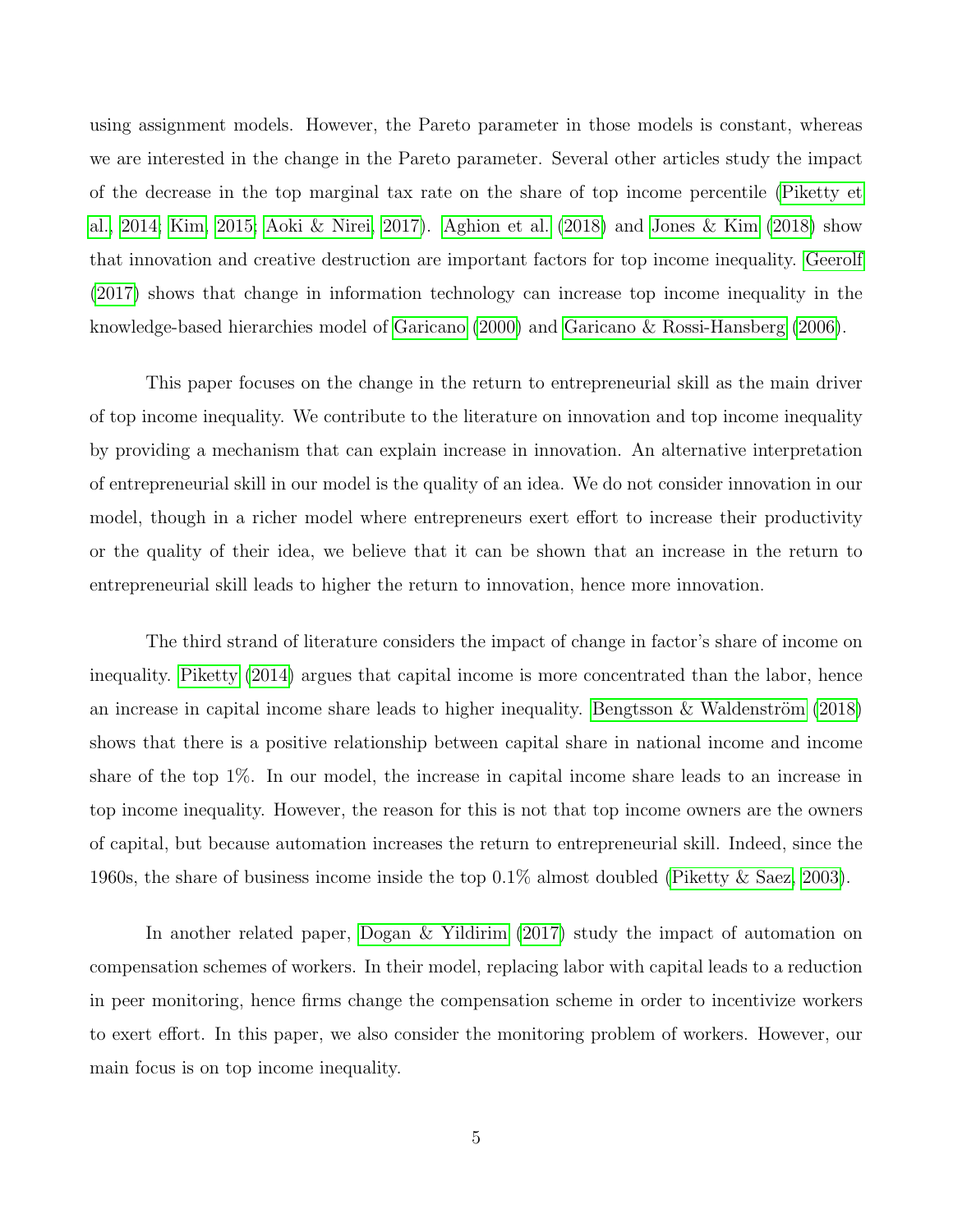The structure of the paper is as follows: Section 2 presents the reduced form model and the main results. Section 3 tests the model prediction. Section 4 provides a microfoundation for the model in section 2. And section 5 concludes.

## 2 The Model

We consider a static model economy. In order to understand the impact of improvement in automation technology, we characterize top income distribution and we consider the comparative statistic with respect to the automation level.

There is a unit mass of individuals, each endowed with two types of skill: labor and entrepreneurial. The labor skill is the same for all individuals, whereas the entrepreneurial skill, denoted by z, is distributed with some cumulative distribution function G with support  $[z_{min}, z_{max}] \subset \mathbb{R}_+$ . There is a fixed amount of capital stock in the economy, owned by individuals.<sup>[2](#page-6-0)</sup>

Each individual can either become a worker or an entrepreneur. If an individual becomes a worker, he supplies labor inelastically and earns wage  $w$ . If he becomes an entrepreneur, he rents capital and hires labor in order to produce output and enjoy a profit,  $\pi(z)$ , which is determined in equilibrium. Individuals choose their occupations to maximize their income.

## 2.1 The Entrepreneur's Problem

Each entrepreneur has access to production technology. We use a task-based framework similar to [Zeira](#page-34-2) [\(1998\)](#page-34-2) and [Acemoglu & Restrepo](#page-30-0) [\(2018b\)](#page-30-0). In order to produce a unique final good, an entrepreneur needs to complete a measure one of tasks,  $i \in [0,1]$ . There is no market for tasks, hence the entrepreneur needs to complete all of the tasks inside the firm.<sup>[3](#page-6-1)</sup>

<span id="page-6-0"></span><sup>2</sup>Since the model is static, the distribution of capital is not important.

<span id="page-6-1"></span><sup>3</sup>Assume transportation cost is high enough so that no one wants to trade tasks.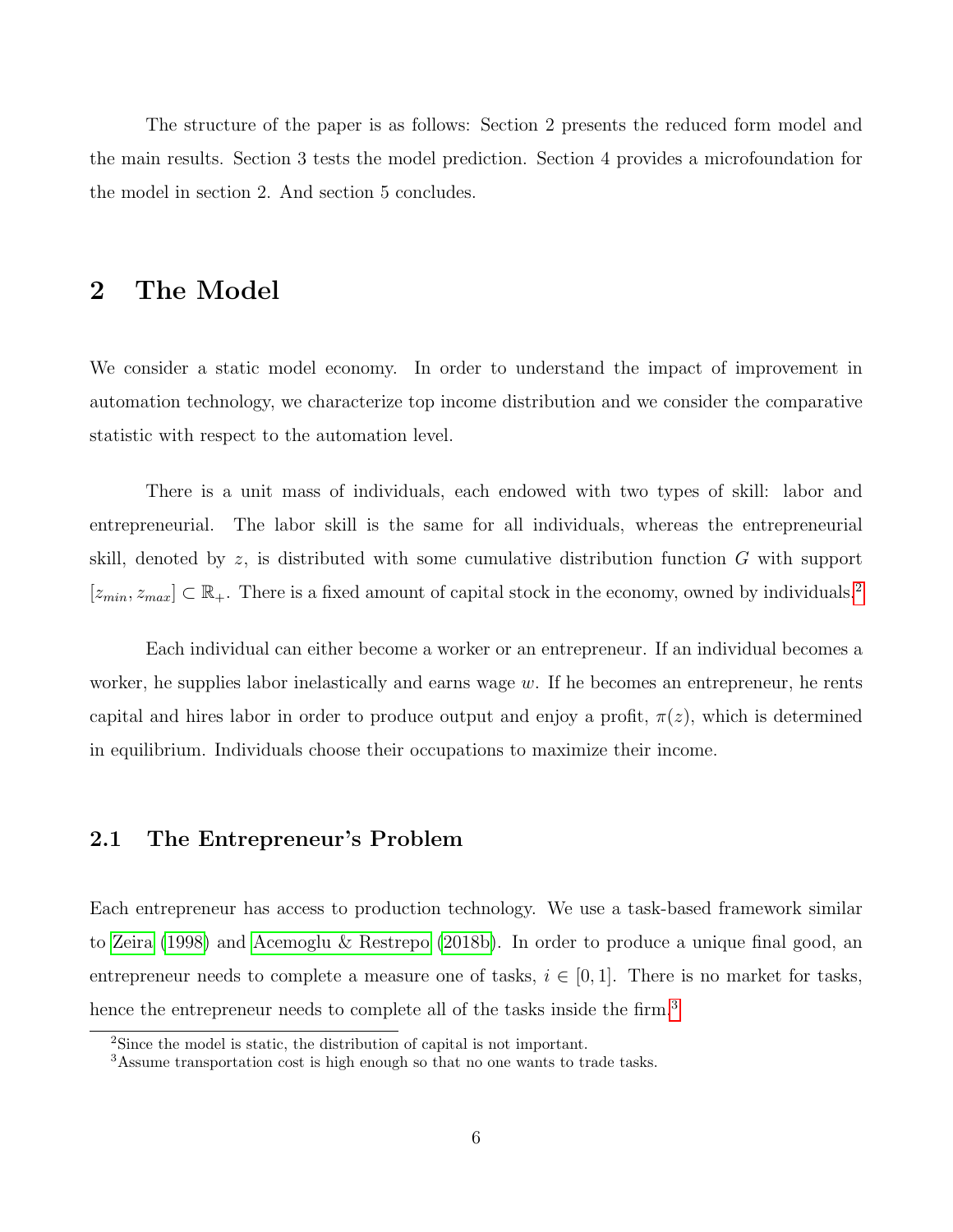Tasks are complements and they are aggregated into output by a unit elastic aggregator (i.e., Cobb-Douglas):

<span id="page-7-1"></span>
$$
ln Y = \int_{0}^{1} ln y(i)di,
$$
\n(1)

where Y is the total output, and  $y(i)$  is the level of task i used in the production.

Given a task  $i$ , capital and labor are perfect substitutes. However, there is a technological constraint on the usage of capital. Some of the tasks are not technologically automated, meaning that they cannot be produced by capital. There is an automation technology frontier  $I$  such that task  $i \leq I$  can be produced either by capital or by labor, while task  $i > I$  can be produced only by labor. Formally, the production function for task  $i$  is:

<span id="page-7-2"></span>
$$
y(i) = \begin{cases} k_i + \gamma_i \ell_i & \text{if } i \le I, \\ \gamma_i \ell_i & \text{if } i > I, \end{cases}
$$
 (2)

where  $k_i$  and  $\ell_i$  denote capital and labor,  $\gamma_i$  is the productivity of labor in task i. We assume that  $\gamma_i$  is increasing in  $i^4$  $i^4$ . In other words, i denotes the complexity of the task, and labor has a comparative advantage relative to capital in high-index tasks.

Since capital and labor are perfect substitutes, only one of them is going to be used to produce a task. In a sense, automation is labor replacing. Once a task is automated, capital might replace labor for that task. Because  $\gamma_i$  is increasing, it is optimal to automate (i.e. produce by using capital) the low-index tasks first. In other words, if it is optimal to automate task  $i$ , then it is optimal to automate task  $j < i$ . Let  $I^* \leq I$  be the automation decision of the entrepreneur,

<span id="page-7-0"></span><sup>4</sup>For simplicity, we assume that capital has the same productivity for each task, which is normalized to 1. However, as long as the ratio of labor productivity to capital productivity is increasing the following analysis holds.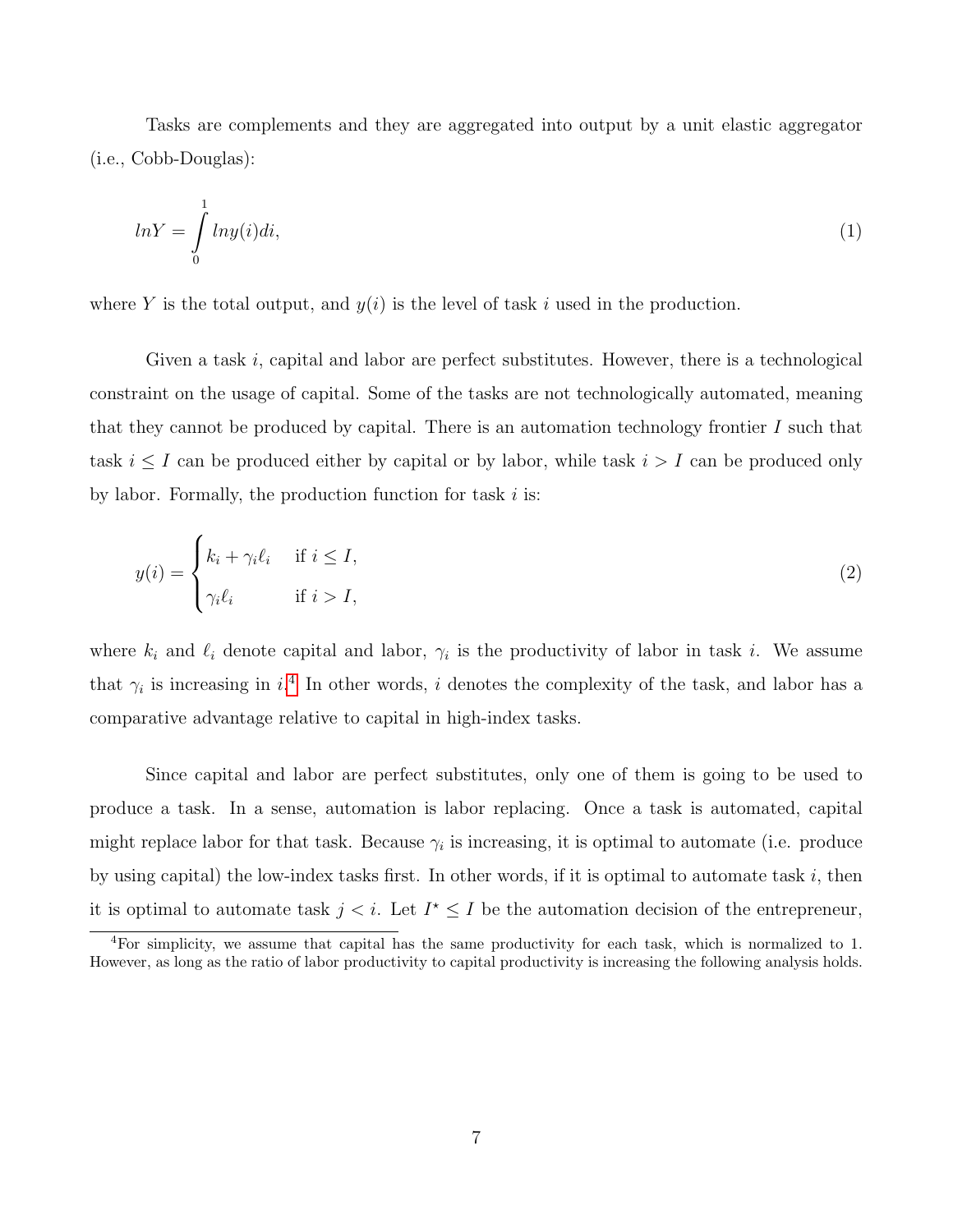so that any  $i < I^*$  is automated.<sup>[5](#page-8-0)</sup> Then, by combining [\(1\)](#page-7-1) and [\(2\)](#page-7-2), the output is:

$$
lnY = \int_{0}^{I^{\star}} lnk_s ds + \int_{I^{\star}}^{1} ln(\gamma_i \ell_i) di.
$$
 (3)

Apart from the technological constraint, there is another difference between labor and capital: the entrepreneur has limited ability to manage the labor. As the employment size increases, the entrepreneur losses control over the labor. The usage of capital does not affect the span of control of the entrepreneur, only the measure of labor affects it. We represent the loss of control as a cost paid by the entrepreneur. In order to sustain control, he needs to spend additional resources. Let  $v(\int^1$  $\iint_{I^*} \ell_i di$  denote this cost and assume that it is strictly increasing and convex:  $v' > 0$ ,  $v'' > 0$ . Moreover, we assume that  $v(0) = 0$  and  $v'(0) = 0$ . We discuss the interpretation of this additional cost in the next sub-section.

The entrepreneur's objective is to maximize profit. He decides which tasks are to be automated,  $I^*$ , how much capital to hire for each automated task,  $k_s$  for  $s < I^*$ , and how much labor to hire for tasks that are not automated,  $\ell_i$  for  $i \geq I^*$ . Formally, the entrepreneur's problem is:

<span id="page-8-1"></span>
$$
\pi(z) = \max_{\substack{I^*, \{\ell_i\}_{i \in [I^*, 1]}, \\ \{k_s\}_{s \in [0, I^*)}} zY - w \int_{I^*}^1 \ell_i di - v \left( \int_{I^*}^1 \ell_i di \right) - R \int_0^{I^*} k_s ds
$$
\n
$$
s.t. \quad 0 \le I^* \le I,
$$
\n
$$
\ell_i \ge 0, \ k_s \ge 0.
$$
\n(4)

where z is an entrepreneurial skill,  $w$  is the wage rate and  $R$  is the rental rate of capital.

<span id="page-8-0"></span><sup>&</sup>lt;sup>5</sup>We assume that the least productive tasks can be automated. However, [Autor & Dorn](#page-30-2) [\(2013\)](#page-30-2) argue that it is the middle-skilled jobs that are more prone to automation. For the more general cases, suppose M is the set of tasks that can be automated. For the main result of this paper, the only important parameter is the measure of tasks that cannot be automated,  $1 - |M|$ . For ease of interpretation and mathematical computation, we assume the set of automated tasks is connected,  $M = [I_{min}, I)$ . For simplicity, let  $I_{min} = 0$ , since it is always optimal to start automating the least productive task.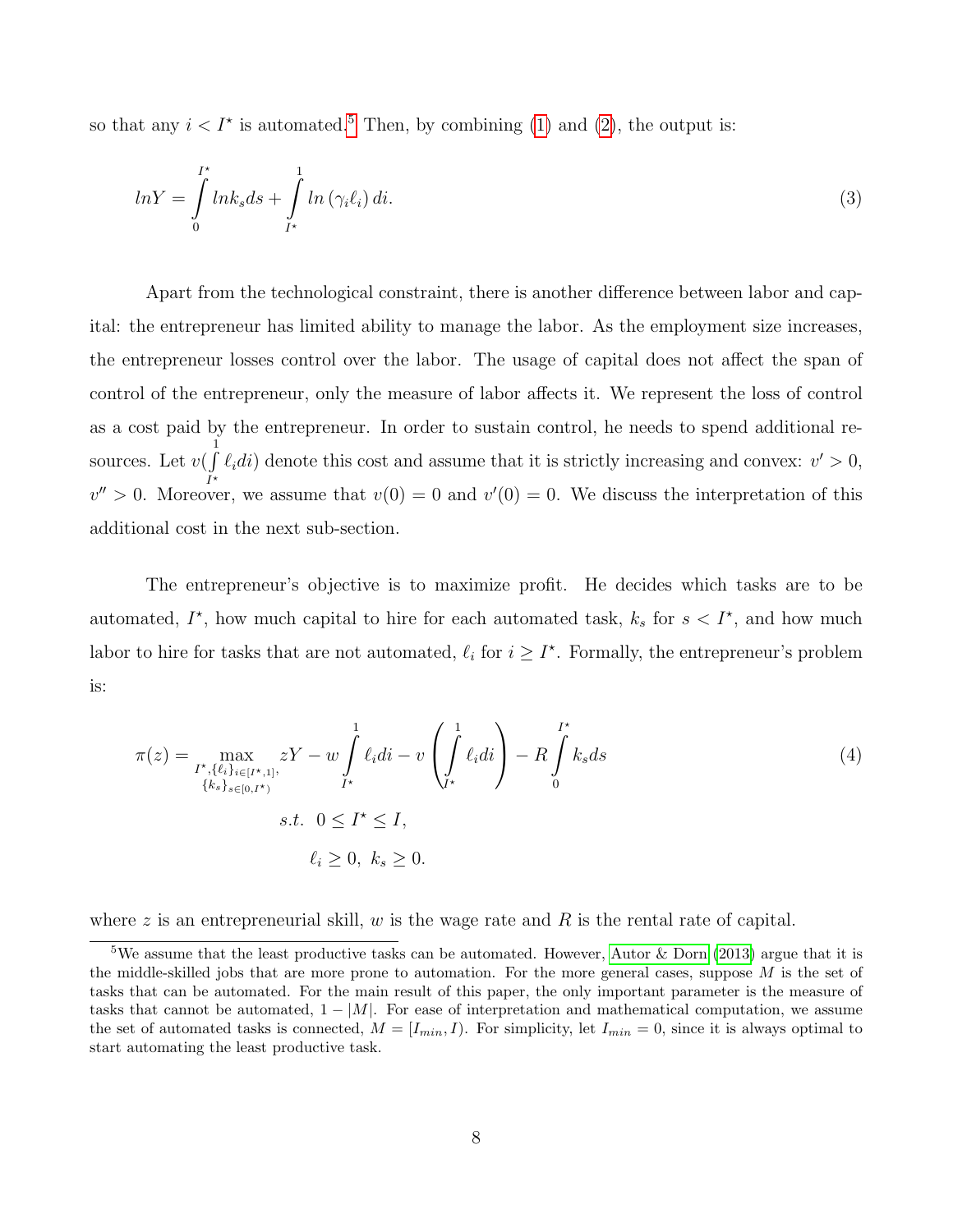Our main mechanism works through the convex cost of labor,  $v$ . This additional convex cost makes the profit function decreasing returns to scale. Because the production function,  $zY$ , is constant returns to scale and v is convex,  $zY - v$  is decreasing returns to scale. If every task is automated,  $I^* = 1$ , then the production function is constant returns to scale. If there is no automation technology,  $I^* = 0$ , then the model is similar to the span-of-control model of [Lucas](#page-33-0) [\(1978\)](#page-33-0). Hence, the level of automation determines the severity of diseconomies of scale.

#### 2.1.1 Interpretation of  $v$

The main mechanism of this paper depends on the convex of  $v$ . Therefore, we discuss what  $v$ represents. The convex cost  $v$  represents, in a reduced form, the loss of control over labor. The idea of  $v$  is that labor has an additional cost and this cost is convexly increasing with employment size. There are several interpretations of this additional cost of labor.

One interpretation of  $v$  is the monitoring cost. Since workers can shirk, the entrepreneur needs to spend additional resources to prevent workers from shirking as in the efficiency wage theory [\(Shapiro & Stiglitz, 1984;](#page-33-8) [Calvo, 1985\)](#page-31-2). If the probability of monitoring is inversely related to the labor force, that leads to a convex cost of the labor force. Since capital cannot shirk, the size of capital does not affect the monitoring cost. Therefore  $v$  only depends on the labor force.

There are other possible interpretations of v. For example, v can be thought of as convex hiring and firing cost [\(Hopenhayn, 1992\)](#page-32-7). Since there is no friction in the capital market, the cost of capital is just the price. Another interpretation might be the problem-solving cost of the entrepreneur [\(Garicano, 2000\)](#page-32-5). If automation means that the task has a well-defined objective now and capital can solve the problem by itself, then only labor encounters problems that he cannot solve by himself. He asks about these problems to the entrepreneur, which costs the entrepreneur time and effort to solve those problems.

The direct evidence of the convex cost of labor is firm-size-wage-premium. Large firms pay higher wages than smaller firms, even after controlling for worker heterogeneity [\(Oi & Idson,](#page-33-9)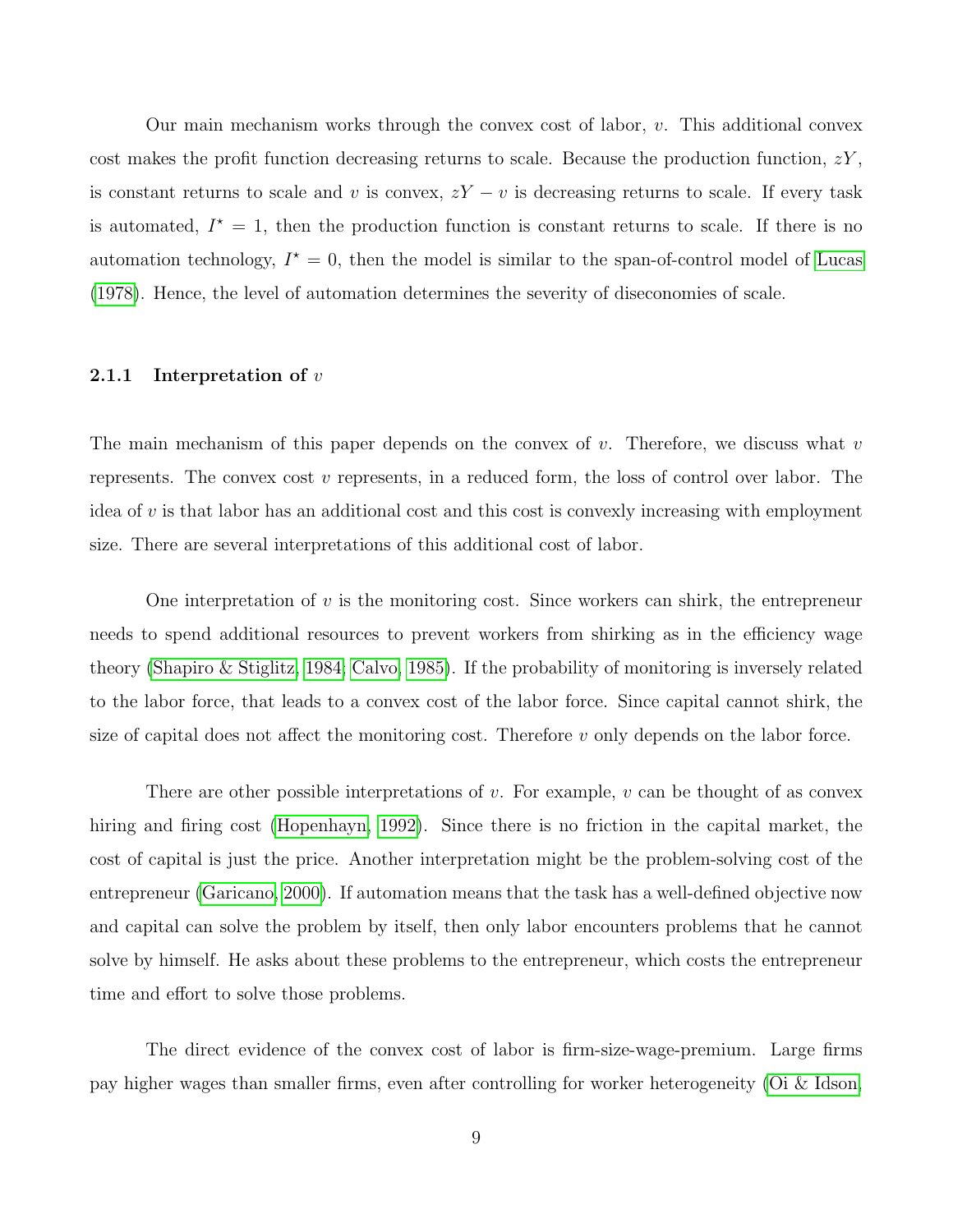[1999\)](#page-33-9). If the wage rate depends on the employment size, then firms face with convex cost in labor. **Lemma 1.** If wage rate  $w(L)$  is strictly increasing in L and positive, then  $w(L)L$  is strictly convex.

Here, we interpret  $v$  as the monitoring cost. In section [4,](#page-23-0) we provide a micro foundation for  $v$  using the efficiency wage theory, which leads to firm size wage premium. However, since the efficiency wage leads to wage distribution for workers and we are only interested in top income inequality, for the tractability of the model we start with the reduced form model.[6](#page-10-0)

## 2.2 The Equilibrium

Now, we are in a position to define an equilibrium.

**Definition 1.** For a given automation technology I, skill distribution G with support  $[z_{min}, z_{max}]$ and capital stock  $\bar{K}$  an equilibrium consists of prices  $\{R, w\}$ , the set of entrepreneurs  $E \subset$  $[z_{min}, z_{max}]$ , labor and capital demand  $\{\ell^*_i(z)\}_{i\in[I^\star,1]}, \{k^*_s(z)\}_{s\in[0, I^\star)}$ , automation technology  $I^\star(z)$ for  $z \in E$  such that:

- $\pi(z) > w$  for all  $z \in E$ ;
- $\{\ell_i^*(z)\}_{i\in[I^*,1]}, \{k_s^*(z)\}_{s\in[0,I^*)}, I^*(z)$  solves the entrepreneur's problem [\(4\)](#page-8-1);

• Labor market clears: 
$$
\int_{E} \int_{I^*(z)}^{1} \ell_i^*(z) \, di \, dG(z) = 1 - |E|;
$$

• Capital market clears: 
$$
\int_{E} \int_{0}^{I^{\star}(z)} k_s^{\star}(z) ds dG(z) = \overline{K}.
$$

<span id="page-10-1"></span>**Proposition 1.** For a given automation technology  $0 < I < 1$ , capital stock  $\overline{K}$ , and skill distribution G with support  $[z_{min}, z_{max}] \subset \mathbb{R}_+$ , there exists a unique equilibrium.

<span id="page-10-0"></span> $6$ What happens to v depends on the interpretation: it can be a part of the compensation scheme for labor, or it can be an effort cost incurred by the entrepreneur. In the reduced-form model, we assume  $v$  is incurred by the entrepreneur, in the model with efficiency wage  $v/L$  is paid to labor as compensation to not shirk; however, our result does not depend on what happens to v.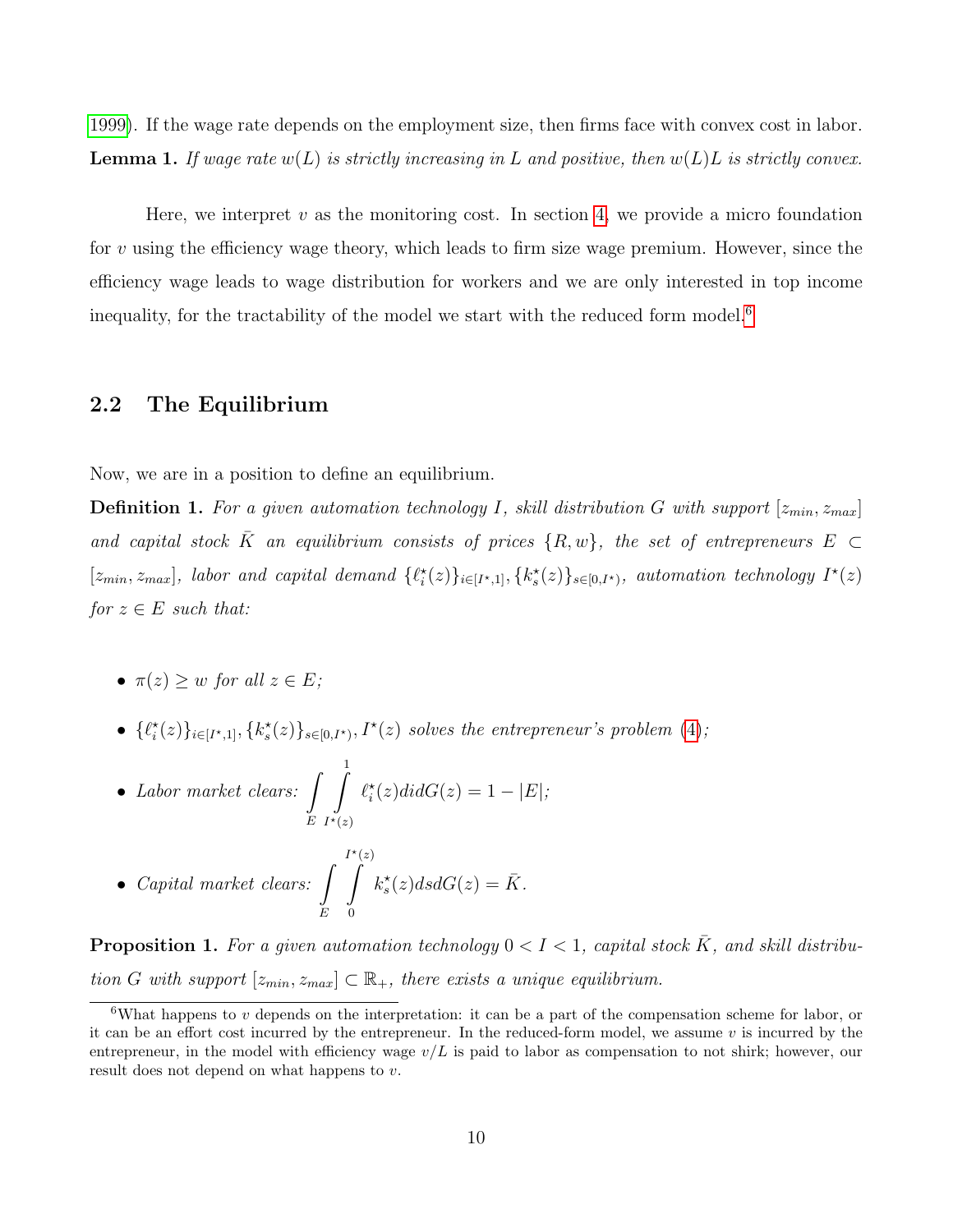## 2.3 Characterization of the Equilibrium

We left the details of the characterization of the equilibrium to the appendix. Here, we point out the main features.

#### 2.3.1 Optimal Occupational Choice

It is easy to see that profit  $\pi(z)$  is increasing in z, hence there is a cutoff  $z^*$  such that any individual with  $z > z^*$  becomes entrepreneur and others become a worker.

#### 2.3.2 Optimal Allocation of Capital and Labor of an Entrepreneur

An entrepreneur uses the same measure of labor in non-automated tasks and the same measure of capital in automated tasks. To see this, consider the first-order conditions of [\(4\)](#page-8-1) with respect to  $\ell_i$  and  $k_s$ :

$$
[\ell_i] : \frac{zY}{\ell_i} = w + v' \left( \int_{I^*}^1 \ell_i di \right) \implies \ell_i = \ell_j = \ell \ \forall i, j \ge I^*.
$$
 (5a)

$$
[k_s] : \frac{zY}{k_s} = R \qquad \qquad \implies k_s = k_t = k \ \forall s, t < I^\star. \tag{5b}
$$

The first condition equates the marginal product of labor in task i to the marginal cost of labor. Since marginal cost is the same for each task that is not automated, marginal products must be equalized across tasks. Hence, this condition implies that the measure of labor used in each task that is not automated is the same. Similarly, the second condition implies that the capital used for each task that is automated is the same. For automated tasks, this is easy to see. Since there is no productivity difference between the tasks, an entrepreneur should be indifferent to allocating resources to each task, therefore he distributes the capital across tasks uniformly. This is also true for labor because of unit elasticity of substitution between tasks. Unit elasticity leads to the productivity of labor to be in multiplicative form. Once the automation level is fixed,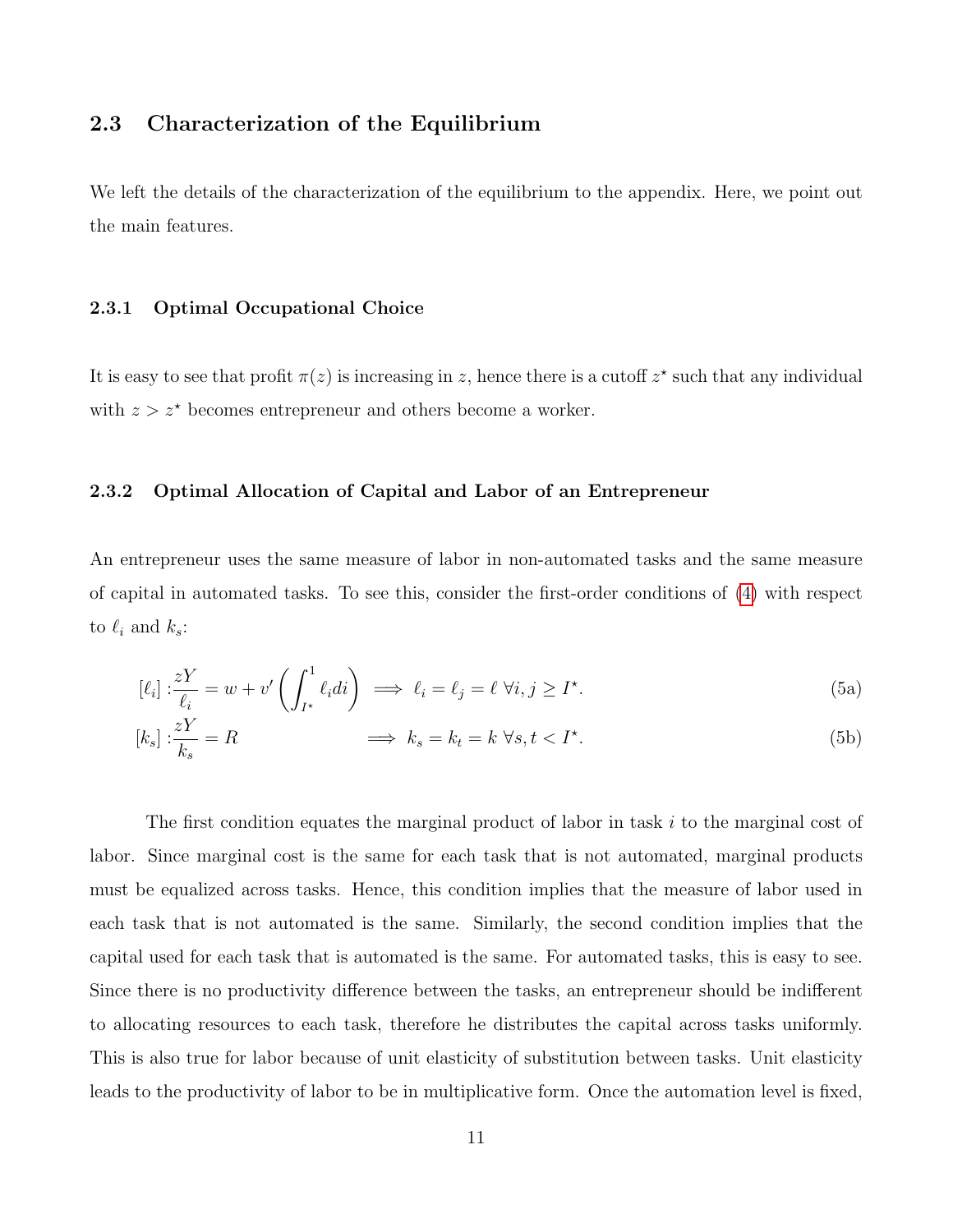labor productivity behaves as if it is total factor productivity. Formally, effective TFP becomes  $zC(I^*)$ , where  $C(I^*) = exp\left(\int$  $\int_{I^*}^{1} ln \gamma_i di$ . Hence the productivity level of a task affects each task in the same way, and optimal labor is the same across non-automated tasks.

Optimal solution to the entrepreneur's problem induces the output to Cobb-Douglas looking function:  $zC(I^{\star})k^{I^{\star}}\ell^{1-I^{\star}}$ .

#### 2.3.3 Optimal Automation Level of an Entrepreneur

Now we characterize the optimal automation level of an entrepreneur. Taking the first order condition of [4](#page-8-1) with respect to  $I^*$  and imposing optimality condition for labor and capital leads to the following equation:

<span id="page-12-0"></span>
$$
\int_{I^*}^{1} ln \gamma_i di - (1 - I^*) ln \gamma_{I^*} + ln(z) = ln(R).
$$
\n(6)

The solution to this equation is the unconstrained optimal automation level,  $I^*$ . The entrepreneur chooses  $I^*$  if it is less than automation constraint I, otherwise, he chooses I. The solution only depends on the rental rate of capital  $R$  and the skill of entrepreneur, z. Wage rate does not affect the automation level, but it affects the labor and capital decision, that is why it impacts the level of production indirectly. Let  $\tilde{I}(z)$  be the solution to [\(6\)](#page-12-0).

One thing to notice is that for low productive tasks, using labor might never be optimal. Consider a low productive task i such that  $w/\gamma_i > R$ . Even without any labor, the effective cost of labor is higher than the capital. Therefore, the entrepreneur does not have any incentive not to automate this task. So, all tasks  $i < \underline{I}$ ¯  $:= max\{0, \gamma^{-1}(w/R)\}\$ are automated in the equilibrium, where  $\gamma^{-1}(x)$  is the task that has the labor productivity x.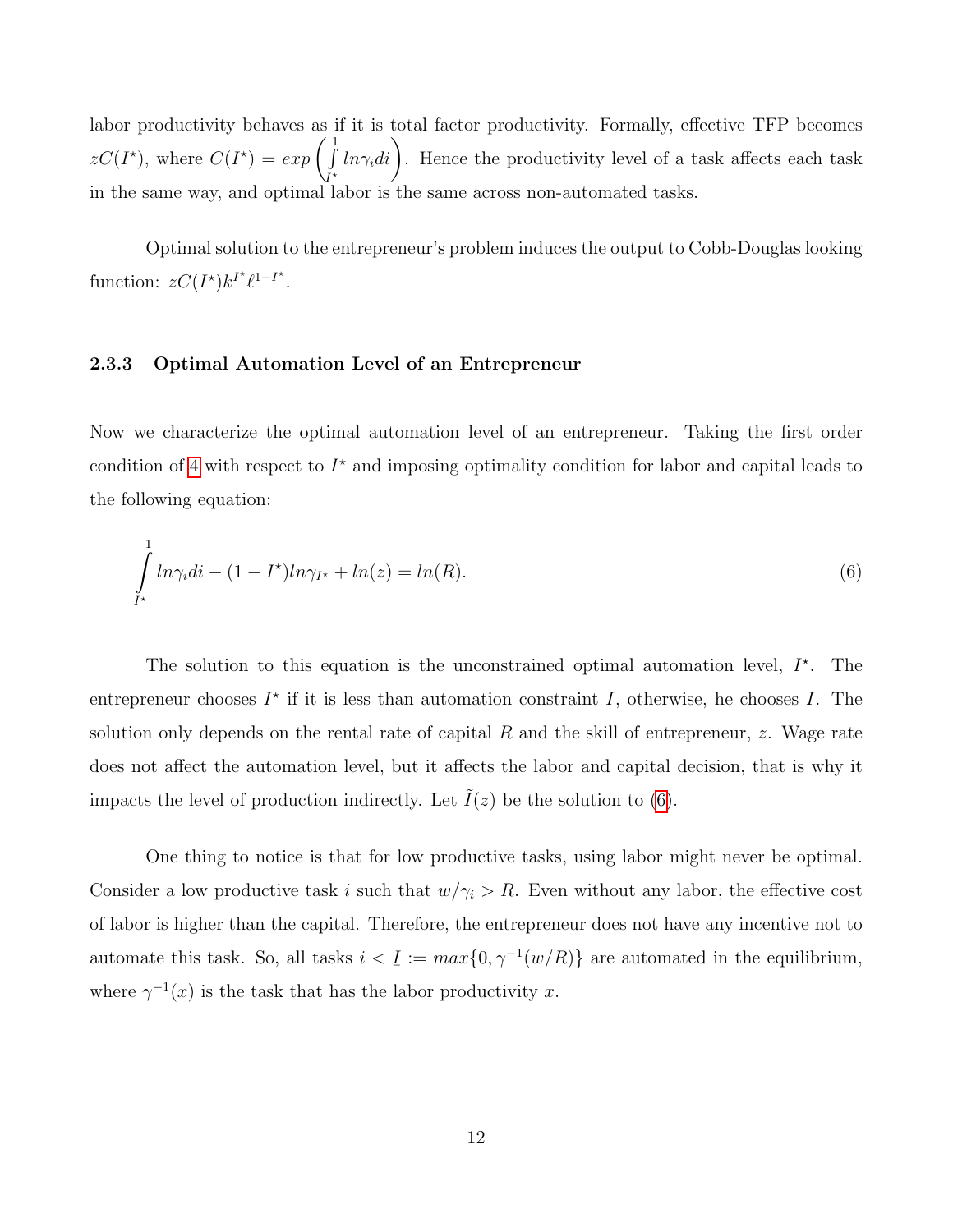<span id="page-13-0"></span>**Proposition 2.** Optimal choice of automation level,  $I^*(z)$  is increasing in z and given by:

$$
I^*(z) = \begin{cases} I & \text{if } z \ge \tilde{z}, \\ \tilde{I}(z) & \text{if } z < z < \tilde{z}, \\ I & \text{if } z \le z. \end{cases}
$$
(7)

where  $\tilde{I}(\tilde{z}) = I$  and  $\tilde{I}(z)$  $\hat{a}$  $) = I$ ¯ .

Proposition [2](#page-13-0) tells that more skilled entrepreneurs automate more tasks. The reason is as follows: as discussed above, labor productivity appears like a TFP in the optimal production,  $C(I^*)$ . Hence, there is a tradeoff for automation. On the one hand, automation enables entrepreneurs to use cheaper factor. On the other hand, it decreases the productivity gain from the labor,  $C(I)$ . Low productive entrepreneurs automate less to benefit from total productivity. As z increases, the benefit of labor productivity decreases, hence the entrepreneurs prefer the cost-effective inputs. Therefore,  $I^*$  is increasing in z. The reason is similar to the argument of [Zeira](#page-34-2) [\(1998\)](#page-34-2). In a similar model, he studies technological adaptation across countries. He shows that low productive countries have lower wages and hence lower technological adoption. In our model, the wage rate is the same for all firms, the only difference is productivity.

### 2.4 Top Income Distribution

Now, we can characterize the top income distribution. Individuals with skill level below  $z^*$  become a worker and earn wage  $w$  and individuals with skill level above  $z^*$  become entrepreneurs and earn profit  $\pi(z)$ . Because  $\pi(z) \geq w$  for entrepreneurs, the top income percentile consists of entrepreneurs. As a result, we only need to characterize the profit function for top income distribution.

Recall from the first order conditions that  $zY^* = k^*R$  and  $zY^* = \ell^*(w + v'(L^*))$ . If we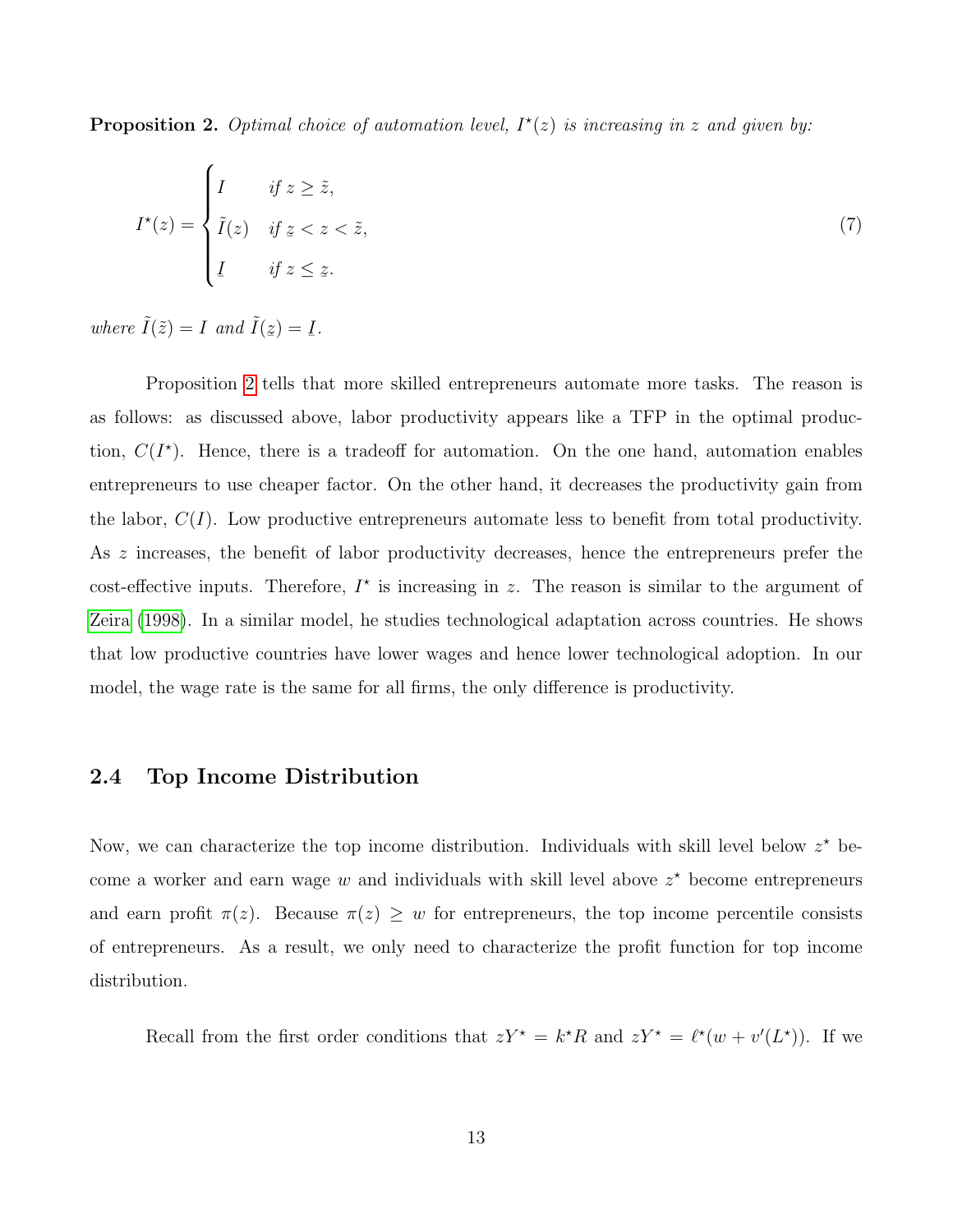multiply the first one with  $I^*$  and the second one with  $(1 - I^*)$  and sum them, we get:

$$
zY^* = RI^*k^* + L^*(w + v'(L^*)).
$$

Hence, the profit function is given by:

$$
\pi(z) = zY^* - RI^*k^* - wL^* - v(L^*)
$$

$$
= v'(L^*)L^* - v(L^*).
$$

In order to get a closed form solution, we need more structure. Assume that  $v(L) = L^{\alpha}$ , where  $\alpha > 1$ . Then:

$$
\pi(z) = (\alpha - 1)L^{\star \alpha}.
$$

Imposing functional form of  $v$  into entrepreneur's problem gives us:

$$
L(z) = \left[ \left( \frac{zC(I^*)}{R^{I^*}} \right)^{\frac{1}{1-I^*}} - w \right]^{\frac{1}{\alpha-1}} \left( \frac{1}{\alpha} \right)^{\frac{1}{\alpha-1}}.
$$

Because we are interested in top income, consider high z. Suppose that  $\bar{z} > R$ , then clearly automation technology binds for top skilled entrepreneurs. To see this, consider  $z > R$ . If he automates all tasks, then he has a linear production function and makes infinite profit. Hence, I binds for high enough  $z$ .

By plugging labor demand and  $I^* = I$  into the profit function, we get:

$$
\pi(z) = (\alpha - 1) \left[ \left( \frac{zC(I)}{R^I} \right)^{\frac{1}{1-I}} - w \right]^{\frac{\alpha}{\alpha - 1}} \left( \frac{1}{\alpha} \right)^{\frac{\alpha}{\alpha - 1}}.
$$
\n(8)

The profit function is convex in z.  $I \in (0,1)$  implies that  $1/(1-I) > 1$ . Similarly,  $\alpha > 1$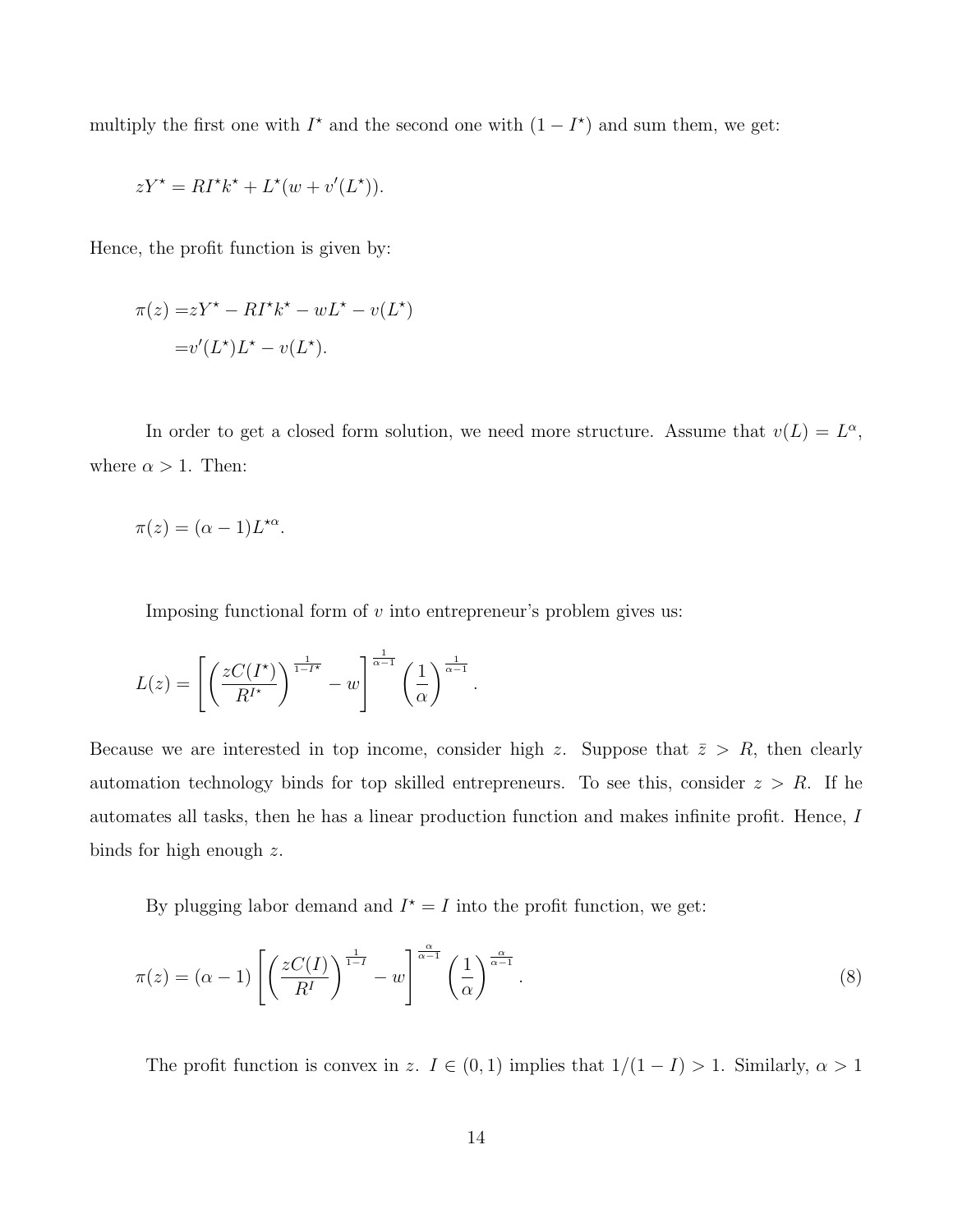implies  $\alpha/(\alpha - 1) > 1$ . Convexity implies that there is a superstar effect [\(Rosen, 1981\)](#page-33-1): the profit is increasing in z disproportionately. A high productive entrepreneur's earning is much higher than a low productive one.

Observe that the convexity of profit function is increasing with automation technology I. The reason for this is that automation constraint in the entrepreneur's problem binds stronger for high skilled than low skilled. Hence, once this constraint is relaxed, the return is higher for a high skilled entrepreneur. For simplicity, consider two entrepreneurs, one with high z so that automation technology binds and one with low z that does not automation all automatable tasks. An increase in I does not affect the choice of low z, whereas now a high z can enlarge its production and increase its profit. Therefore, the value of relaxing the automation constraint is increasing at z. This implies that an improvement in automation technology increases the convexity of the profit function.

The convexity of profit function is also increasing with a reduction in the monitoring cost, i.e. a decrease in  $\alpha$ . The monitoring cost is the main reason behind the decreasing returns to scale. As the monitoring problem is relaxed, entrepreneurs can enlarge their span of control. Since the enlargement is bigger for high productive entrepreneurs, this leads to an increase in the convexity of the profit function.

To characterize the distribution of profits, we need to know how productivity  $z$  is distributed. It is well-known that top income distribution of income is well approximated by a Pareto distribution. Moreover, the power of a Pareto distribution is also a Pareto distribution. Therefore, if z is Pareto distributed, then the convexity of profit function implies that the distribution of profit has a Pareto tail.

<span id="page-15-2"></span>Proposition 3. Suppose the distribution of entrepreneurial productivity, z, is Pareto with shape parameter  $\lambda$ , monitoring cost function is  $v(L) = L^{\alpha}$ , and  $\lambda(1 - I)(\alpha - 1) > 1$ .<sup>[7](#page-15-0)</sup> Then, the distribution of profits has a Pareto tail with shape parameter  $\lambda(1-I)\frac{\alpha-1}{\alpha}$  $\frac{-1}{\alpha}$ .<sup>[8](#page-15-1)</sup>

<span id="page-15-0"></span><sup>7</sup>Proposition 1 can be extended to any unbounded distributions as long as the labor demand remains finite. For the Pareto distribution, we need  $\lambda(1-I)(\alpha-1) > 1$  to have an equilibrium.

<span id="page-15-1"></span><sup>&</sup>lt;sup>8</sup>We say that the tail distribution of F is distributed by G if  $F(x)/G(x) \to 1$  as  $x \to \infty$ . Observe that including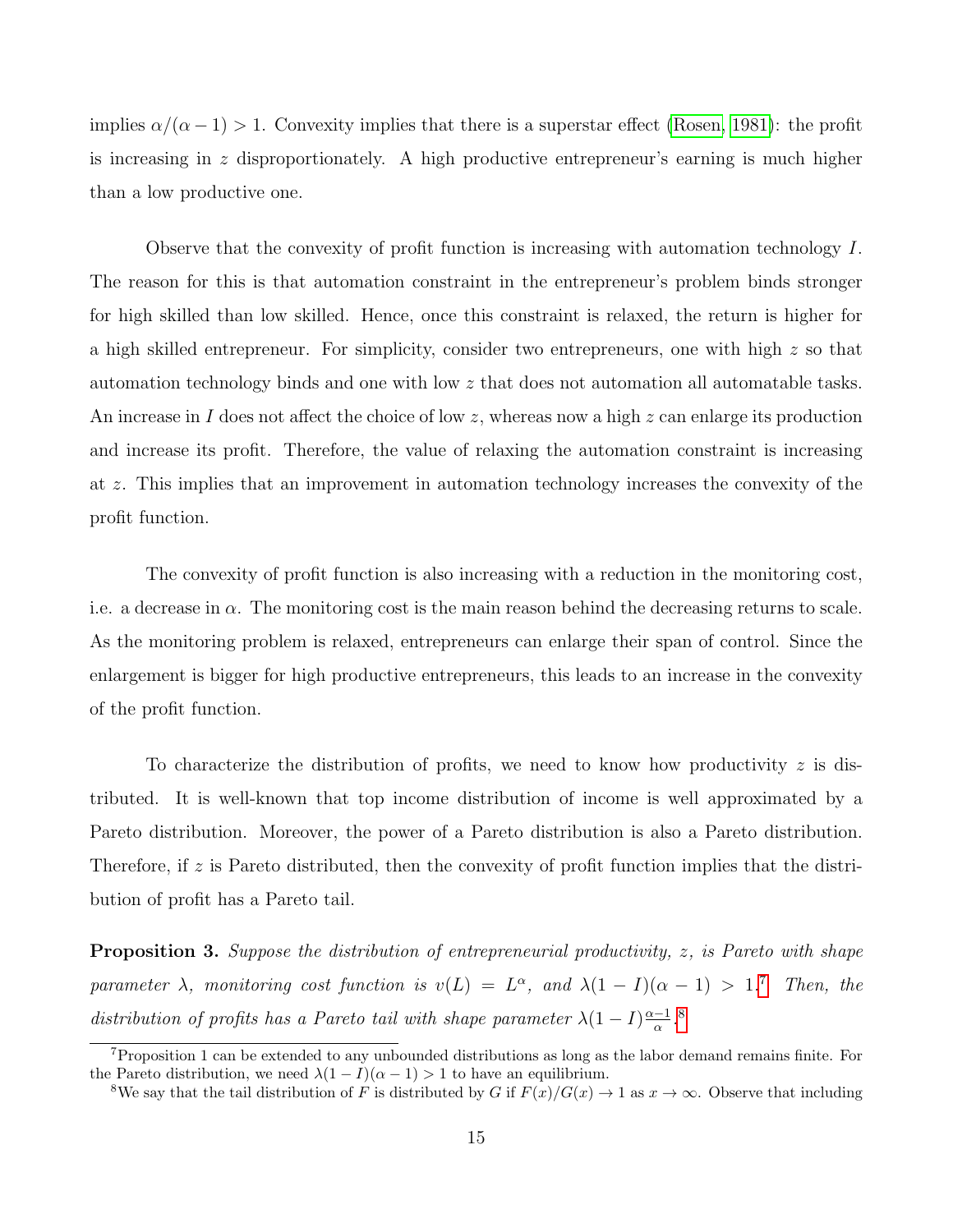Pareto parameter gives us a measure for inequality [\(Gabaix, 2016\)](#page-32-8). Lower tail parameter means higher inequality. In this model, the Pareto parameter of the profits has three components: entrepreneurial skill distribution  $(\lambda)$ , the convexity of the labor cost function  $(\alpha)$ , and the automation technology (I). Since  $(\alpha-1)/\alpha < 1$ , both automation and labor cost make income distribution thicker. As I increases or  $\alpha$  decreases, the Pareto parameter goes down, hence inequality at the top increases.

Here, decreasing returns comes from automation technology and labor cost. As we discussed before, the convexity of profit function increases with improvement in I and decreases with  $\alpha$ . This leads top skilled entrepreneurs to capture the higher share of total profits. As the severity of diseconomies of scale decreases, top income inequality increases.

Under the assumption of the constant returns to scale profit function, only the highest skilled entrepreneur produces and others would work for her since there is no limit to scaling the production function. If everything can be automated, i.e.  $I = 1$ , or there is no convex cost of labor, i.e.  $\alpha = 1$ , then profit function is constant returns to scale. In such a situation there is no limit for entrepreneurs to scale up their production, hence only the most productive person becomes an entrepreneur. Hence as I goes up, inequality also increases because the limit on scaling up the production lessened.

## 2.5 A Measure for Automation: Labor Share

In our model,  $1 - I$  corresponds to the labor share of income. To see this, consider the entrepreneur's first order condition with respect to capital. It implies that the capital share of production within a firm is I,  $I^*(z)zY = RI^*(z)k^*(z)$ . If there is no entrepreneur that automation level does not bind, then in the aggregate, capital share of income is I:

$$
\int I^*(z)zY(z)dG(z) = \int RI^*(z)k^*(z)dG(z) \implies I = \frac{R\bar{K}}{\int zY(z)dG(z)}.
$$

capital income, RK, does not impact the tail of income distribution of entrepreneurs.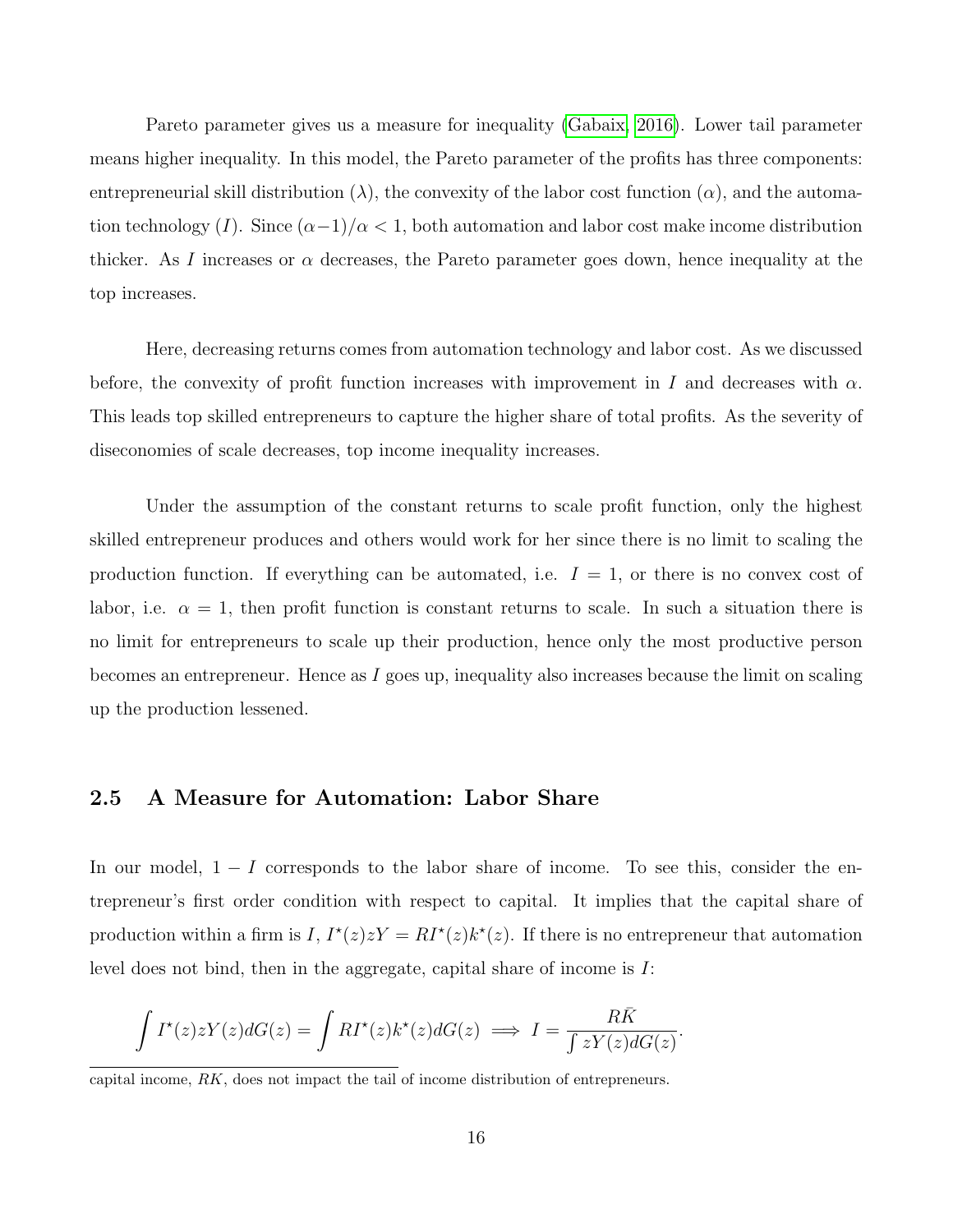Therefore, the remaining part,  $1 - I$  accrues to labor and entrepreneur.

**Proposition 4.** If automation technology binds for every entrepreneur, then the labor share of income (wage share + entrepreneurial share) is  $1 - I$ .

## 2.6 Back of the Envelope Calculation

Now, we do back of the envelope calculation for the impact of the improvement in automation technology on the change in the Pareto parameter of the top income distribution. Recall that our theory states that  $\beta = \lambda(1 - I)\frac{\alpha - 1}{\alpha}$  $\frac{-1}{\alpha}$ . We know that the labor share in the US decreased from around 64% to 59% from the 1970s to 2010s. Assuming the Pareto parameter for skill distribution and the convexity of monitoring cost function has not changed, i.e. all the decrease comes from the change in  $I$ , this implies that:

$$
\frac{\hat{\beta}_{2010}}{\hat{\beta}_{1970}} = \frac{1 - I_{2010}}{1 - I_{1970}} \approx 0.92.
$$

In other words, the model predicts  $8\%$  decrease in the Pareto parameter. In the WID data, the estimated Pareto parameter decrease from 2 to 1.5 in the same period. This corresponds to approximately 25% decrease. In other words, our model can explain a third of the decrease in the Pareto parameter.

## 3 Test for Empirical Predictions

### 3.1 Evidence Justifying Assumptions of the Model

In this subsection, we discuss the importance of the change in the return to entrepreneurial skill for the dynamics of top income inequality.

Figure [2](#page-18-0) shows the income composition of the top 0.1% (excluding capital gains) across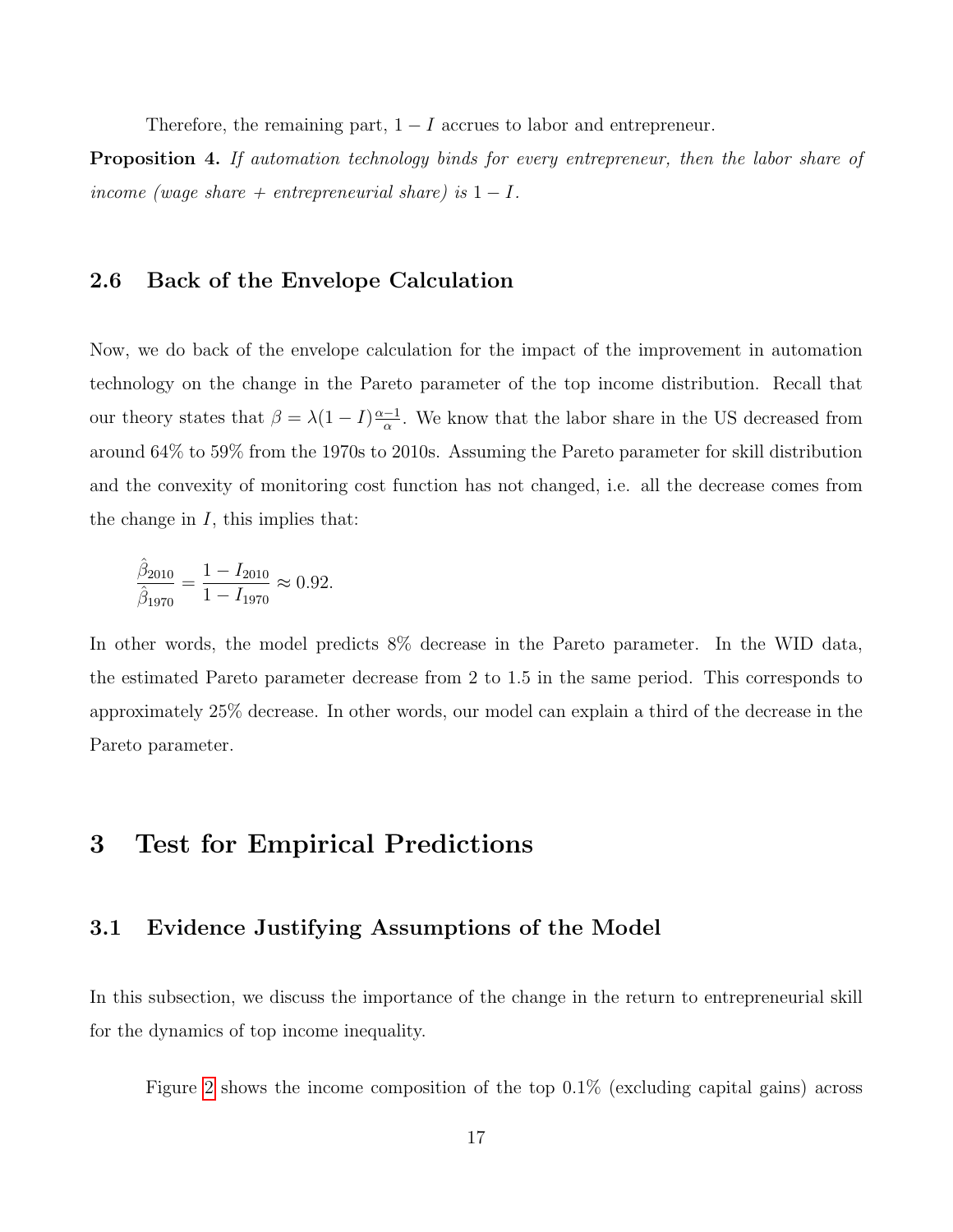<span id="page-18-0"></span>

Figure 2: Income Composition of Top 0.1%

Note: Capital gains are excluded. Source: [Piketty & Saez](#page-33-7) [\(2003\)](#page-33-7)

the last 50 years. The share of business income (dashed line in the graph) almost doubled since the 1960s. Together with wages and salaries, they account for 80% of the income of top income earners [\(Piketty & Saez, 2003;](#page-33-7) [Atkinson & Lakner, 2017\)](#page-30-6). Moreover, the major component of the increase in the top income share can be accounted for by the increase in business income [\(Guvenen](#page-32-2) [& Kaplan, 2017;](#page-32-2) [Smith et al., 2019;](#page-34-0) [Bakija et al., 2012\)](#page-30-7). 60% of the growth of income share of top earners can be accounted for by managers, executives, entrepreneurs, supervisors, and financial professionals [\(Bakija et al., 2012\)](#page-30-7). Therefore, the change in the return to entrepreneurial skills is the main driver of the top income inequality.

### 3.2 Testing Model Predictions

In this subsection, we test the main theory of the paper. The implication of our main result is that

$$
log\beta = log\lambda + log(1 - I) + log(\alpha - 1) - log(\alpha).
$$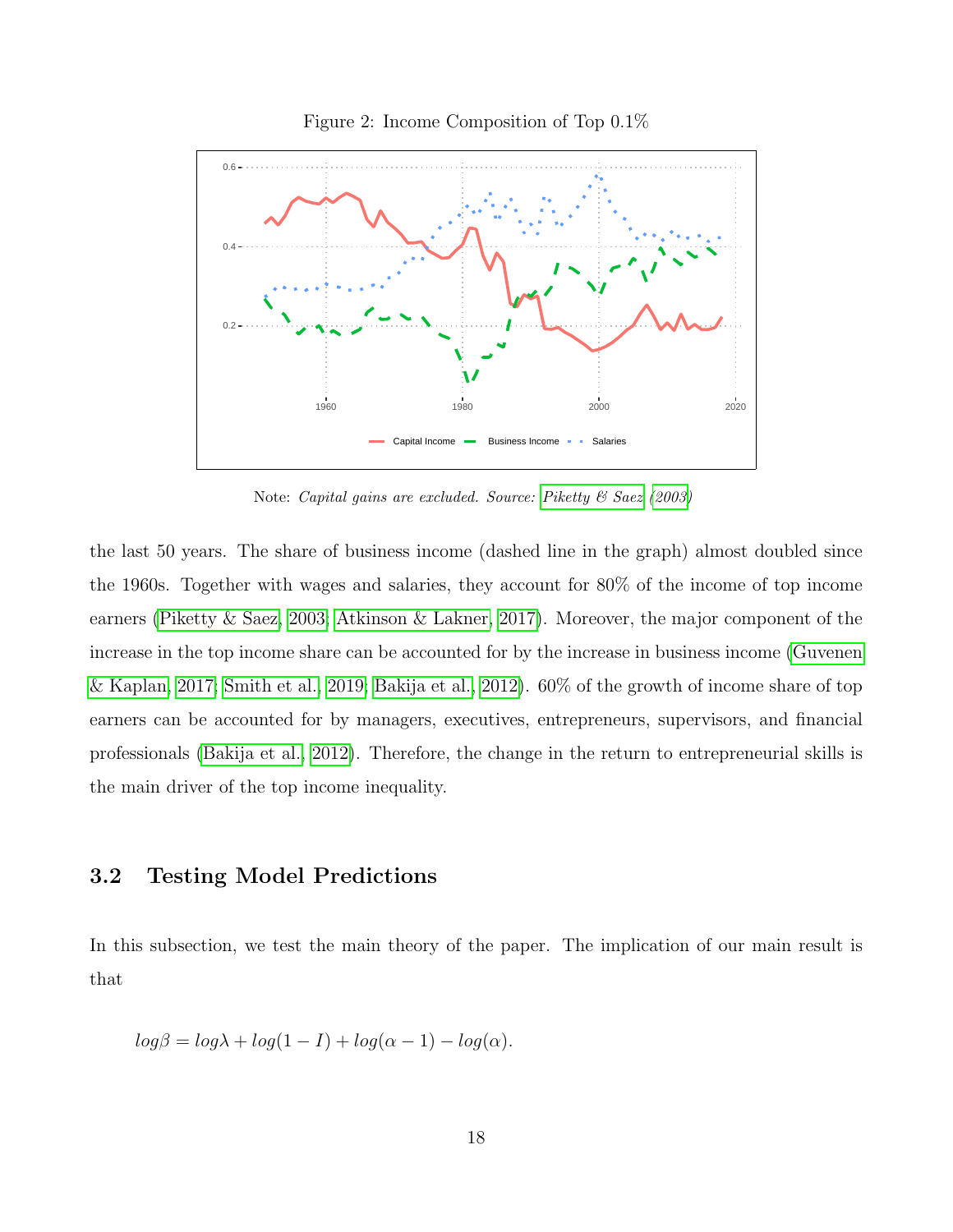This implies that there is a one-to-one relationship between the Pareto parameter and the labor share,  $1-I$ . The model predicts that a percentage increase in  $1-I$  leads to a percentage increase of  $\beta$ .

We test this prediction with two different cases. First, we consider the industry-level panel data for the US. Second, we consider the country-level panel data. To test our theory, we regress estimate the following equation:

$$
\Delta log\beta_{it} = \gamma \Delta log(labor share_t) + \tau + \Delta \epsilon_{it},
$$

where i is industry or country, t is time,  $\tau$  is time trend and  $\Delta$  is the first difference operator. Under the assumption that skill distribution and monitoring cost remains constant across time, our theory predicts that  $\gamma$  is equal to one.

#### 3.2.1 Measure for Labor Share

Labor share of income is defined as the total compensation of workers divided by the total income. For the US industrial level data, we use the compensation of employees as a share of the valueadded GDP for each industry, using BEA's industry-level GDP data [\(U.S. Bureau of Economic](#page-34-3) [Analysis, 2018\)](#page-34-3). For international level analysis, we use the labor share estimates of Penn World Table 9.1 [\(Feenstra et al., 2015\)](#page-31-3). BEA's data starts in 1987, therefore we consider the years between 1987 and 2005. For international comparison, we consider 1961-2005.

Observe that labor share in the model consists of two parts: wage and entrepreneurial income. Though, in reality, accounting for self-employment income is not straightforward since it is hard to distinguish what fraction of income is returned to entrepreneurial skill and what fraction is returned to own capital. How to incorporate self-employment income into factor share calculations is an important discussion [\(Gollin, 2002\)](#page-32-9). PWT divides self-employment income between labor and capital using the split ratio in the corporate sector [\(Feenstra et al., 2015\)](#page-31-3).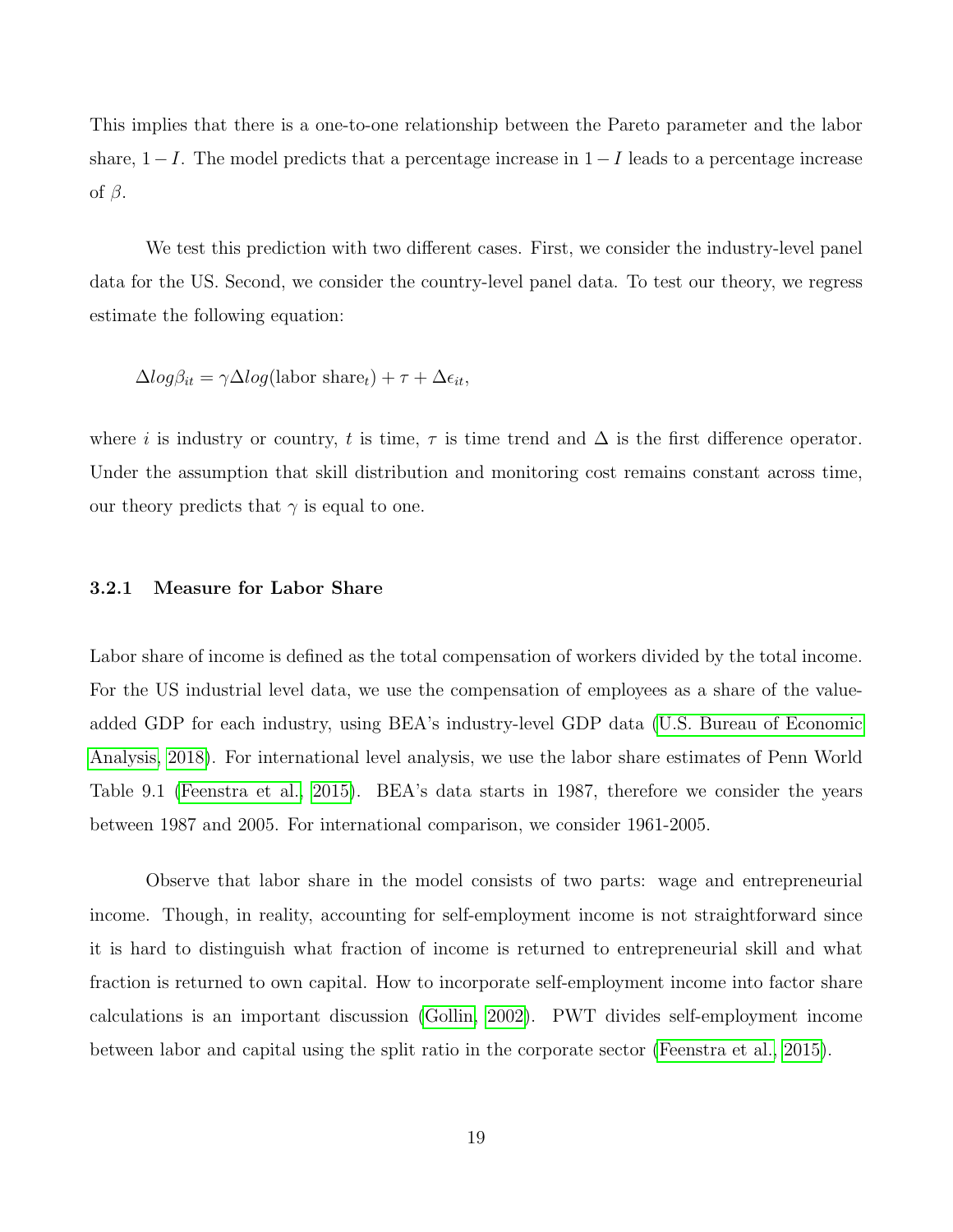#### 3.2.2 Measure for Top Income Inequality

The main source of top income shares is the World Inequality Database (WID)<sup>[9](#page-20-0)</sup>. WID relies on the tax data and available for a wide range of countries. In the international level evidence, we use data from WID. Specifically, we use pre-tax income (equally split between spouses) shares for top  $0.1\%$  and top  $1\%$ .

We get relative income share from WID and then estimate the Pareto parameter using the following relation:

$$
R\hat{I}S = 10^{\frac{1-\hat{\beta}}{\hat{\beta}}} \times 100.
$$

Unfortunately, the tax data usually does not have information on the industry, making it hard to get a good estimate of top income share by industry. Therefore, we use the CPS ASEC microdata extracted from IPUMS [\(Flood et al., 2018\)](#page-32-10). As we discussed before, business income is an important component of income for top income earners and our model is also about business income. For this reason, we considered the distribution of income of self-employment workers. Assuming that the right tail of income distribution follows a Pareto distribution, we estimated the Pareto parameter using the maximum likelihood estimator.

A major drawback of public use micro data is that the income is top coded in the data. Since we are interested in the right tail of the income distribution, a significant fraction of the observations is top-coded. In order to estimate Pareto parameter with a top-coded data, we follow the strategy of [Clemens et al.](#page-31-4) [\(2017\)](#page-31-4). Let  $x_i$  be the income of person i and let  $\bar{x}$  be the top code. Observed income in the data is then:

$$
\tilde{x}_i = \begin{cases} x_i & \text{if } x_i \leq \bar{x}, \\ \bar{x} & \text{if } x_i > \bar{x}. \end{cases}
$$

<span id="page-20-0"></span><sup>&</sup>lt;sup>9</sup>We retrieved data from https://wid.world/.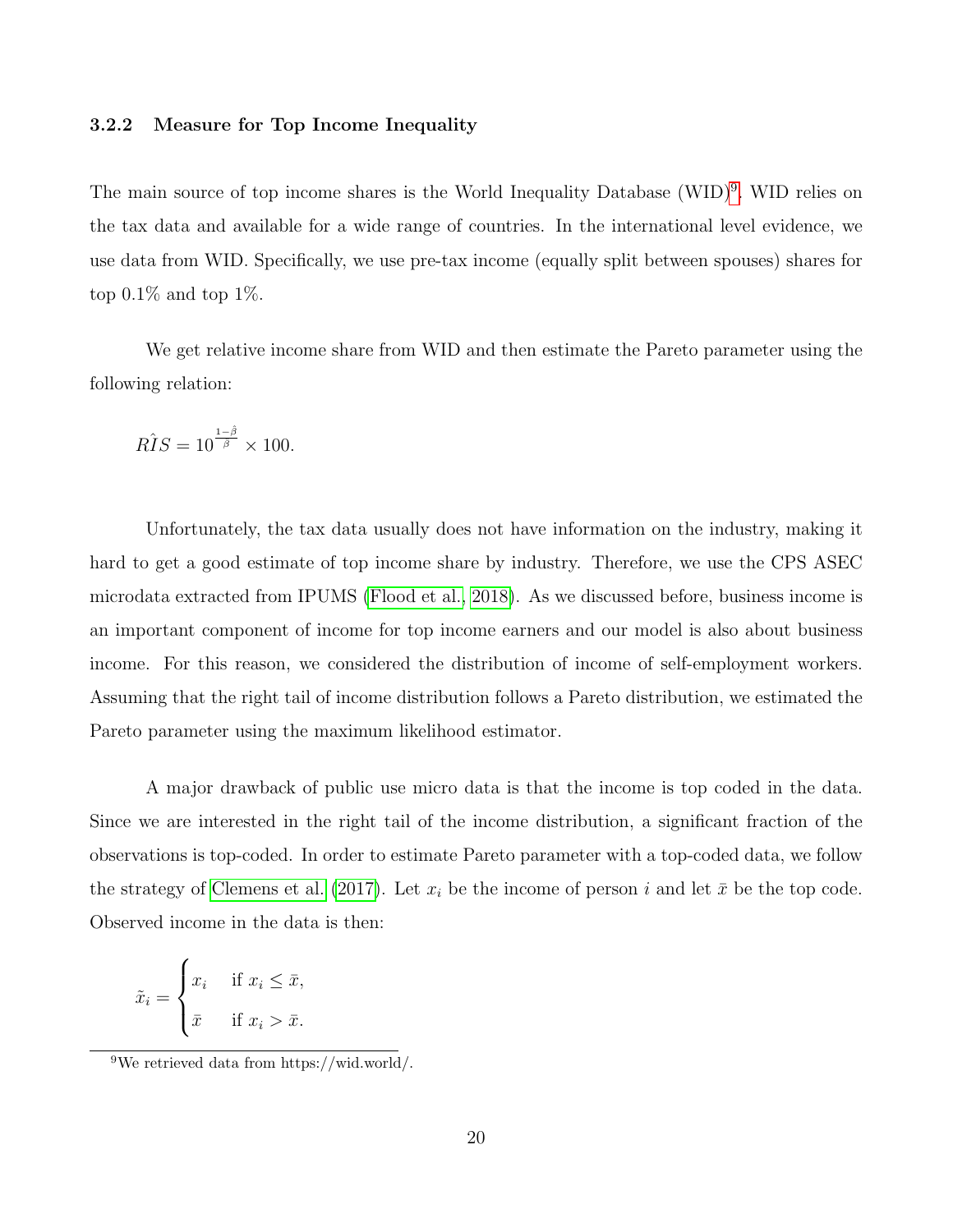Assume that income distribution after  $q^{th}$  percentile is distributed by a Pareto with shape parameter  $\beta$ . Maximum likelihood estimator for scale parameter is  $q^{th}$  percentile of the data. Let's denote it by  $x_q$ . Then maximum likelihood estimator for the Pareto parameter is

$$
\hat{\beta} = argmax \ \Pi \left[ \left( \frac{\beta x_q^{\beta}}{x_i^{\beta+1}} \right) \right]^{D_i} \left( \frac{x_q}{\bar{x}} \right)^{\beta(1-D_i)},
$$

where  $D_i$  indicated whether  $x_i \leq \bar{x}$  or not. Solution to this problem is

$$
\frac{1}{\hat{\beta}} = \frac{1}{N_{unc}} \left[ \sum ln \left( \frac{x_i}{x_q} \right) + N_{cen} ln \left( \frac{\bar{x}}{x_q} \right) \right],
$$

where  $N_{unc}$  is the number of uncensored observations and  $N_{cen}$  is the number of censored observations.

One problem with this strategy is that there is not always enough observation to consistently estimate the Pareto parameter. We only estimated the Pareto parameter if there are more than 15 observations and we fit the Pareto distribution to distribution after top 0.85th percentile. In total, we have 648 estimated parameter for 18 industries between the years 1970-2005.<sup>[10](#page-21-0)</sup>

We take the 5-year averages to decrease the short-run fluctuations and to reduce the noise of the data. And because BEA starts in 1987, we end up having 4 observations for each industry.

#### 3.2.3 Result

Table [1](#page-22-0) shows the regression results. As can be seen, all of the coefficients are positive and significant. This means that there is a positive correlation between the labor share and the Pareto parameter, both at the industry level and at the country level. Moreover, when we control for time trends, coefficients are very close to 1, as predicted by the model. A percentage increase in the labor share increases the Pareto parameter by one percent. In this regard, the data supports the main prediction of the model.

<span id="page-21-0"></span><sup>10</sup>We exclude utilities, public administration and other services.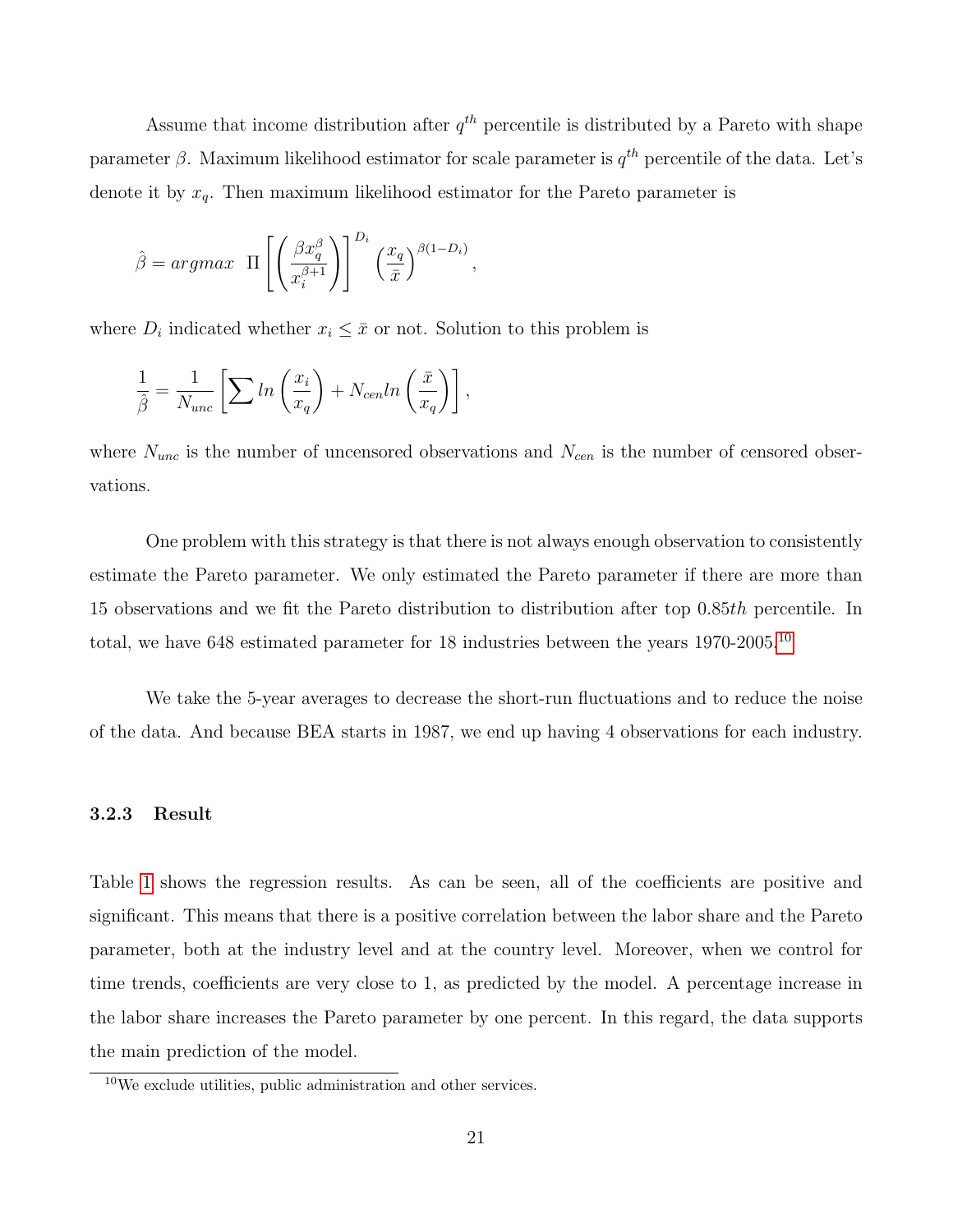<span id="page-22-0"></span>

|                     | log(Pareto Parameter)             |        |        |         |
|---------------------|-----------------------------------|--------|--------|---------|
|                     | US - Industry Level Cross-country |        |        |         |
| $log(Labor\ Share)$ | 1.002                             | 1.02   | 1.33   | 0.99    |
|                     | (0.57)                            | (0.6)  | (0.37) | (0.44)  |
| Time Trend          |                                   | 0.01   |        | $-0.03$ |
|                     |                                   | (0.03) |        | (0.01)  |
| Nobs                | 46                                | 46     | 198    | 198     |

Table 1: Results

 $\overline{1}$ 

Note: All standard errors clustered at industry or country level. Rows are independent variables and columns are dependent variables. The Pareto parameter for industries are estimated by fitting Pareto parameter to top business income distribution using CPS ASEC data. The Pareto parameter for countries are taken from World Inequality Database. The labor share for industries are taken from BEA. The labor share for countries are taken from Penn World Table version 9.1.

## 3.3 Beyond Top Income Inequality

In this section, we discuss our model's implications other than top income inequality.

**CEO compensation:** Even though our model is about entrepreneurs, it is possible to consider entrepreneurs as CEOs also. In an extended model, if we assume that there is a competitive market for CEOs and firms are competing to hire CEOs, then Bertrand competition among firms leads the CEO to capture all the surplus. In this regard, the model predicts that an improvement in automation technology leads to an increase in CEO compensation. Indeed, there is also a significant increase in CEO compensation in the US, especially between the mid-1970s and the 2000s[\(Frydman & Jenter, 2010\)](#page-32-11). Median CEO compensation was \$1.2 million in the 1970s and it increased to \$9.2 million in the 2000s.

**Market concentration:** Our model predicts that market concentration, either measured as top firms' share in sales or in employment, increases with automation. Even though we did not prove formally, it is straightforward to see that top firms' share in sales and employment size is increasing with the automation level. [Autor et al.](#page-30-8) [\(2020\)](#page-30-8) show that "superstar" firms are capturing a larger share of the market and this phenomenon is more pronounced in the industries where labor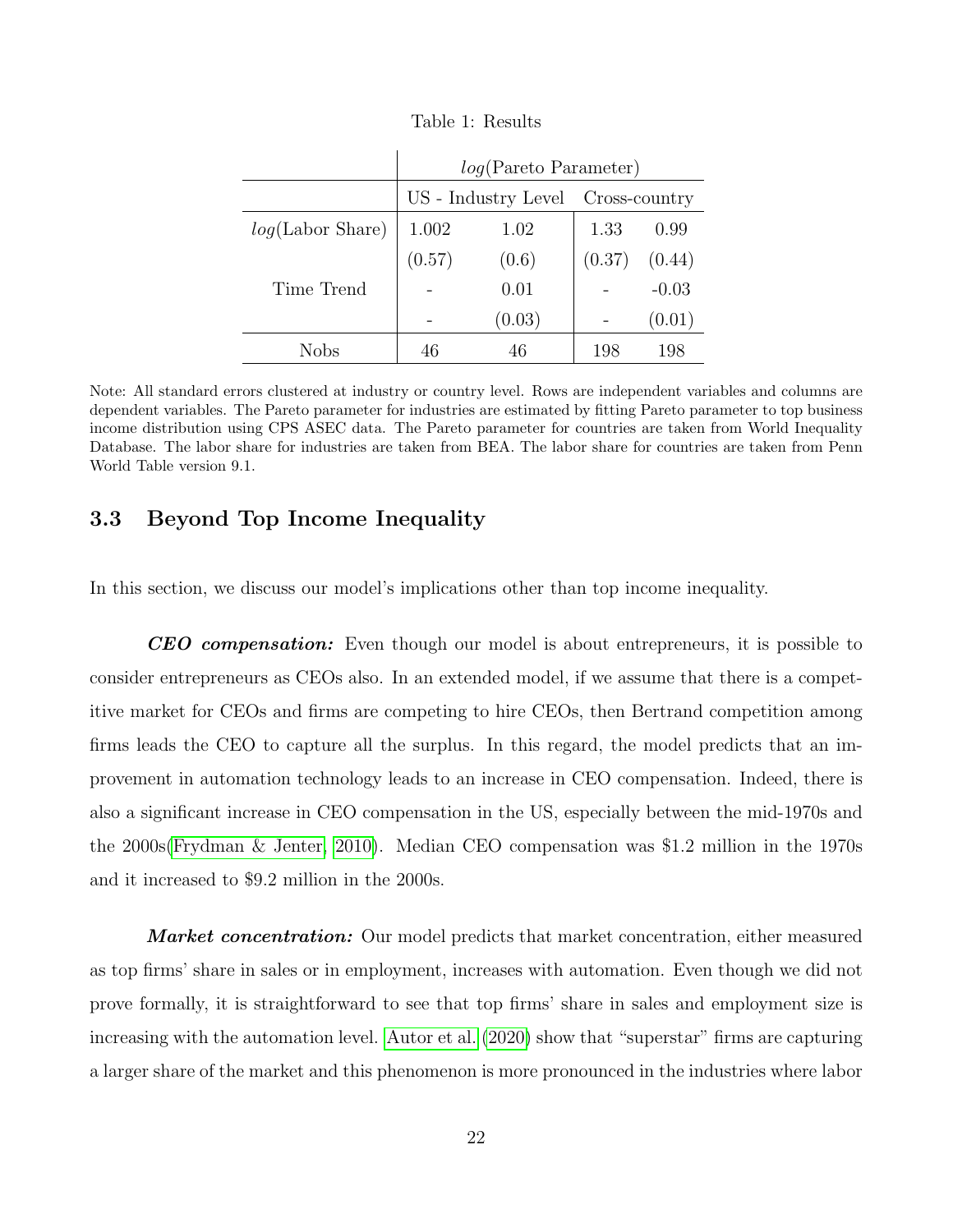share is falling faster. Though, they interpret the increase in market power as an important driver of the decrease in the labor share. In our model, the causality is reversed. Here, automation leads to a decline in the labor share and an increase in market concentration. There is also a significant correlation between information technology (IT) intensity and market concentration [\(Brynjolfsson](#page-31-5) [et al., 2008;](#page-31-5) [Bessen, 2017\)](#page-31-6). We believe that IT is an important part of automation technology hence high IT intensity is an implication of more automation. In this regard, these observations are consistent with our model's prediction on market concentration.

**Decreasing Entrepreneurship Rate:** One important margin in the model is the occupational choice. An increase in automation technology has two counteracting impacts on the wage rate. Similar to [Acemoglu & Restrepo](#page-30-9) [\(2018a\)](#page-30-9), there are replacement and productivity effects. First, as capital replaces labor, demand for labor decreases, and this dampens the wage. Second, automation enables firms to allocate workers to more productive tasks, therefore it increases productivity and wages. Due to occupational choice, there is an additional effect in this model. Automation increases the return to entrepreneurial skill, hence it incentivizes workers to become an entrepreneur. Depending on the change in the wage rate and return to entrepreneurial skill, the marginal individual might change his occupation. In the early stage of automation, productivity effect dominates and hence the marginal entrepreneur becomes a worker. In the later stage of automation, the replacement effect dominates, and this reverses the decision of the marginal individual. Hence, it is expected to see a decreasing business dynamism in the early stage of automation. This is in line with the decrease in the start-up rate in the US [\(Decker et al., 2014;](#page-31-7) [Pugsley & ahin, 2019;](#page-33-10) [Salgado, 2019\)](#page-33-11).

## <span id="page-23-0"></span>4 Endogenizing  $v:$  Efficiency Wage

In the previous section, we introduced a convex cost function for labor, v, as the source of the diseconomies of scale, but did not provide why there is this additional cost and why it is convex. In this section, we provide a micro foundation for  $v$  using the efficiency wage theory similar to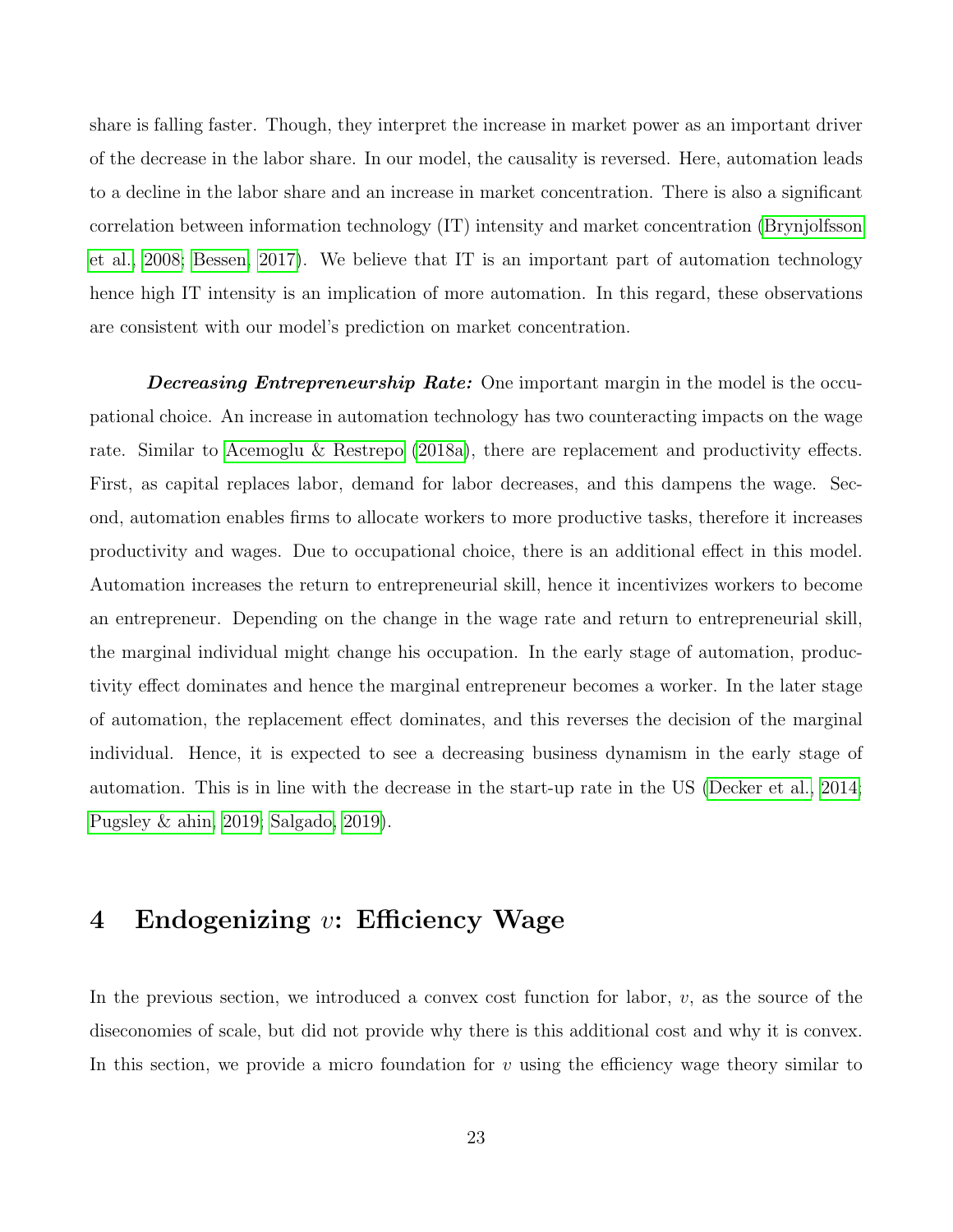[Shapiro & Stiglitz](#page-33-8) [\(1984\)](#page-33-8).

Suppose that time is continuous and there is a measure one of the risk-neutral individuals who discounts future with rate  $r > 0$ . Each individual has two types of skills: labor and entrepreneurial skill. Labor skill is the same for all individuals, whereas, entrepreneurial skill, denoted by z, is distributed with some cumulative distribution function  $G$ . There is a fixed amount of capital,  $K$ . To avoid the capital accumulation decision of individuals, we assume that capital is owned by outsiders.

Each individual can either become a worker or an entrepreneur. An entrepreneur rents capital hires labor to produce output and enjoys a profit,  $\pi(z)$ . A worker can be in one of two states at any point in time: employed or unemployed.

### 4.1 The Problem of the Worker

An employed worker earns a flow wage  $w$  until he is separated from the job. The separation can happen in two ways: exogenous separation that happens with Poisson rate  $\delta$  or getting caught while shirking. A worker is monitored with a Poisson rate of  $q$ . Hence, a worker who shirks leaves the job with Poisson rate  $\delta + q$ , and a worker who exerts effort leaves the job with Poisson rate  $\delta$ .

Let U denotes the value of being unemployed,  $V_e(w, q)$  denotes the value of exerting effort in a job that pays wage w and monitoring probability is q, and  $V_s(w, q)$  denotes the value function for shirking on the job that pays wage w and monitoring probability is q. Then,  $V_e$  and  $V_s$  satisfy the following equations:

<span id="page-24-1"></span><span id="page-24-0"></span>
$$
rV_s(w, q) = w + (\delta + q)[U - V_s(w, q)],
$$
\n(9a)

$$
rV_e(w, q) = w - c + \delta [U - V_e(w, q)],
$$
\n(9b)

where  $c$  is the cost of exerting effort.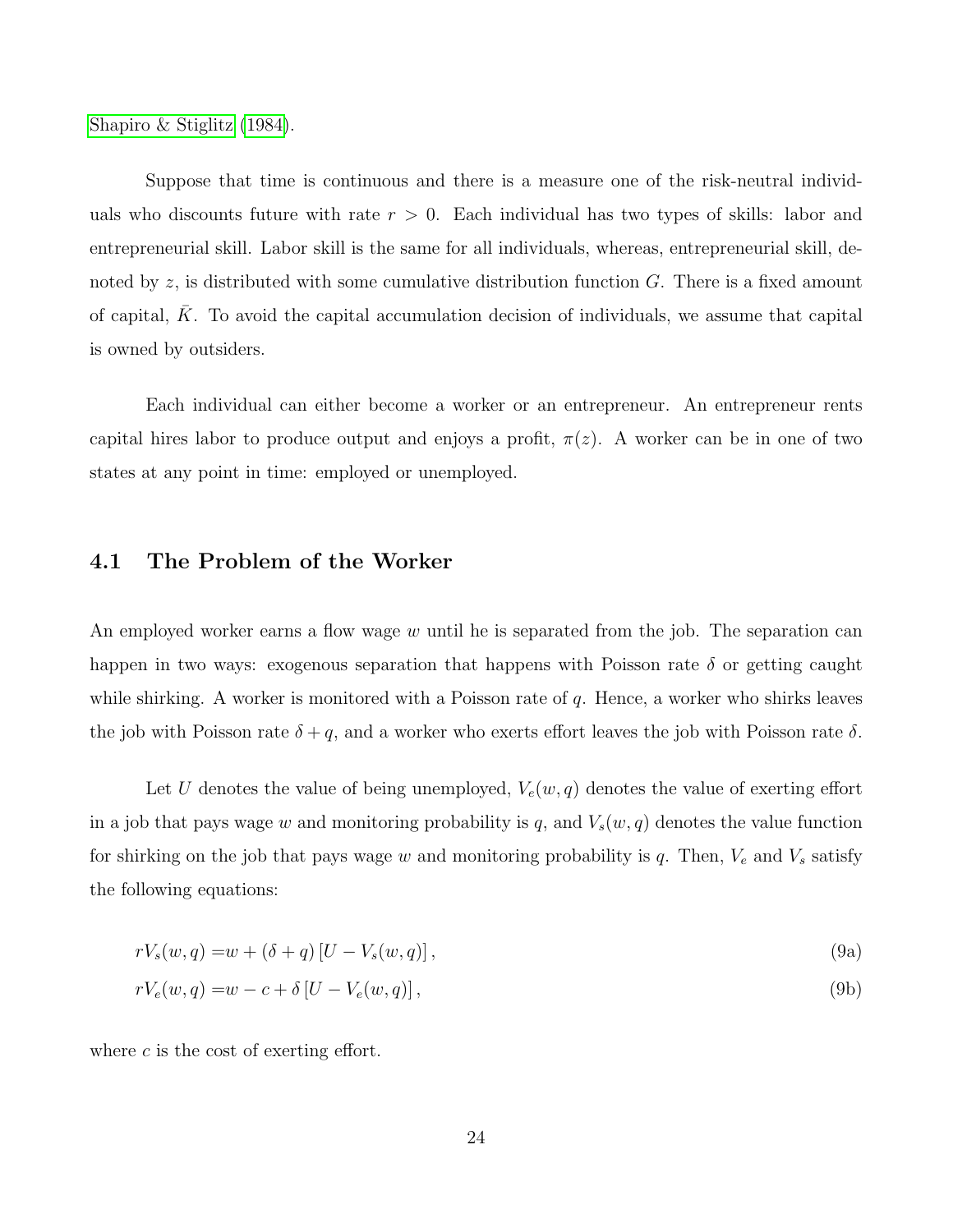An employed worker exerts effort if and only if  $V_e(w,q) \geq V_s(w,q)$ . This implies that the worker exerts effort if the wage rate satisfies:

<span id="page-25-2"></span><span id="page-25-1"></span>
$$
w \ge rU + c + \frac{(r+\delta)c}{q}.\tag{NSC}
$$

This is the so-called *no-shirking condition*. This condition says that wage rate should compensate for disutility of working,  $rU + c$ . Moreover, there is a premium to induce the worker to work,  $(r+\delta)c/q$ .

An unemployed worker enjoys a flow unemployment benefit b and finds a job with Poisson rate  $\mu$ . Let  $x = (w, q)$  be the characteristics of the jobs. Then, U satisfies the following equation:

$$
rU = b + \mu \int_{\mathcal{X}} \left[ \max \{ V(x) - U, 0 \} \right] dF(x), \tag{10}
$$

where X is the set of active firms characteristics, F is the distribution of job openings and  $V(w, q) =$  $\max\{V_e(w, q), V_s(w, q)\}.$ 

### 4.2 The Problem of the Entrepreneur

Now consider an entrepreneur. The entrepreneur has a limited ability to monitor his employees. Assume that as the measure of employees increases, the probability of being monitored for a single worker decreases, i.e.  $q(L)$  is a decreasing function of L.<sup>[11](#page-25-0)</sup> The entrepreneur wants his employees to exert effort, otherwise, they produce nothing. Therefore, he needs to take into account the moral hazard problem. An entrepreneur with L labor needs to pay his workers  $w(L)$  such that  $V_e(w, q(L)) \ge V_s(w, q(L))$  so that workers exert effort. In other words, at the optimum w should

<span id="page-25-0"></span> $11$ In this model monitoring is only done by the entrepreneur. The monitoring cost is only important if the entrepreneur cannot identify the shirking worker from the non-shirking one. Alternatively, it might be possible to use a contract that depends on the performance of peers. This way, the entrepreneur can incentivize her employees to monitor each other [\(Che & Yoo, 2001\)](#page-31-8). Replacing labor with capital would decrease the peer monitoring, which might lead to a change in the compensation scheme to induce workers to exert effort [\(Dogan & Yildirim, 2017\)](#page-31-1). However, in this paper, we only consider monitoring entrepreneurs.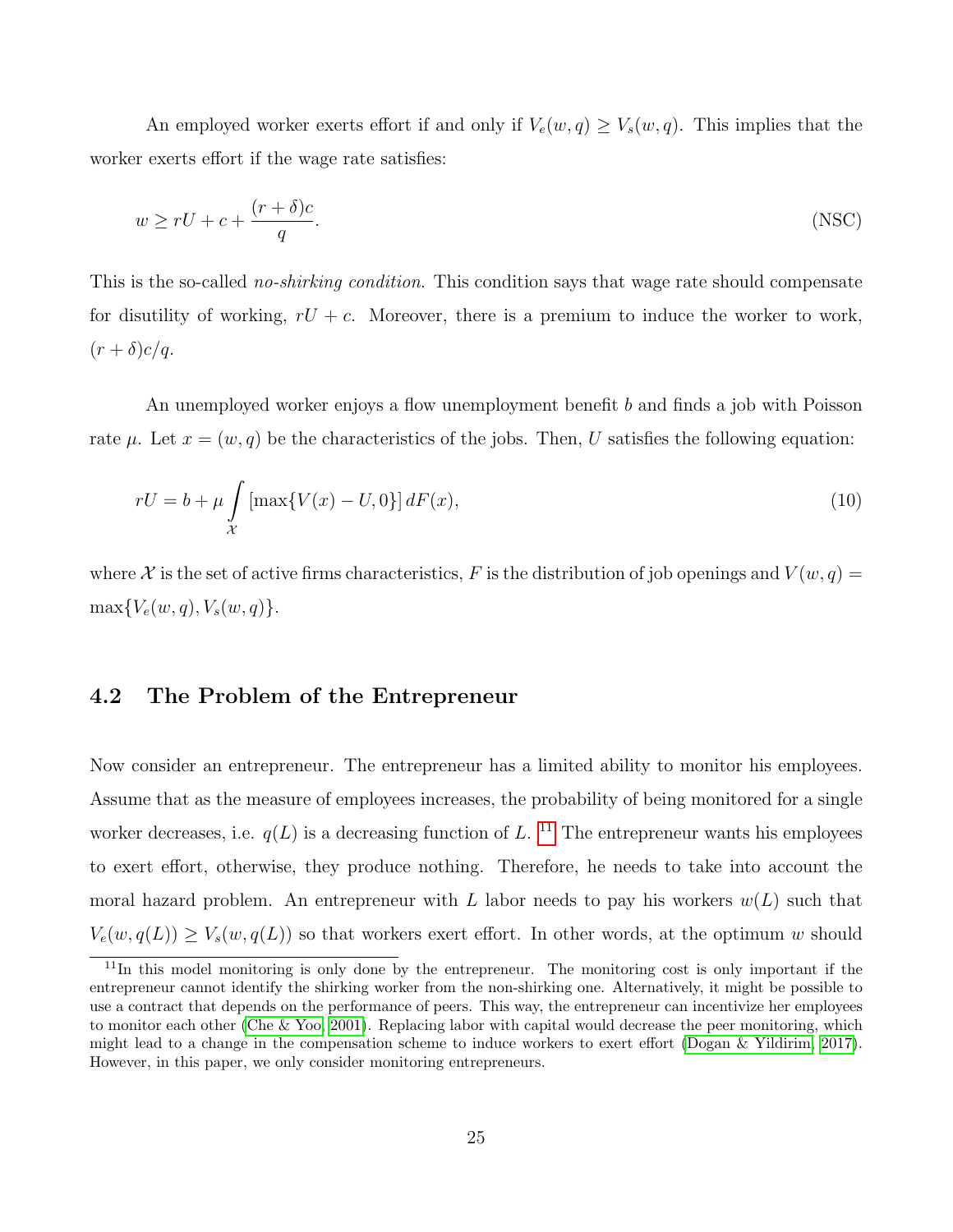satisfy [\(NSC\)](#page-25-1) with equality. Hence, define the optimal wage policy as:

$$
w(L) = rU + c + \frac{(r+\delta)c}{q(L)}.
$$

In this setting, the wage premium to induce a worker to exert effort is a function of firm size: larger firms need to pay a higher wage.

<span id="page-26-0"></span>The problem of an entrepreneur in this setting is:

$$
\pi(z) = \max_{\substack{I^{\star}, \{\ell_i\}_{i \in [I^{\star}, 1]}, \\ \{k_s\}_{s \in [0, I^{\star})}}} zY - w \left( \int_{I^{\star}}^1 \ell_i di \right) \int_{I^{\star}}^1 \ell_i di - R \int_0^{I^{\star}} k_i di
$$
\n
$$
s.t. \quad 0 \le I^{\star} \le I,
$$
\n
$$
\ell_i \ge 0, \ k \ge 0.
$$
\n(11)

An individual would become an entrepreneur instead of a worker if  $\pi(z) \geq rU$ . Since  $\pi(z)$ is increasing in z, there exist a marginal entrepreneur  $z^*$  such that any individual with  $z' > z^*$ becomes an entrepreneur.

## 4.3 Equilibrium

**Definition 2.** For a given automation technology I, skill distribution G with support  $[z_{min}, \infty)$ and capital stock  $\overline{K}$ , the steady state equilibrium of the economy consists of prices  $\{R, w(.)\}$ , value functions  $\{U, V_e(z), V_s(z),\$  the marginal entrepreneur  $z^*$ , labor and capital demand  $\{\ell^*(z), k^*(z)\}$ for  $z \geq z^*$ , automation technology  $I^*(z)$  for  $z \geq z^*$ , matching process  $\mu$ , vacancy distribution F, and unemployment u such that:

- *Value functions satisfy*  $(10)$ ,  $(9a)$ ,  $(9b)$ ;
- $\pi(z^*) = rU;$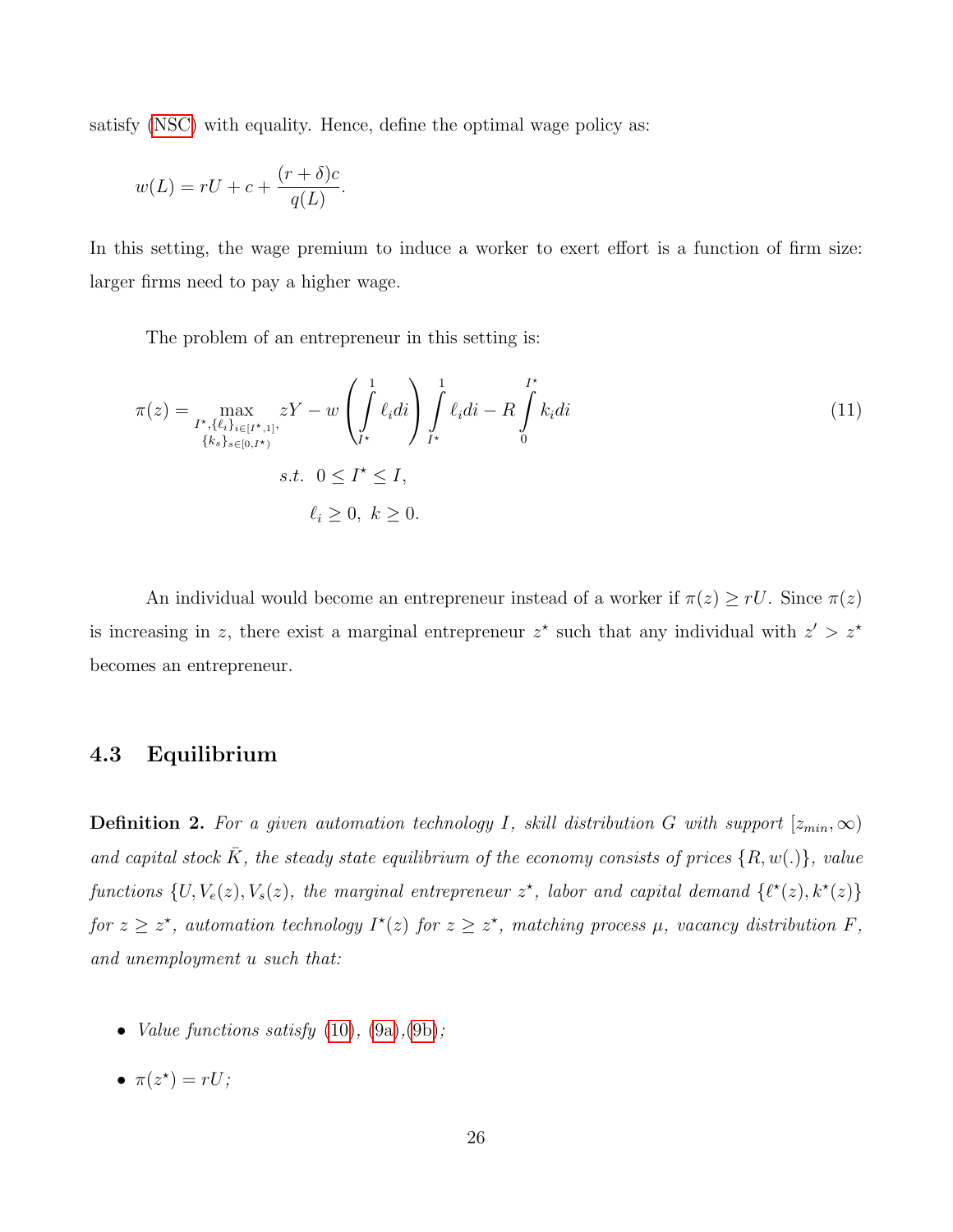- $\ell(z)$ ,  $k(z)$  and  $I^*(z)$  solve the entrepreneur's problem [\(11\)](#page-26-0);
- inflow to unemployment should be equal to outflow from unemployment:  $\delta(G(z^*)-u) = \mu u$ ;
- labor market clears:  $\int_0^\infty$  $\int_{z^*} (1 - I^*(z)) \ell^*(z) dG(z) = G(z^*) - u;$

• capital market clears: 
$$
\int_{z^*}^{\infty} I^*(z)k^*(z)dG(z) = \overline{K};
$$

• wage function:  $w(L) = rU + c + \frac{(\delta+r)c}{\sigma(L)}$  $\frac{\sigma+r)c}{q(L)}$ ;

• *vacancy posting*: 
$$
F(w) = \frac{\int_{w}^{w} g(z(w'))L(z(w'))}{\int_{w}^{S} g(z(w'))L(z(w'))} dw' \text{ for } w \geq w = w(L(z^*)),
$$

where  $z(w) = L^{-1} \left( q^{-1} \left( \frac{w-c-rU}{(r+\delta)c} \right) \right)$  $\left(\frac{v-c-rU}{(r+\delta)c}\right)$ , i.e. entrepreneurial skill level that offers wage rate w,  $L^{-1}$  is the inverse function of labor demand and  $q^{-1}$  is the inverse of monitoring probability.

## 4.4 Characterization of the Income Distribution

We can separate the wage function in two components, fixed and variable part. Define  $w_0 = rU + c$ and  $w_v(L) = \frac{(r+\delta)c}{q(L)}$  so that  $w(L) = w_0 + w_v(L)$ . The labor cost in this setting can be mapped to the labor cost in previous setting by defining  $v(L) = w_v(L)L$ . Hence, if  $L/q(L)$  is convex, the entrepreneur's problem would be the same in both settings.

Even though nothing has changed on the entrepreneur's side, the labor supply side has changed. First, to discipline the workers, there must be unemployment. Without unemployment, workers can immediately find a new job after being fired, then there is no cost of being fired. Therefore, unemployment is needed to discourage workers from shirking. Second, there is a wage dispersion. In the previous section, we assumed  $v$  as a waste; in contrast, here we assume that it is paid to the workers as compensation. Since monitoring in larger firms is harder, an entrepreneur with a larger labor force needs to pay more to provide workers an incentive to exert effort. Therefore, the firm size distribution would lead to a wage dispersion.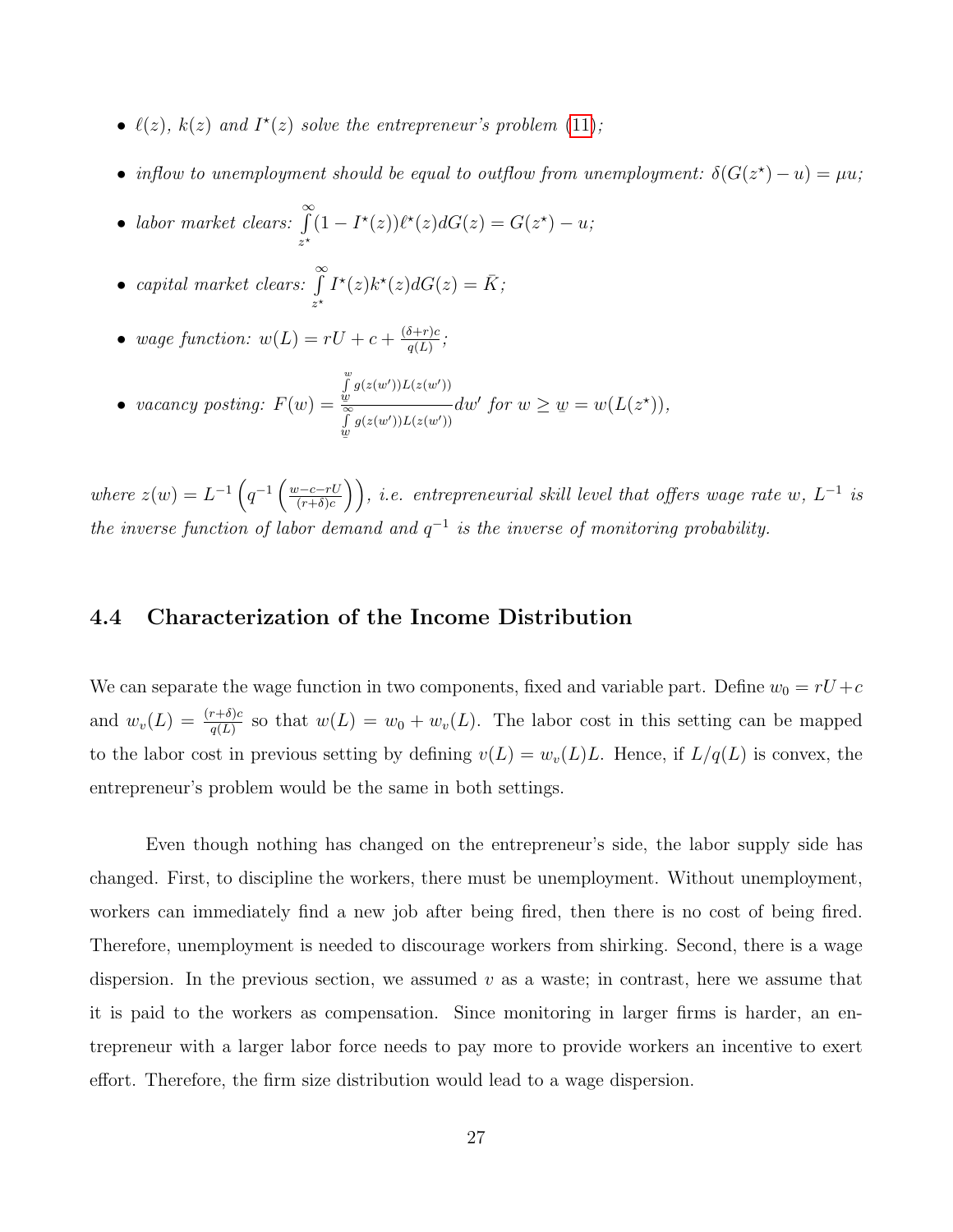To characterize distributions, we need more structure. Recall that  $q(L)$  is the probability that a worker is being monitored. One intuitive way to define  $q$  is to think that the entrepreneur randomly selects workers and monitors them. Let M denote the measure of workers that an entrepreneur can monitor in a given time. Then, the Poisson rate that a worker in a firm with  $L$ employees is monitored is  $q(L) = M/L$ . This leads to  $v(L) = ML^2$ , in other words letting  $\alpha = 2$ in the previous setting would give the same entrepreneur's problem. Therefore, similar results follow in this setting:

**Corollary 1.** If z follows a Pareto distribution with parameter  $\lambda$ , then for large enough  $\pi$ , profit distribution can be approximated by Pareto distribution with parameter  $\lambda(1-I)/2$ .

As we discussed, there is going to be a wage dispersion even for workers. Since there is oneto-one relation with wage level and firm size, wage distribution mimics the firm size distribution:

**Corollary 2.** If z follows a Pareto distribution with parameter  $\lambda$ , then for large enough w, wage distribution can be approximated by Pareto distribution with parameter  $\lambda(1-I)$ .

Observe that only the curvature of  $q(L)$  is important for profit distribution. In this formulation, the efficiency of monitoring,  $M$ , does not have an impact on the tail parameter. If an entrepreneur can monitor a higher measure in a given time, this would not change the convexity of the profit function. Therefore, if we think  $M$  as the monitoring technology or communication technology as in [Garicano](#page-32-5) [\(2000\)](#page-32-5), then it has no impact on top income inequality. On the other hand, automation technology I still has the same impact on the right tail of the income distribution. Furthermore, now it not only impacts profit distribution but also leads to thicker wage distribution.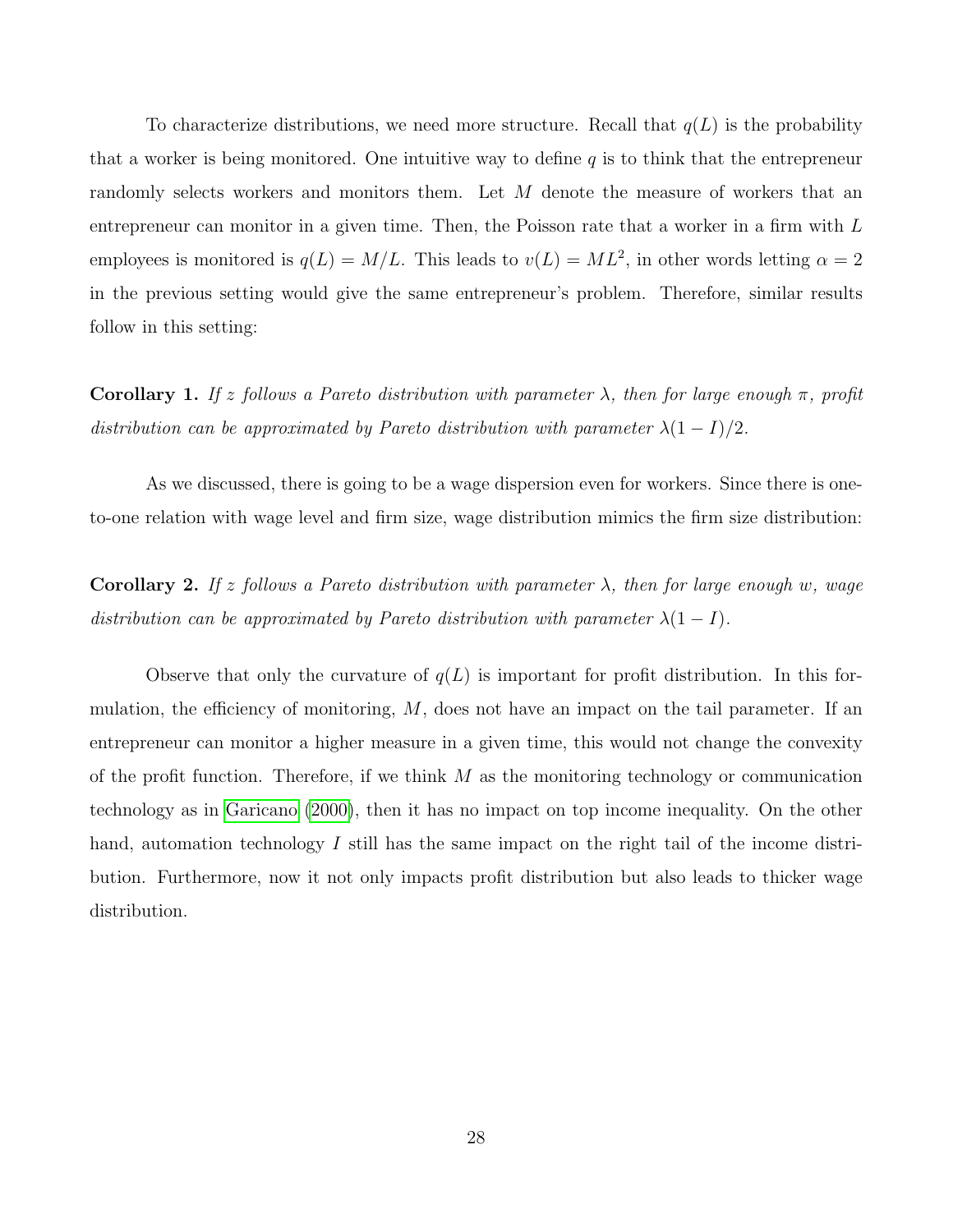## 5 Conclusion

After the 1980s, income distribution in the US has become more skewed. While rich people have been getting richer, the super-rich has become even more so. In this paper, we argue that improvements in automation technology contributed to the widening gap between the top earners. Our theory states that if the cost of labor is convex, then entrepreneurs have decreasing returns to scale production function. As automation technology improves, dependence on labor deteriorates and the importance of convex cost decreases. This lessens the severity of diseconomies of scale and increases the return to entrepreneurial skill. Therefore, income inequality among the top earners' increases. Using industry-level data for the US and cross country data, we provide evidence that an improvement in automation technology leads to a lower Pareto parameter.

According to our model, the Pareto parameter of top income distribution is a function of three parameters: automation level, skill distribution, and convexity of labor cost. In this paper, we discussed the impact of the change in automation level, because we know for a fact that automation has increased. However, we believe that the other two parameters are also important and need attention.

We provide one explanation for convex cost of labor: efficiency wage. However, any theory that leads to firm size premiums should deliver similar results. It is shown that firm size wage premium is decreasing, the gap between large firms and small firms is decreasing [\(Bloom et al.,](#page-31-9) [2018;](#page-31-9) [Cobb & Lin, 2017\)](#page-31-10). This might be a piece of evidence that monitoring cost is decreasing, hence it also contributing to top income inequality.

Even though we see this paper as a model of automation, the model is open to other ways of interpretation. With slight modification (by specifying the supply and price of the outsourcing), it can be seen as a model of outsourcing. We believe that outsourcing is an important subject as automation and it is crucial to distinguish them. Unfortunately, this paper remains short in that aspect.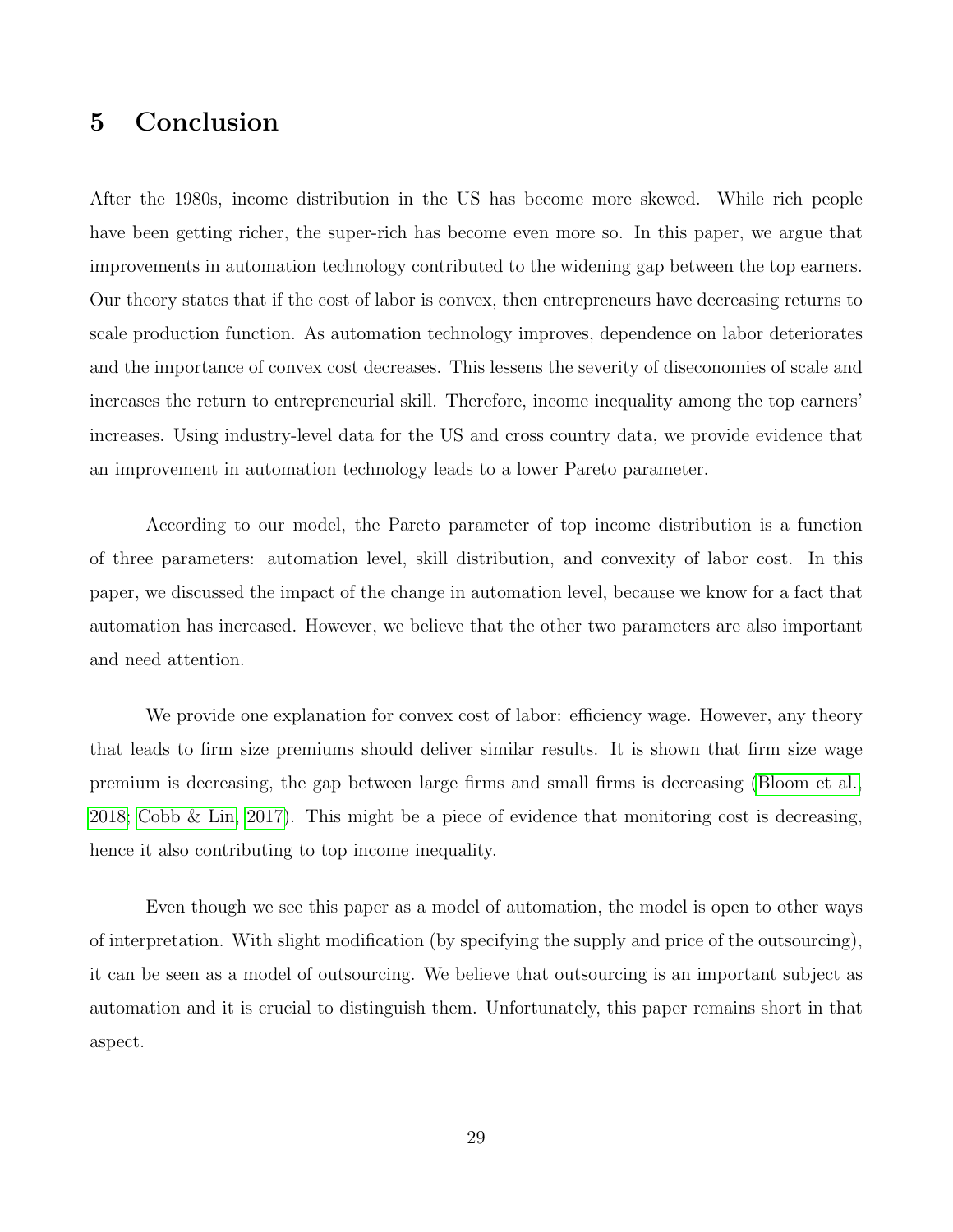## References

- <span id="page-30-1"></span>Acemoglu, D. (2002). Directed technical change. The Review of Economic Studies, 69(4), 781– 809.
- <span id="page-30-9"></span>Acemoglu, D., & Restrepo, P. (2018a). Artificial intelligence, automation and work (Working Paper No. 24196). National Bureau of Economic Research. Retrieved from [http://www.nber](http://www.nber.org/papers/w24196) [.org/papers/w24196](http://www.nber.org/papers/w24196)
- <span id="page-30-0"></span>Acemoglu, D., & Restrepo, P. (2018b). The race between man and machine: Implications of technology for growth, factor shares, and employment. American Economic Review, 108(6), 1488-1542.
- <span id="page-30-3"></span>Acemoglu, D., & Restrepo, P. (in press). Robots and jobs: Evidence from us labor markets. Journal of Political Economy,  $\theta$ (ja), null. doi: 10.1086/705716
- <span id="page-30-5"></span>Aghion, P., Akcigit, U., Bergeaud, A., Blundell, R., & Hémous, D. (2018). Innovation and top income inequality. The Review of Economic Studies,  $86(1)$ , 1–45.
- <span id="page-30-4"></span>Aoki, S., & Nirei, M. (2017). Zipf's law, pareto's law, and the evolution of top incomes in the united states. American Economic Journal: Macroeconomics,  $9(3)$ ,  $36-71$ .
- <span id="page-30-6"></span>Atkinson, A., & Lakner, C. (2017). Capital and labor: The factor income composition of top incomes in the united states, 1962–2006. The World Bank.
- <span id="page-30-2"></span>Autor, D., & Dorn, D. (2013). The growth of low-skill service jobs and the polarization of the us labor market. American Economic Review, 103 (5), 1553-97.
- <span id="page-30-8"></span>Autor, D., Dorn, D., Katz, L. F., Patterson, C., & Van Reenen, J. (2020, 02). The Fall of the Labor Share and the Rise of Superstar Firms<sup>\*</sup>. The Quarterly Journal of Economics,  $135(2)$ , 645-709.
- <span id="page-30-7"></span>Bakija, J., Cole, A., & Heim, B. T. (2012). Jobs and income growth of top earners and the causes of changing income inequality: Evidence from us tax return data. Retrieved from [https://](https://web.williams.edu/Economics/wp/BakijaColeHeimJobsIncomeGrowthTopEarners.pdf) [web.williams.edu/Economics/wp/BakijaColeHeimJobsIncomeGrowthTopEarners.pdf](https://web.williams.edu/Economics/wp/BakijaColeHeimJobsIncomeGrowthTopEarners.pdf)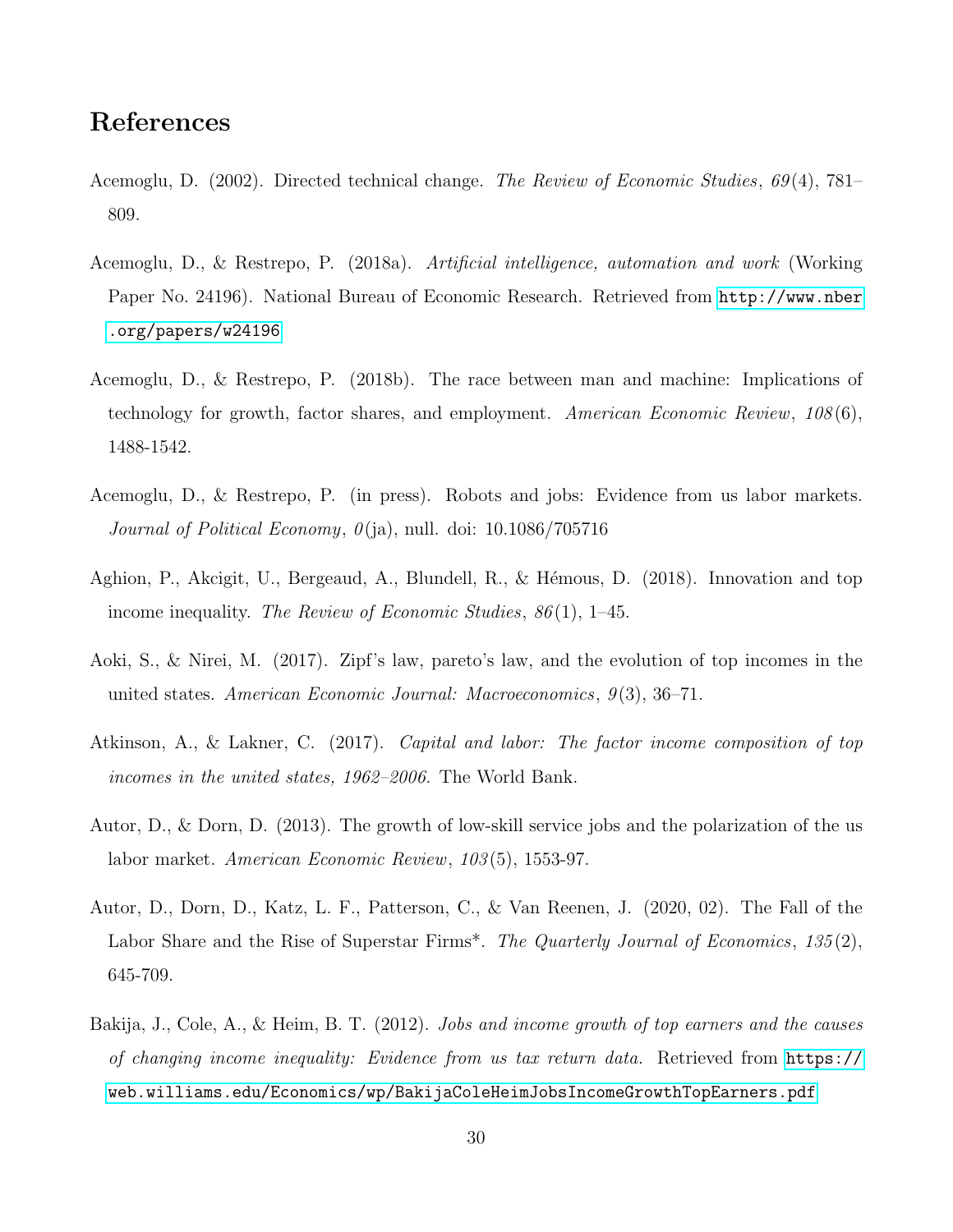- <span id="page-31-0"></span>Bengtsson, E., & Waldenström, D.  $(2018)$ . Capital shares and income inequality: Evidence from the long run. The Journal of Economic History, 78 (3), 712–743.
- <span id="page-31-6"></span>Bessen, J. E. (2017). Information technology and industry concentration (Working Paper No. 17-41). Boston Univ. School of Law, Law and Economics. Retrieved from [https://papers](https://papers.ssrn.com/sol3/papers.cfm?abstract_id=3044730) [.ssrn.com/sol3/papers.cfm?abstract](https://papers.ssrn.com/sol3/papers.cfm?abstract_id=3044730) id=3044730
- <span id="page-31-9"></span>Bloom, N., Guvenen, F., Smith, B. S., Song, J., & von Wachter, T. (2018, May). The disappearing large-firm wage premium. AEA Papers and Proceedings, 108 , 317-22.
- <span id="page-31-5"></span>Brynjolfsson, E., McAfee, A., Sorell, M., & Zhu, F. (2008). Scale without mass: business process replication and industry dynamics (Working Paper No. 07-016). Harvard Business School Technology & Operations Mgt. Unit. Retrieved from [https://papers.ssrn.com/sol3/](https://papers.ssrn.com/sol3/papers.cfm?abstract_id=980568) [papers.cfm?abstract](https://papers.ssrn.com/sol3/papers.cfm?abstract_id=980568)\_id=980568
- <span id="page-31-2"></span>Calvo, G. A. (1985). The inefficiency of unemployment: The supervision perspective. The Quarterly Journal of Economics,  $100(2)$ , 373–387.
- <span id="page-31-8"></span>Che, Y.-K., & Yoo, S.-W. (2001). Optimal incentives for teams. American Economic Review,  $91(3), 525-541.$
- <span id="page-31-4"></span>Clemens, J., Gottlieb, J. D., Hémous, D., & Olsen, M. (2017). The spillover effects of top income inequality. mimeo, University of Zurich.
- <span id="page-31-10"></span>Cobb, J. A., & Lin, K.-H. (2017). Growing apart: The changing firm-size wage premium and its inequality consequences. Organization Science, 28 (3), 429–446.
- <span id="page-31-7"></span>Decker, R., Haltiwanger, J., Jarmin, R., & Miranda, J. (2014). The role of entrepreneurship in us job creation and economic dynamism. Journal of Economic Perspectives, 28 (3), 3–24.
- <span id="page-31-1"></span>Dogan, M., & Yildirim, P. (2017). Managing automation in teams. Retrieved from [https://](https://papers.ssrn.com/sol3/papers.cfm?abstract_id=3035849) [papers.ssrn.com/sol3/papers.cfm?abstract](https://papers.ssrn.com/sol3/papers.cfm?abstract_id=3035849) id=3035849
- <span id="page-31-3"></span>Feenstra, R. C., Inklaar, R., & Timmer, M. P. (2015, October). The next generation of the penn world table. American Economic Review, 105 (10), 3150-82. Retrieved from [http://](http://www.aeaweb.org/articles?id=10.1257/aer.20130954) [www.aeaweb.org/articles?id=10.1257/aer.20130954](http://www.aeaweb.org/articles?id=10.1257/aer.20130954) doi: 10.1257/aer.20130954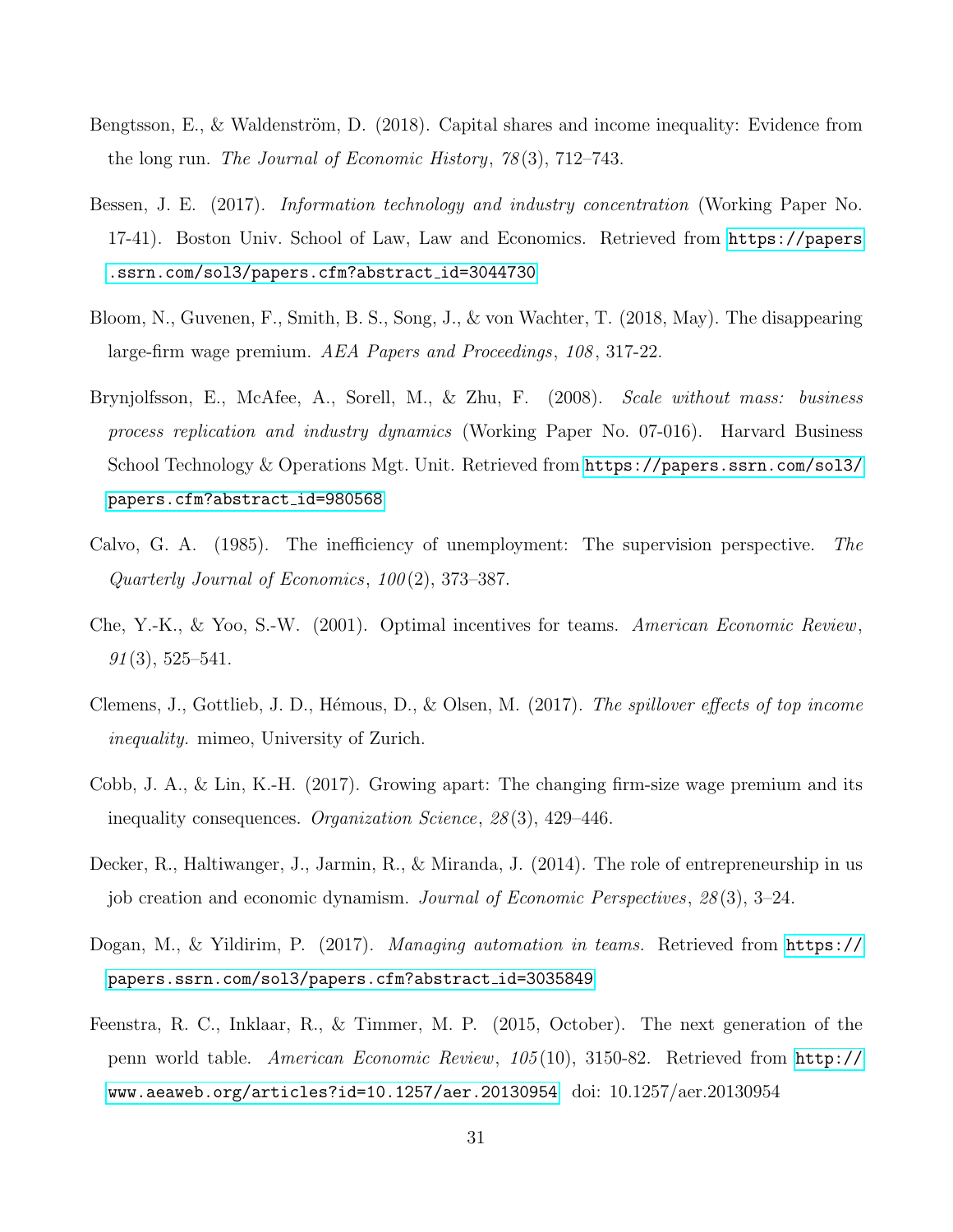- <span id="page-32-10"></span>Flood, S., King, M., Rodgers, R., Ruggles, & Warren, J. R. (2018). Integrated public use microdata series, current population survey: Version 6.0. doi: 10.18128/D030.V6.0
- <span id="page-32-11"></span>Frydman, C., & Jenter, D. (2010). Ceo compensation. Annual Review of Financial Economics,  $2,75-102.$
- <span id="page-32-8"></span>Gabaix, X. (2016). Power laws in economics: An introduction. *Journal of Economic Perspectives*,  $30(1), 185-206.$
- <span id="page-32-3"></span>Gabaix, X., & Landier, A. (2008). Why has ceo pay increased so much? The Quarterly Journal of Economics, 123 (1), 49–100.
- <span id="page-32-5"></span>Garicano, L. (2000). Hierarchies and the organization of knowledge in production. *Journal of* political economy,  $108(5)$ , 874–904.
- <span id="page-32-6"></span>Garicano, L., & Rossi-Hansberg, E. (2006). Organization and inequality in a knowledge economy. The Quarterly Journal of Economics, 121 (4), 1383–1435.
- <span id="page-32-4"></span>Geerolf, F. (2017). A theory of pareto distributions [Working Paper].
- <span id="page-32-9"></span>Gollin, D. (2002). Getting income shares right. *Journal of Political Economy*,  $110(2)$ ,  $458-474$ .
- <span id="page-32-0"></span>Goos, M., Manning, A., & Salomons, A. (2014). Explaining job polarization: Routine-biased technological change and offshoring. American Economic Review,  $104(8)$ , 2509–26.
- <span id="page-32-2"></span>Guvenen, F., & Kaplan, G. (2017, April). Top income inequality in the 21st century: Some cautionary notes (Working Paper No. 23321). National Bureau of Economic Research. Retrieved from <http://www.nber.org/papers/w23321> doi: 10.3386/w23321
- <span id="page-32-1"></span>Hémous, D., & Olsen, M. (2018). The rise of the machines: Automation, horizontal innovation and income inequality. Retrieved from [https://papers.ssrn.com/sol3/papers.cfm](https://papers.ssrn.com/sol3/papers.cfm?abstract_id=2328774) ?abstract [id=2328774](https://papers.ssrn.com/sol3/papers.cfm?abstract_id=2328774)
- <span id="page-32-7"></span>Hopenhayn, H. A. (1992). Entry, exit, and firm dynamics in long run equilibrium. *Econometrica:* Journal of the Econometric Society, 1127–1150.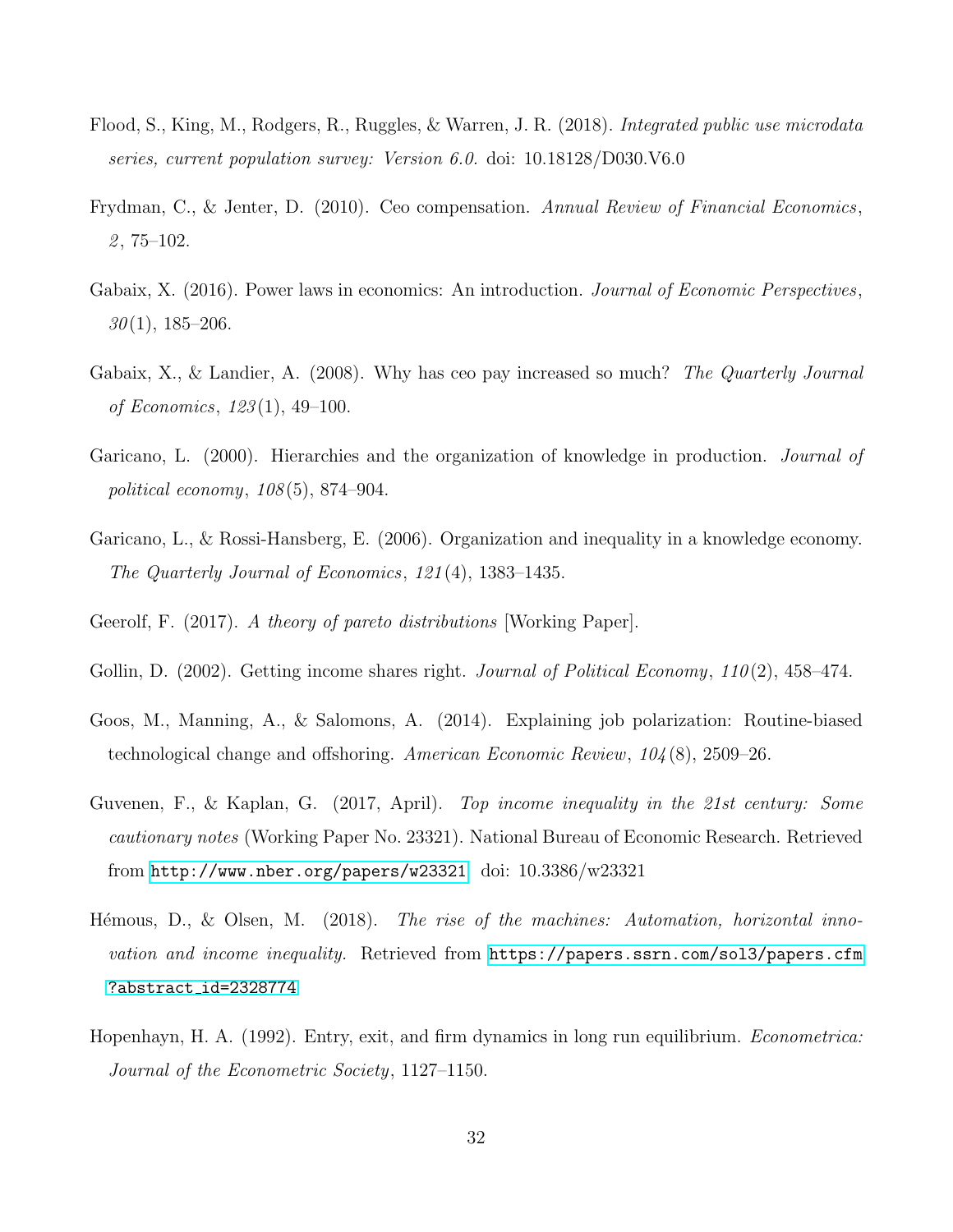- <span id="page-33-5"></span>Jones, C. I., & Kim, J. (2018). A schumpeterian model of top income inequality. *Journal of* Political Economy, 126 (5), 1785–1826.
- <span id="page-33-4"></span>Kim, J. (2015). The effect of the top marginal tax rate on top income inequality [Working Paper]. mimeo, KAIST. Retrieved from [http://jiheekim.net/files/Kim2015Nov](http://jiheekim.net/files/Kim2015Nov-TopTaxInequality.pdf) [-TopTaxInequality.pdf](http://jiheekim.net/files/Kim2015Nov-TopTaxInequality.pdf)
- <span id="page-33-0"></span>Lucas, R. E. (1978). On the size distribution of business firms. The Bell Journal of Economics, 508–523.
- <span id="page-33-2"></span>Moll, B., Rachel, L., & Restrepo, P. (2019). Uneven growth: automations impact on income and wealth inequality. mimeo, Princeton University.
- <span id="page-33-9"></span>Oi, W. Y., & Idson, T. L. (1999). Chapter 33 firm size and wages. In Handbook of labor economics (Vol. 3, p. 2165 - 2214). Elsevier. Retrieved from [http://www.sciencedirect.com/science/](http://www.sciencedirect.com/science/article/pii/S1573446399300195) [article/pii/S1573446399300195](http://www.sciencedirect.com/science/article/pii/S1573446399300195) doi: https://doi.org/10.1016/S1573-4463(99)30019-5
- <span id="page-33-6"></span>Piketty, T. (2014). *Capital in the 21st century*. Harvard University Press Cambridge, MA.
- <span id="page-33-7"></span>Piketty, T., & Saez, E. (2003). Income inequality in the united states, 1913–1998. The Quarterly journal of economics,  $118(1)$ , 1–41.
- <span id="page-33-3"></span>Piketty, T., Saez, E., & Stantcheva, S. (2014). Optimal taxation of top labor incomes: A tale of three elasticities. American economic journal: economic policy,  $6(1)$ , 230–71.
- <span id="page-33-10"></span>Pugsley, B. W., & ahin, A. (2019). Grown-up business cycles. The Review of Financial Studies,  $32(3)$ , 1102–1147.
- <span id="page-33-1"></span>Rosen, S. (1981). The economics of superstars. *The American Economic Review*, 71(5), 845–858.
- <span id="page-33-11"></span>Salgado, S. (2019). Technical change and entrepreneurship. mimeo, Wharton School, University of Pennsylvania.
- <span id="page-33-8"></span>Shapiro, C., & Stiglitz, J. E. (1984). Equilibrium unemployment as a worker discipline device. The American Economic Review, 74 (3), 433–444.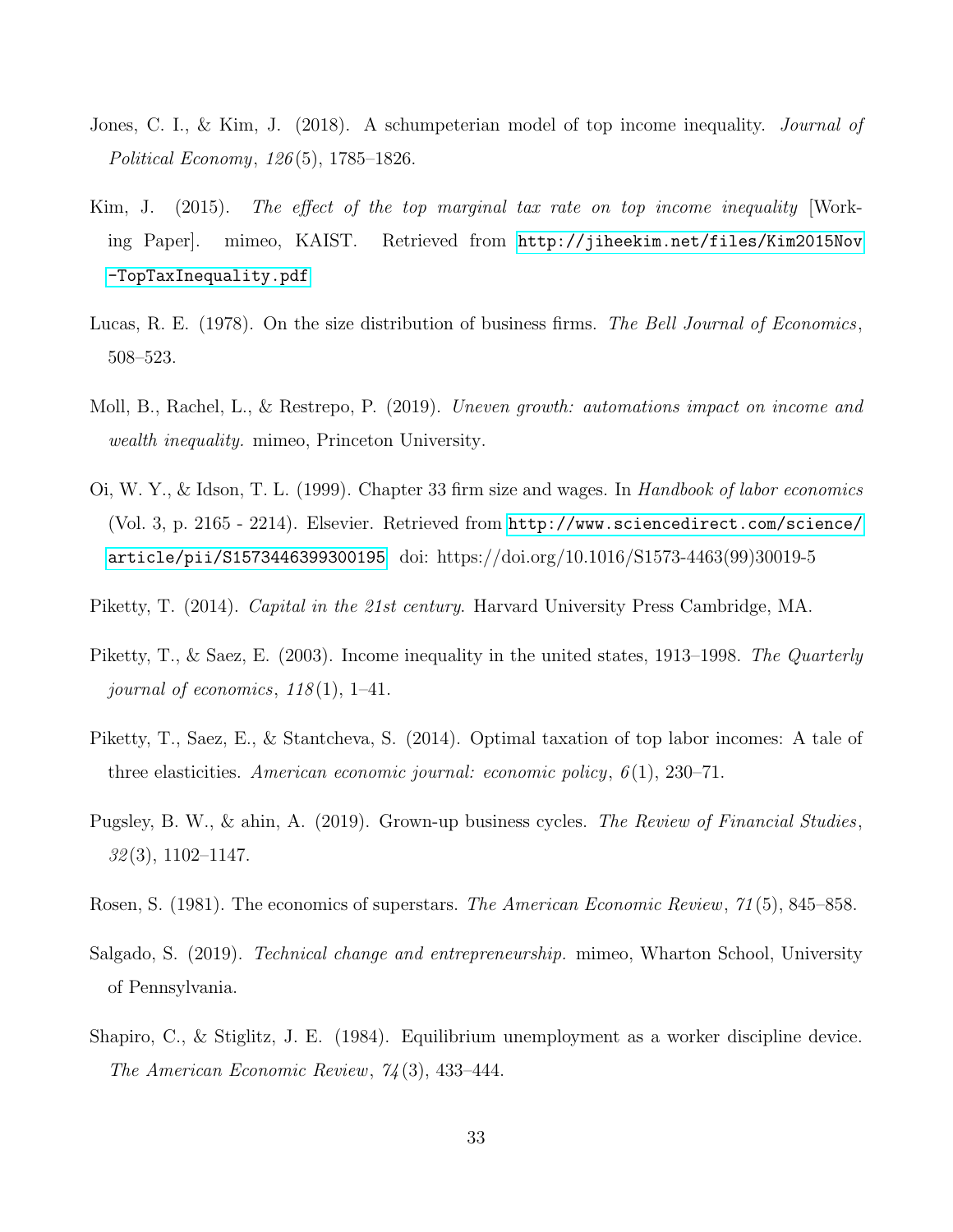- <span id="page-34-0"></span>Smith, M., Yagan, D., Zidar, O., & Zwick, E. (2019, 07). Capitalists in the Twenty-First Century. The Quarterly Journal of Economics, 134 (4), 1675-1745.
- <span id="page-34-1"></span>Tervio, M. (2008). The difference that ceos make: An assignment model approach. American Economic Review, 98 (3), 642–68.
- <span id="page-34-3"></span>U.S. Bureau of Economic Analysis. (2018). Components of value added by industry as a percentage of value added. Retrieved from [https://apps.bea.gov/iTable/iTable.cfm?reqid=51&step=](https://apps.bea.gov/iTable/iTable.cfm?reqid=51&step=51&isuri=1&table_list=7) [51&isuri=1&table](https://apps.bea.gov/iTable/iTable.cfm?reqid=51&step=51&isuri=1&table_list=7) list=7 (accessed January 15, 2020)
- <span id="page-34-2"></span>Zeira, J. (1998). Workers, machines, and economic growth. The Quarterly Journal of Economics, 113 (4), 1091–1117.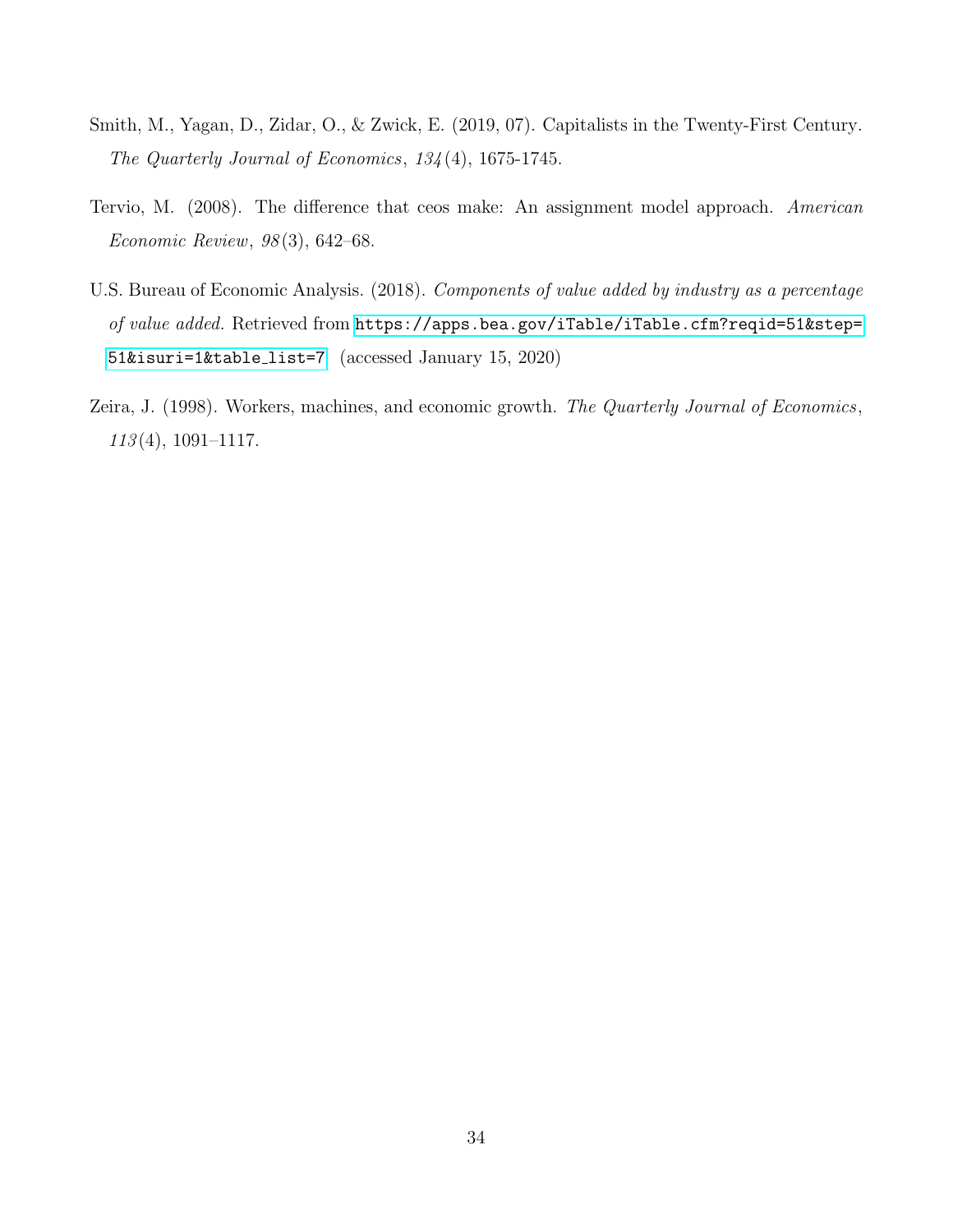## A Online Appendix

**Lemma 1.** If wage rate  $w(L)$  is strictly increasing in L and positive, then  $w(L)L$  is strictly convex.

**Proof.** Let  $L_1 > L_2$  and define  $L_\lambda = \lambda L_1 + (1 - \lambda)L_2$  for some  $\lambda \in (0, 1)$ . Suppose  $w(L)L$ is not is not convex, then there exist  $\lambda \in (0,1)$  such that

$$
w(L_{\lambda})L_{\lambda} \ge \lambda w(L_1)L_1 + (1 - \lambda)w(L_2)L_2
$$
  

$$
(1 - \lambda)[w(L_{\lambda}) - w(L_2)]L_2 \ge \lambda[w(L_1) - w(L_{\lambda})]L_1.
$$

Since  $w(L)$  is strictly increasing and positive,  $w(L_{\lambda}) > w(L_1)$  and  $w(L_{\lambda}) < w(L_2)$ . This implies that left hand size is negative and right hand size is positive. Hence, it leads to a contradiction. This prooves that  $w(L)L$  is a convex function.

### A.1 Proof of Proposition [1](#page-10-1)

In order to prove the existence and the uniqueness of equilibrium, first we consider a constraint problem, in which cutoff for being entrepreneur is fixed. In such setting, we show that there exist a cutoff skill level  $\bar{z}$  such that for  $z > \bar{z}$  there exist no positive prices that clears labor and capital market at the same time. This allows us to bind the set of skill level. Then, we show that there exist  $z^*$  such that market clearing wage rate and profit for cutoff entrepreneur is same, hence  $z^*$ together with associated wage and rental rate constitute the equilibrium.

For a given prices  $\{w, R\}$ , labor demand for entrepreneur z is the solution to  $v'(L(z)) =$  $\int zC(I^{\star}(z))$  $\overline{R^{I^\star(z)}}$  $\int_1^{\frac{1}{1-1^{*}(z)}} - w$ , where  $C(I) = exp \left( \int_1^1$ I  $ln\gamma_i$  $\setminus$ . Since  $v$  is twice continuously differentiable and strictly convex, inverse of v' exists. Define  $\phi := v'^{-1}$ . For ease of notation, we drop argument for  $I^*(z)$  and write it as  $I^*$ . Define  $M(R, z) = \left(\frac{zC(I^*)}{R I^*}\right)$  $\overline{R^{\dot{I}^{\star}}}$  $\int_{1-i\infty}^{\frac{1}{1-i\infty}}$ . Since labor demand is decreasing with R, and increasing with z,  $M_R < 0$ ,  $M_z > 0$ , where  $M_i$  is partial derivative with respect to i.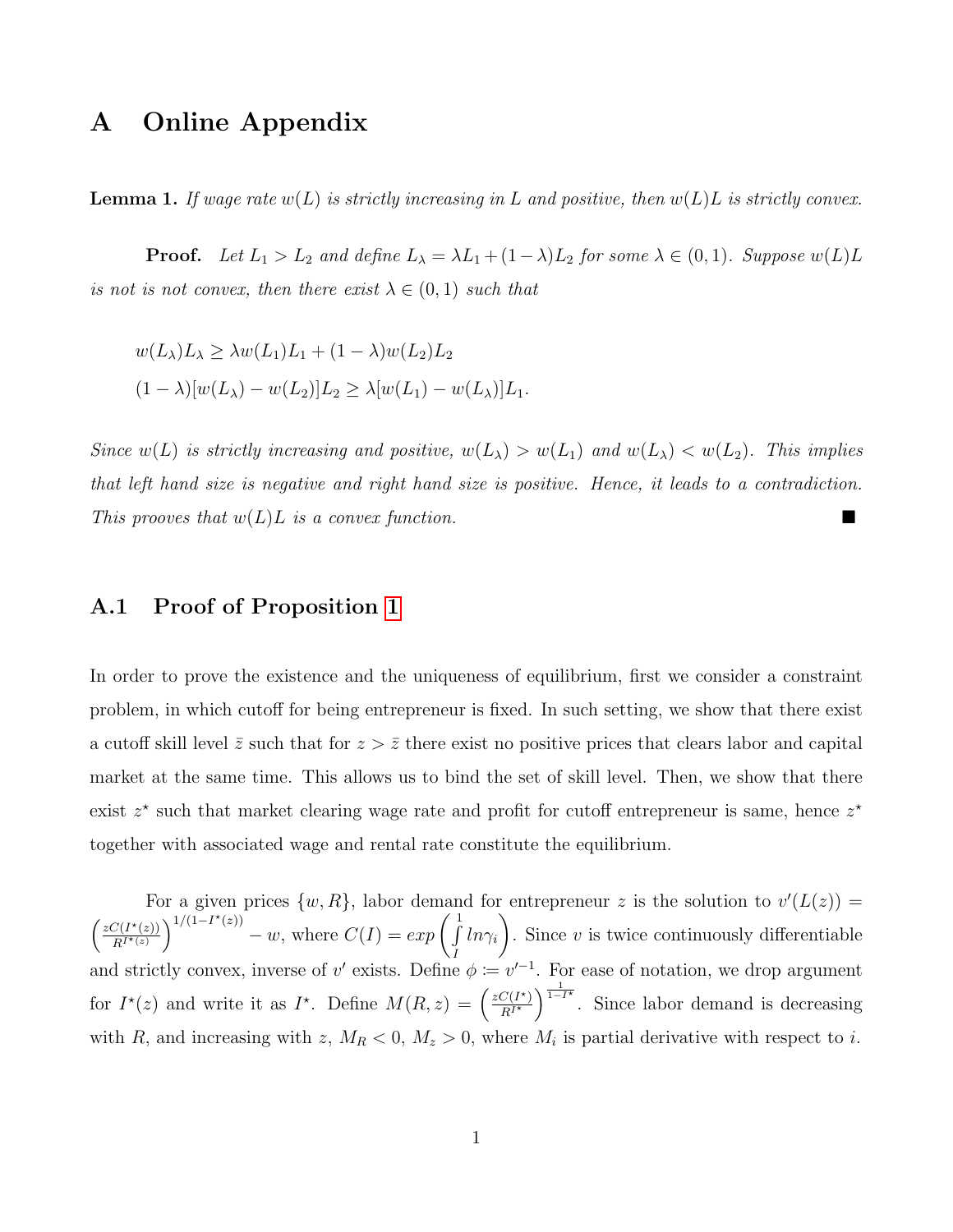Observe that boundary condition for labor demand is not satisfied, i.e. for a given positive  $R$  as the wage rate converges to 0 labor demand does not diverge. Therefore, decrease in the wage rate might not be sufficient to clear the market. We are going consider this boundary case in order to find when markets are not going to clear.

The labor market and capital market clearing conditions when the cutoff skill is  $z'$  are:

<span id="page-36-1"></span>
$$
\int_{\tilde{z}}^{z_{max}} \phi \left[ M(R, z) - w \right] dG(z) = G(z^*),\tag{12a}
$$

<span id="page-36-0"></span>
$$
\int_{\tilde{z}}^{z_{max}} \frac{I^{\star}}{1 - I^{\star}} \phi \left[ M(R, z) - w \right] \frac{M(R, z)}{R} dG(z) = \bar{K},\tag{12b}
$$

where  $\tilde{z} = max\{z', w^{1-I^*} R^{I^*}/C(I^*)\}$  is the least productive active entrepreneur, given prices  $\{R, w\}$ , i.e.  $M(R, \tilde{z}) = w$  if  $\tilde{z} \neq z'$ . Anyone above  $\tilde{z}$  hires positive mass of labor, and anyone below  $\tilde{z}$  does not hire.

Define  $R_{\ell}(w, z')$  as the labor market clearing rental rate when the wage is w and individuals with  $z > z'$  are entrepreneur. Define similar object  $R_k(w, z')$  for the capital market. Observe that both  $R_{\ell}(w, z)$  and  $R_k(w, z)$  is decreasing in z, since increase in z decreases the total demand, but does not decrease the supply, hence  $R$  must decrease for a fixed wage. The intersection of these two curves is the rental rate that clears both markets for a given  $w$  and  $z'$ .

Observe that boundary condition for labor demand is not satisfied, i.e. for a given positive R as the wage rate converges to 0 labor demand does not diverge. Therefore, decrease in the wage rate might not be sufficient to clear the market. We are going consider this boundary case in order to find when markets are not going to clear.

Now we show that there exist unique  $\overline{z}$  such that  $R_{\ell}(0, \overline{z}) = R_{k}(0, \overline{z})$ . To do this, first we show that  $R_k(0, z)$  is bounded above, whereas  $R_\ell(0, z)$  is not. Second, we show that for high enough z,  $R_k(0, z) > R_\ell(0, z)$ , hence, by the intermediate value theorem, they must intersect. Lastly, we show that at the point where they intersect, derivative of  $R_\ell$  is higher than  $R_k$ , i.e.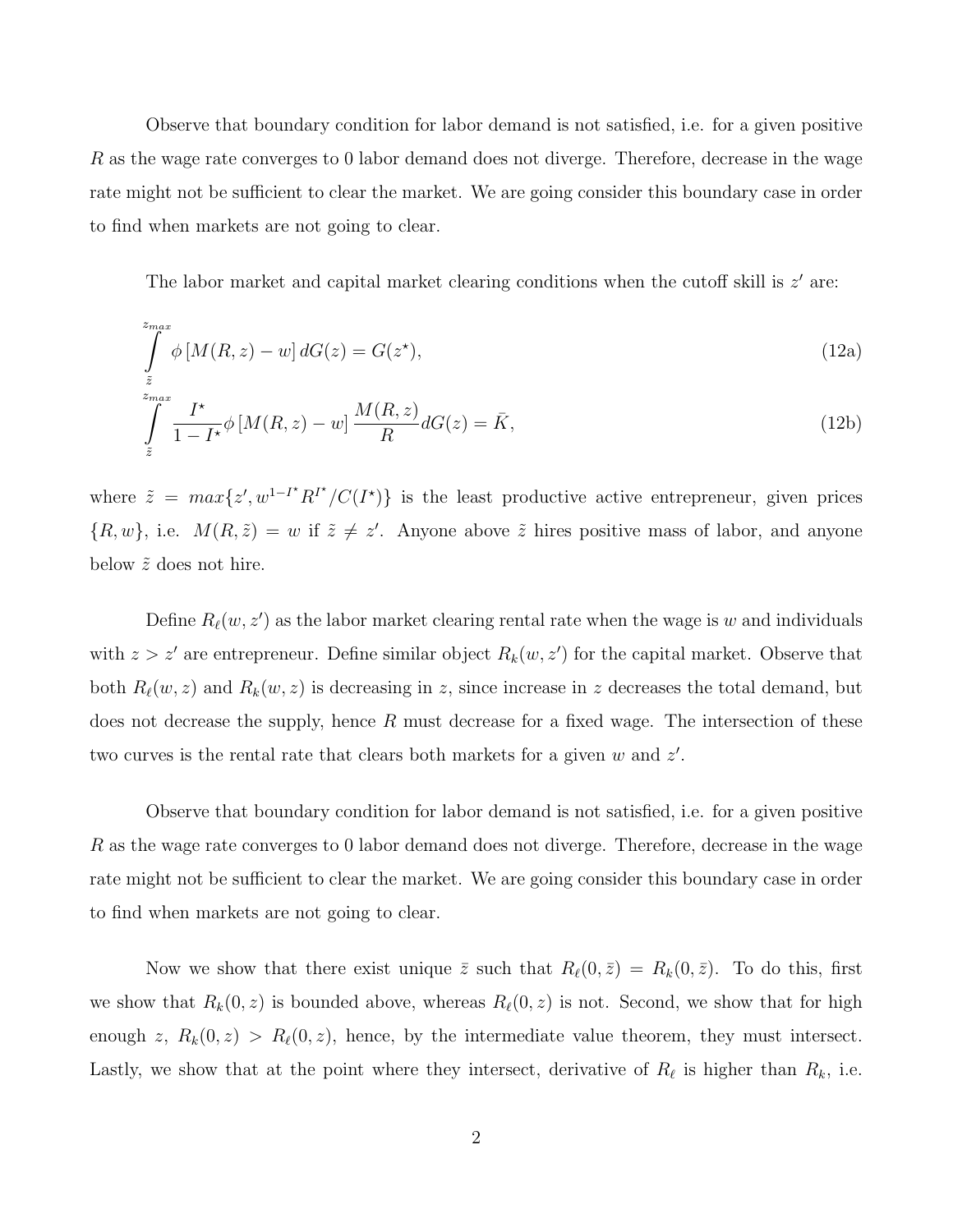around  $\bar{z}$ ,  $R_{\ell}(0, \bar{z}) - R_{k}(0, \bar{z})$  is decreasing, so that they can only intersect once. Notice that  $\tilde{z} = z'$ when the wage rate is zero.

<span id="page-37-0"></span>**Lemma 2.** As  $z \to z_{min}$ ,  $R_{\ell}(0, z) \to \infty$ , and  $R_k(0, z) \to t < \infty$ .

**Proof.** Let  $z \to z_{min}$ . Suppose the contrary,  $R_{\ell}(0, z) \to p < \infty$ , and  $p > 0$ . Take small  $\epsilon > 0$ , by continuity of  $R_{\ell}(0, z)$ , there exist  $\delta > 0$ , such that  $R_{\ell}(0, z') \in (p - \delta, p + \delta)$  for any  $z' \in (z_{min}, z_{min} + \epsilon)$ . Define  $k := \phi \left[ M(p + \delta, z_{min}) > 0$ . Let z' be such that  $(1 - G(z'))k > G(z')$ , and  $z' \in (z_{min}, z_{min} + \epsilon)$ . Because  $k > 0 = G(z_{min})$ , such  $z'$  exists. Since  $R_{\ell}(z') < p + \delta$  and labor demand is decreasing with R, labor demand for each z is higher than k. Hence, for small enough  $z'$ :

$$
\int_{z'}^{z_{max}} \phi \left[ M(R_{\ell}, z) \right] dG(z) > \int_{z'}^{\infty} k dG(z) = (1 - G(z'))k > G(z'),
$$

which contradicts that  $R_\ell$  clears the market. Therefore, with a finite  $R_\ell$ , the labor market cannot be cleared. Hence  $R_{\ell}(0, z) \rightarrow \infty$  as  $z \rightarrow z_{min}$ .

Now consider the capital market condition [\(12b\)](#page-36-0) when  $z^* = z_{min}$ . As  $R_k$  converges to zero, demand goes to infinity, and as  $R_k$  diverges, demand converges to 0. Hence, there exist  $R_k(0, z_{min} < \infty$  that clears the capital market. By continuity,  $R_k(0, z) \to R(0, z_{min})$  as  $z \to z_{min}$ .  $\blacksquare$ 

Since  $R_{\ell}(0, z)$  diverges and  $R_k(0, z)$  converges to some positive number as  $z \to z_{min}$ , this implies that for low enough z,  $R_{\ell}(0, z) > R_{k}(0, z)$ . We now show that inequality must be flipped for high enough z.

<span id="page-37-1"></span>**Lemma 3.** For high enough  $z'$ ,  $R_k(0, z') > R_\ell(0, z')$ .

**Proof.** Observe that as  $z' \to z_{max}$ ,  $R_{\ell}(0, z')$  and  $R_{k}(0, z')$  converge to 0. To see this, for a positive R, both total labor demand and total capital demand converges to 0, in contrast capital supply is fixed and labor supply converges to 1. Hence,  $R_\ell$  and  $R_k$  converge to 0 in order to clear the market. As  $R_k$  converges to 0,  $I^*$  converges to I, every entrepreneur automates all possible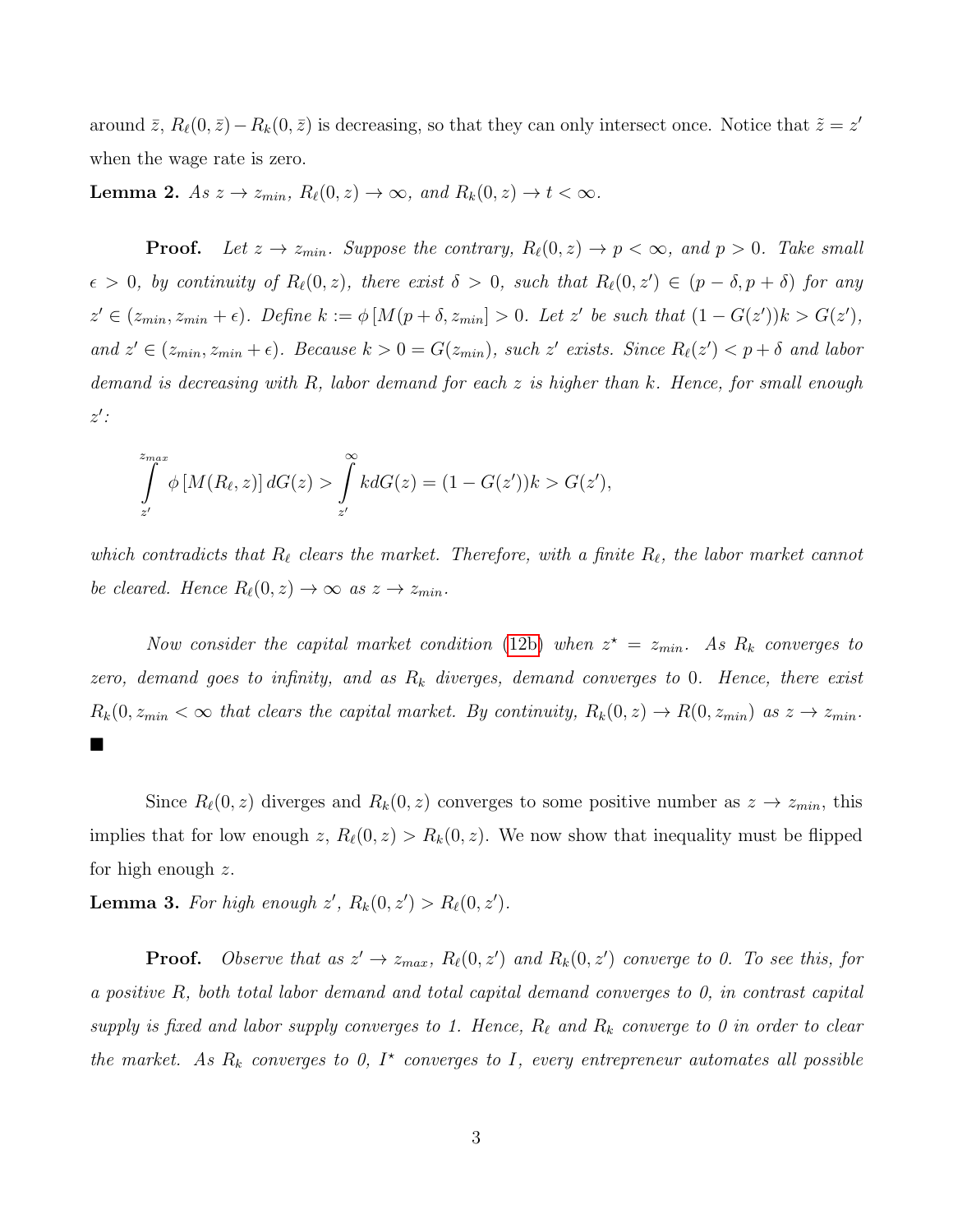tasks. Then, capital demand is:

$$
\frac{I}{1-I}R_k^{-\frac{1}{1-I}}\int_{z'}^{z_{max}}\phi\left[M(R_k,z)-w\right](zC(I))^{\frac{1}{1-I}}dG(z)=\bar{K}.
$$

Since  $R_k^{-\frac{1}{1-I}}$  diverges, it must be the case that integral converges to 0 in order to have finite demand. Observe that  $\phi(M(R, z))(zC(I))^{\frac{1}{1-I}} > \phi(M(R, z))(z_{min}C(I))^{\frac{1}{1-I}} > 0$  for  $z > z_{min}$ . Therefore,

$$
\int_{z'}^{z_{max}} \phi \left[M(R_k, z)\right] (zC(I))^{\frac{1}{1-I}} dG(z) > \int_{z'}^{z_{max}} \phi \left[M(R_k, z)\right] (z_{min}C(I))^{\frac{1}{1-I}} dG(z) \to 0.
$$

However, labor demand must be equal to labor supply  $G(z')$ , close to 1 for large  $z'$ . Hence, for large enough  $z'$ , it must be the case that:

$$
1 \approx \int_{z'}^{z_{max}} \phi \left[ M(R_{\ell}, z) \right] dG(z) > \int_{z'}^{z_{max}} \phi \left[ M(R_{k}, z) \right] dG(z) \approx 0. \tag{13}
$$

<span id="page-38-1"></span>Since M is decreasing in R, it must be the case that  $R_{\ell}(0, z') < R_k(0, z')$  for large z' . **Lemma 4.** Let  $R_{\ell}(0, \bar{z}) = R_k(0, \bar{z})$ . Then  $|R'_{\ell}(0, \bar{z})| > |R'_{k}(0, \bar{z})|$ . In other words,  $R_{\ell}(0, \bar{z}) - R_k(0, \bar{z})$ is decreasing around  $\bar{z}$ .

**Proof.** Let  $R_\ell(0, \bar{z}) = R_k(0, \bar{z}) = \tilde{R}$ . Using implicit function theorem, taking derivative of labor market condition [\(12a\)](#page-36-1) with respect to  $\bar{z}$  gives us:

<span id="page-38-0"></span>
$$
-\phi \left[ M(\tilde{R}, \bar{z}) \right] g(\bar{z}) + \int_{\bar{z}}^{x_{max}} \phi' \left[ M(\tilde{R}, z) \right] M_R(\tilde{R}, z) R'_{\ell}(\bar{z}) dG(z) = g(\bar{z}). \tag{14}
$$

Similarly, derivative of capital market condition with respect to  $\bar{z}$  is: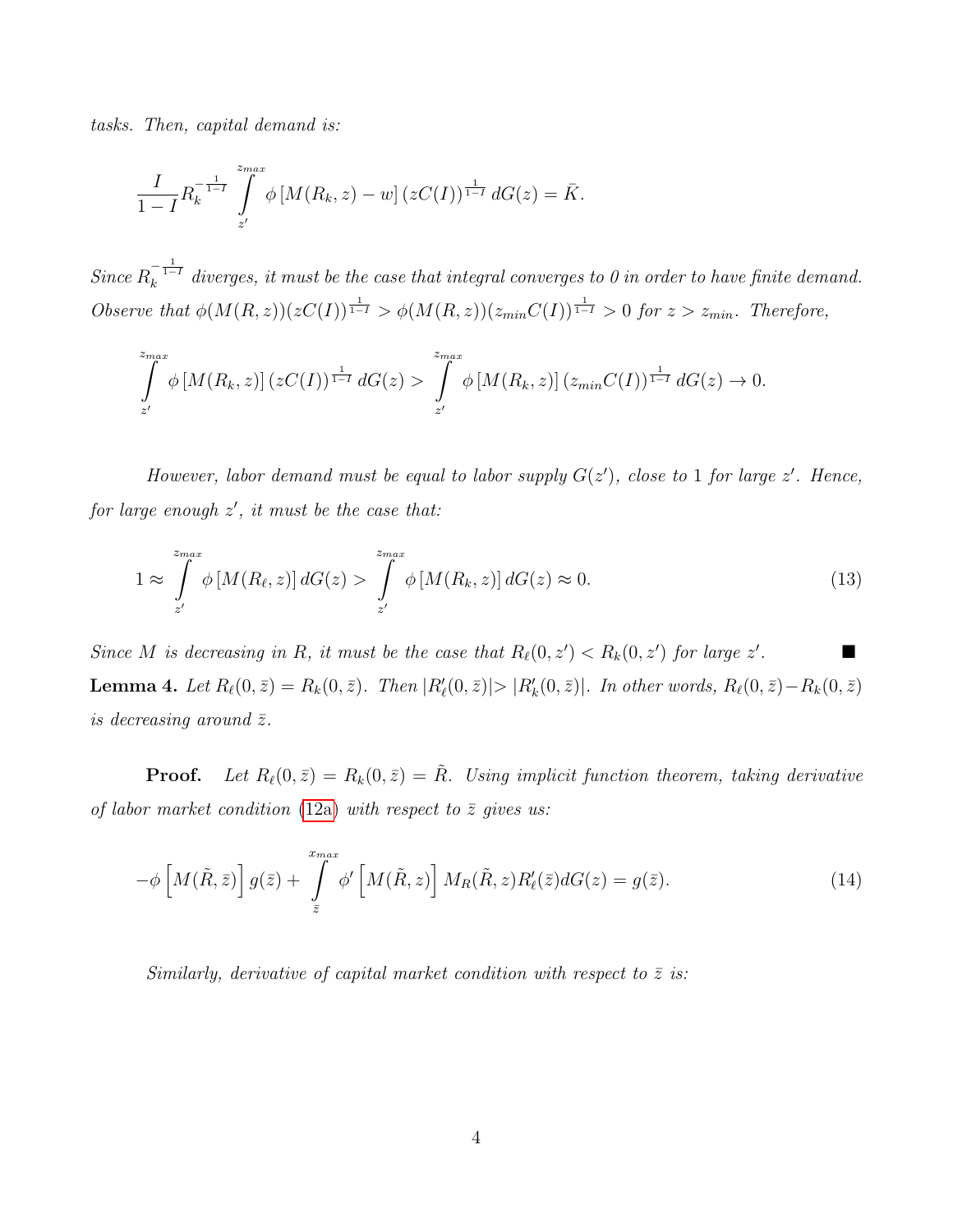$$
0 = -\frac{I^*(\bar{z})}{1 - I^*(\bar{z})} \phi \left[ M(\tilde{R}, \bar{z}) \right] \left( \frac{M(\tilde{R}, \bar{z})}{\tilde{R}} \right) g(\bar{z}) + \int_{\bar{z}}^{z_{max}} \left[ \frac{I^*}{1 - I^*} \phi' \left[ M(\tilde{R}, z) \right] M_R(\tilde{R}, z) R'_k(\bar{z}) \frac{M(\tilde{R}, z)}{R} + \frac{I^*}{1 - I^*} \phi \left[ M(\tilde{R}, z) \right] \frac{M_R(\tilde{R}, z) R'_k(\bar{z}) \tilde{R} - M(\tilde{R}, z) R'_k(\bar{z})}{\tilde{R}^2} + \frac{I^*_{\tilde{R}} R'_k(\bar{z})}{(1 - I^*)^2} \phi \left[ M(\tilde{R}, z) \right] \frac{M(\tilde{R}, z)}{\tilde{R}} \right] dG(z).
$$

Recall that  $I^*(z)$  is decreasing in R, hence  $I_R^* \leq 0$ . Since  $R'_k < 0$ , the last term of the integrand is positive for all z. Similarly, the second term of the integrand is also positive, since  $M_R < 0$ . Therefore:

$$
\frac{I^{\star}(\bar{z})}{1 - I^{\star}(\bar{z})} \phi \left[ M(\tilde{R}, \bar{z}) \right] \left( \frac{M(\tilde{R}, \bar{z})}{\tilde{R}} \right) g(\bar{z})
$$
\n
$$
> \int\limits_{\bar{z}}^{z_{max}} \left[ \frac{I^{\star}}{1 - I^{\star}} \phi' \left[ M(\tilde{R}, z) \right] M_{R}(\tilde{R}, z) R'_{k}(\bar{z}) \frac{M(\tilde{R}, z)}{R} \right] dG(z).
$$

Moreover,  $I^{\star}/(1-I^{\star})$  and  $M(R, z)$  are increasing in z. We can simplify the above expression by replacing them with  $I^{\star}(\bar{z})/(1 - I^{\star}(\bar{z}))$  and  $M(R, \bar{z})$ :

$$
\phi\left[M(\tilde{R},\bar{z})\right]g(\bar{z}) > \int\limits_{\bar{z}}^{z_{max}} \left[\phi'\left[M(\tilde{R},z)\right]M_R(\tilde{R},z)R'_k(\bar{z})\right]dG(z).
$$

Using derivative of labor market condition, equation [\(14\)](#page-38-0):

$$
\int_{\bar{z}}^{\infty} \phi' \left[ M(\tilde{R}, z) \right] M_R(\tilde{R}, z) R'_{\ell}(\bar{z}) dG(z) > \int_{\bar{z}}^{\infty} \left[ \phi' \left[ M(\tilde{R}, z) \right] M_R(\tilde{R}, z) R'_{k}(\bar{z}) \right] dG(z),
$$
  

$$
\int_{\bar{z}}^{\infty} \phi' \left[ M(\tilde{R}, z) \right] M_R(\tilde{R}, z) (R'_{\ell}(\bar{z}) - R'_{k}(\bar{z})) dG(z) > 0.
$$

Which implies that  $R'_\ell(\bar{z}) - R'_k(\bar{z}) < 0$ , since  $\phi' > 0$  and  $M_R < 0$ . In other words, if  $\tilde{R}$ clears both labor and capital market, when we increase z, rental rate that clears the labor market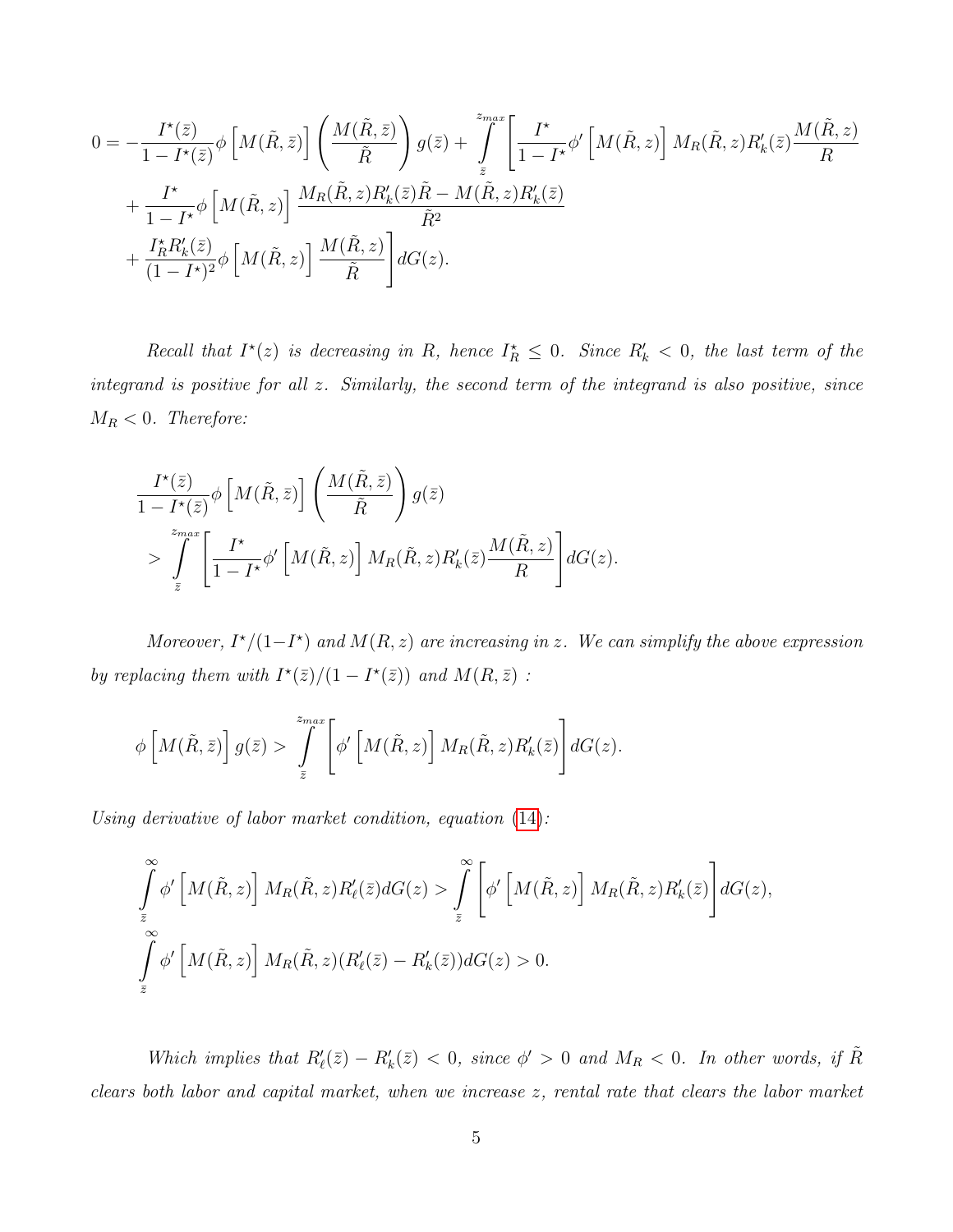decreases much faster than capital market.

**Lemma 5.** There exists a unique  $\bar{z}$ , such that  $R_{\ell}(0, \bar{z}) = R_{k}(0, \bar{z})$ 

**Proof.** Lemma [2](#page-37-0) shows that  $R_{\ell}(0, z) > R_k(0, z)$  for low z, and lemma [3](#page-37-1) shows that  $R_{\ell}(0, z) < R_k(0, z)$  high z, therefore, they must intersect. Lemma [4](#page-38-1) shows that they can at most intersect once, since at the point they intersect,  $R_{\ell}(0, \bar{z}) - R_{k}(0, \bar{z})$  is decreasing. If they intersect once more, then it must be the case that the difference is increasing in the second intersection. Hence  $\bar{z}$  exists and it is unique.

<span id="page-40-0"></span>Now, we prove that for  $z^* < \overline{z}$ , there exist positive prices that clears the market. **Lemma 6.** For  $z^* < \overline{z}$ , there exist  $w > 0$  and  $R > 0$  that labor market condition, equation [\(12a\)](#page-36-1), and capital market condition, equation [\(12b\)](#page-36-0), hold.

**Proof.** First, notice that  $R_\ell(w, z^*)$  and  $R_k(w, z^*)$  are decreasing in w. To see this, assume w increases but R does not decrease,  $\tilde{z}$  weakly increases by definition and demand strictly decreases for each entrepreneur. But then market conditions cannot be satisfied. Therefore,  $R_i(w, z^*)$  must be strictly decreasing in w. Since  $z^* < \overline{z}$ ,  $R_{\ell}(0, z^*) > R_{k}(0, z^*)$ . We need to show that for large enough  $w, R_k(w, z^*) > R_\ell(w, z^*)$ .

Observe that as w diverges, R converges to 0, otherwise market clearing condition cannot be satisfied. As R converges to 0, automation technology binds for everyone:  $I^* \to I$ . Using the similar argument with proof of lemma [3:](#page-37-1)

$$
G(z^*) = \int_{\tilde{z}_\ell}^{z_{max}} \phi \left[ M(R_\ell, z) - w \right] dG(z) > \int_{\tilde{z}_k}^{z_{max}} \phi \left[ M(R_k, z) - w \right] dG(z) \to 0,
$$

where  $\tilde{z}_i = \max\{z^*, w^{1-I}R_i^I/C\}$ . If  $R_\ell \geq R_k$ ,  $M(R_\ell, z^*) \leq M(R_k, z^*)$  and  $\tilde{z}_\ell \geq \tilde{z}_k$ . Therefore, above inequality cannot hold. Hence  $R_k(w, z^*) > R_{\ell}(w, z^*)$  for large enough w. Using the intermediate value theorem, continuity of  $R_\ell$  and  $R_k$  implies that there exist  $w^* > 0$  such that  $R_{\ell}(w^{\star}, z^{\star}) = R_{k}(w^{\star}, z^{\star}).$ 

Using similar argument with the proof of lemma [4,](#page-38-1) one can easily show that  $R_{\ell}(w, z^*)$  –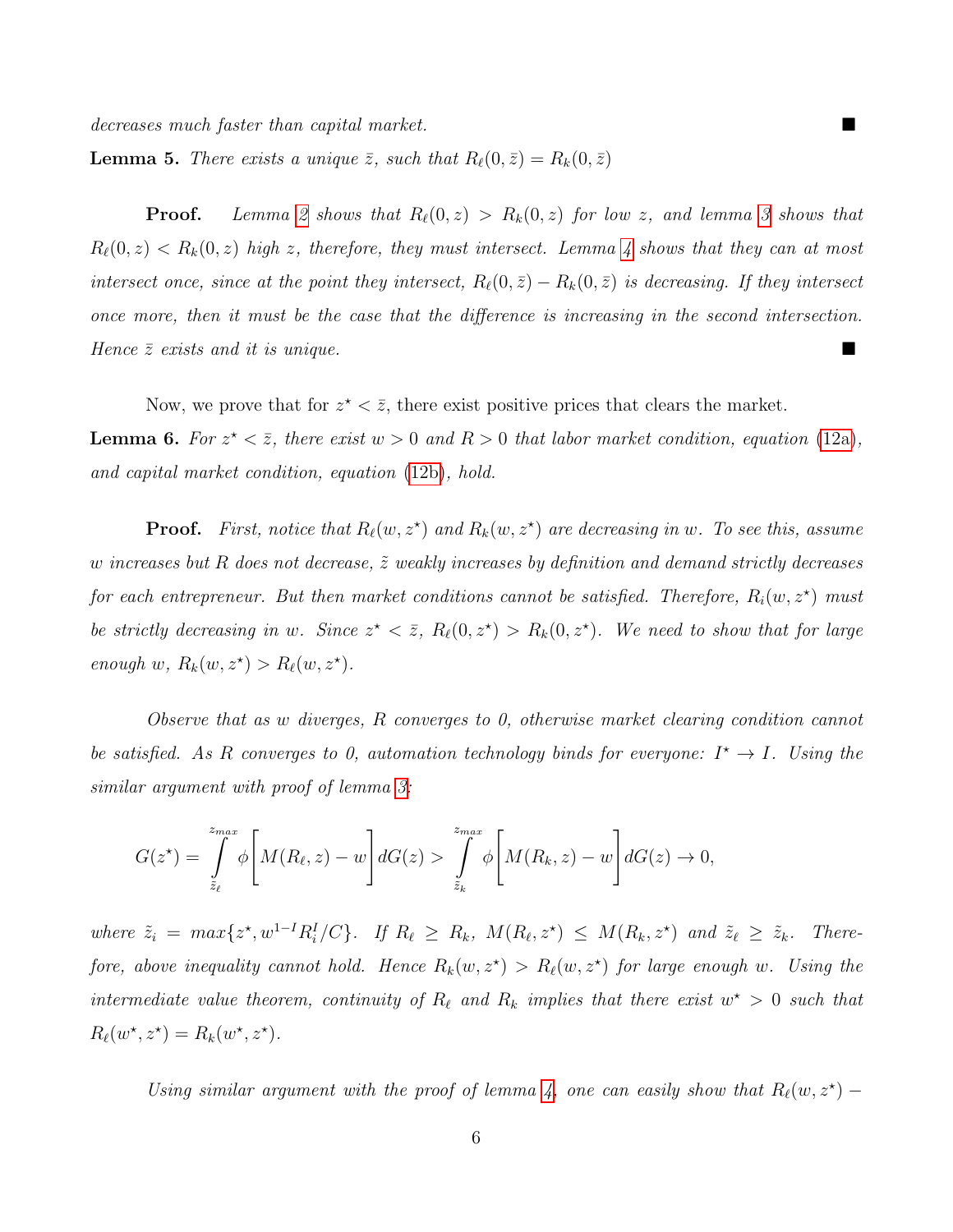$R_k(w, z^*)$  is decreasing around  $w^*$ , hence  $R_\ell$  and  $R_k$  can at most intersect once. Therefore, prices are unique for a given  $z^*$ .

<span id="page-41-0"></span>**Lemma 7.** For  $z^* > \overline{z}$ , there does not exist positive prices that clears the market.

**Proof.** As we discussed in the previous lemma,  $R_k$  and  $R_\ell$  can only intersect if  $R_\ell > R_k$ for low wage rates, since  $R_\ell$  cross  $R_k$  from above. However,  $R_\ell(0, z^\star) < R_k(0, z^\star)$  since  $z^\star > \overline{z}$ . Therefore, they cannot intersect when  $w > 0$ .

Up to now, we know that for any  $z \in (z_{min}, \overline{z}]$ , there exist unique prices  $w(z)$ ,  $R(z)$  that clears the market. To find the equilibrium, we need  $z^*$  to be indifferent between occupations, i.e.  $\pi(z^*|R(w^*), w(w^*)) = w(z^*)$  where  $\pi(z|R(w), w(w))$  is the profit of entrepreneur with skill z when prices are  $\{R, w\}$ . Clearly, if there are inactive entrepreneurs, then it cannot be equilibrium. Recall that an entrepreneur with skill level z' is inactive if  $M(R(z), z') < 0 = w(z)$ . Let's define  $A := \{z | M(R(z), z) > w(z), z \leq \overline{z}\}\$ , so that  $z \in A$  implies every entrepreneur is active when z is cutoff entrepreneur.

<span id="page-41-1"></span>**Lemma 8.** There exists  $z_0 \in (z_{min}, \bar{z})$ , such that for  $z < z_0$ , there exist inactive entrepreneurs, and for  $z > \overline{z}$ , every entrepreneur is active.

**Proof.** Let  $z' \in A$ . If  $M(R(z'), z') - w(z')$  is increasing around  $z'$ , then  $z'' > z'$  implies  $z'' \in A$ . To show  $M(R(z'), z') - w(z')$  is increasing take derivative with respect to z':

$$
dM/dz = M_R R_z + M_z - w_z.
$$

Since  $M_z$  is positive, it is sufficient to show that  $M_R R_z - w_z$  is positive. Now consider labor market clearing condition. By definition,  $\tilde{z}' = z'$ . Then:

$$
\int_{z'}^{z_{max}} \phi \left[ M(R(z'), z) - w(z') \right] dG(z) = G(z').
$$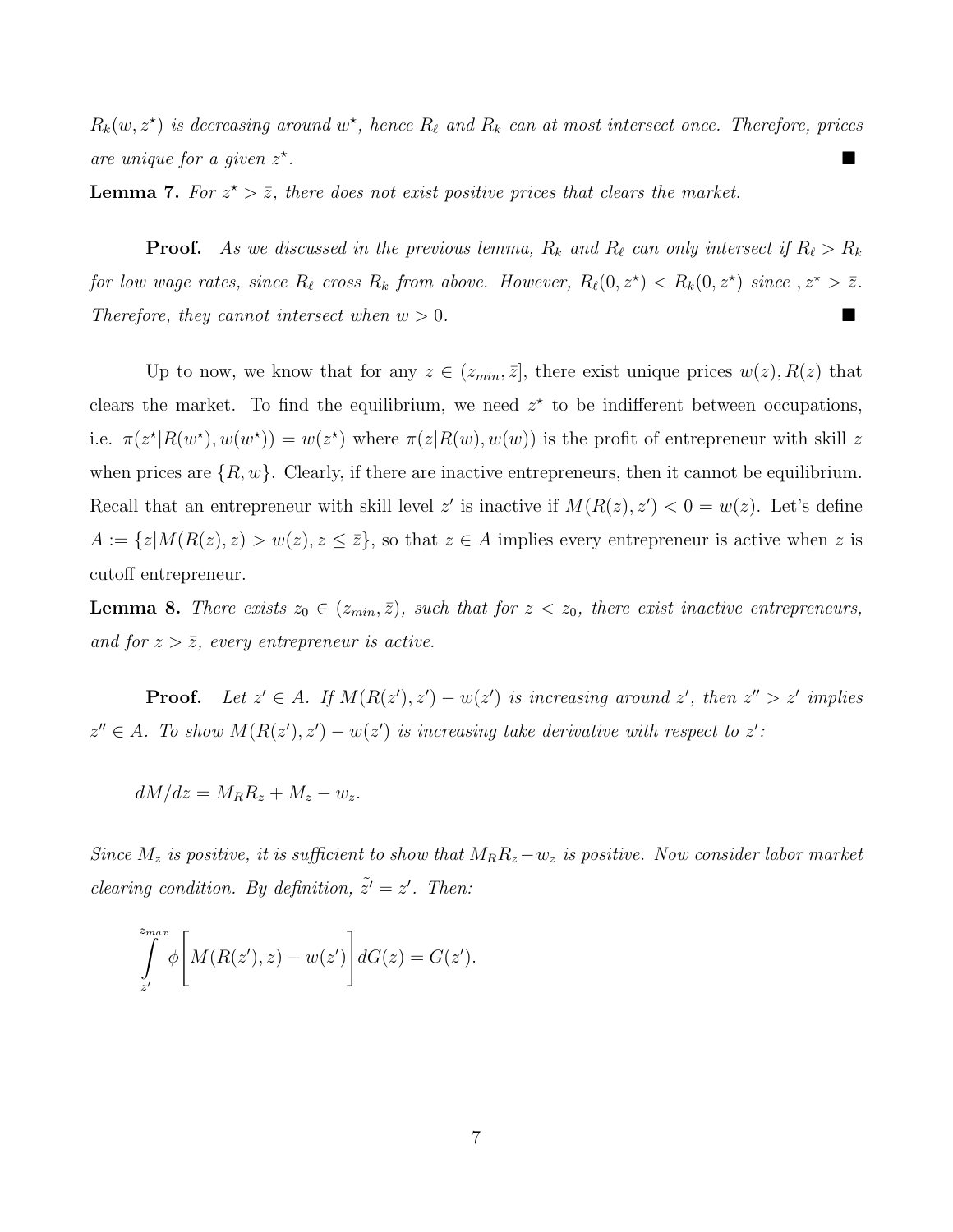Derivative with respect to  $z'$  leads to:

$$
\int_{z'}^{z_{max}} \phi' \left[ M(R(z'), z) - w(z') \right] (M_R(R(z'), z) R_z - w_z) dG(z) = g(z') + \phi \left[ M(R(z'), z') - w(z') \right] > 0.
$$

<span id="page-42-0"></span>Claim 1.  $\frac{\partial M(R,z)}{\partial R \partial z} < 0$ .

**Proof.** Suppose  $I^*(z) < I$ , then  $M(R, z) = R\gamma_{I^*}$ . Then:

$$
\frac{\partial M(R,z)}{\partial R \partial z} = \gamma_{I^*}' I_z^{\star} + R \gamma_{I^*}'' I_R^{\star} I_z^{\star} + R \gamma_{I^*} I_{Rz}^{\star}.
$$

Recall that optimal  $I^*$  solves the following equality:

$$
\int_{I^*}^{1} ln \gamma_i - (1 - I^*) ln \gamma_{I^*} = ln(R/z).
$$

Using implicit function theorem twice, one for derivative of R, and second for derivative of  $z$ , we could get:

$$
-\gamma_{I^\star}I_z^\star=-I_z^\star R\gamma_{I^\star}'I_R^\star+(1-I^\star)R\gamma_{I^\star}''I_z^\star I_R^\star+(1-I^\star)R\gamma_{I^\star}'I_{Rz}^\star.
$$

By rearranging, one can get:

$$
\frac{\partial M(R,z)}{\partial R \partial z} = I_z^{\star} R \gamma_{I^{\star}}' I_R^{\star} - I \gamma_{I^{\star}}' I_z^{\star} < 0
$$

since  $I_z^* > 0$ ,  $I_R^* < 0$  and  $\gamma_{I^*} > 0$ .

Now suppose technology binds, hence  $M(R, z) = (ZC/R<sup>I</sup>)^{1/(1-I)}$ . Since I does not change with small changes in R and z, it is straight forward to show that  $M_{Rz} < 0$ .

By claim [1,](#page-42-0)  $M_R$  is decreasing in z, hence  $M_R(R(z'), z') > M_R(R(z'), z)$  for  $z > z'$ .  $\phi$  is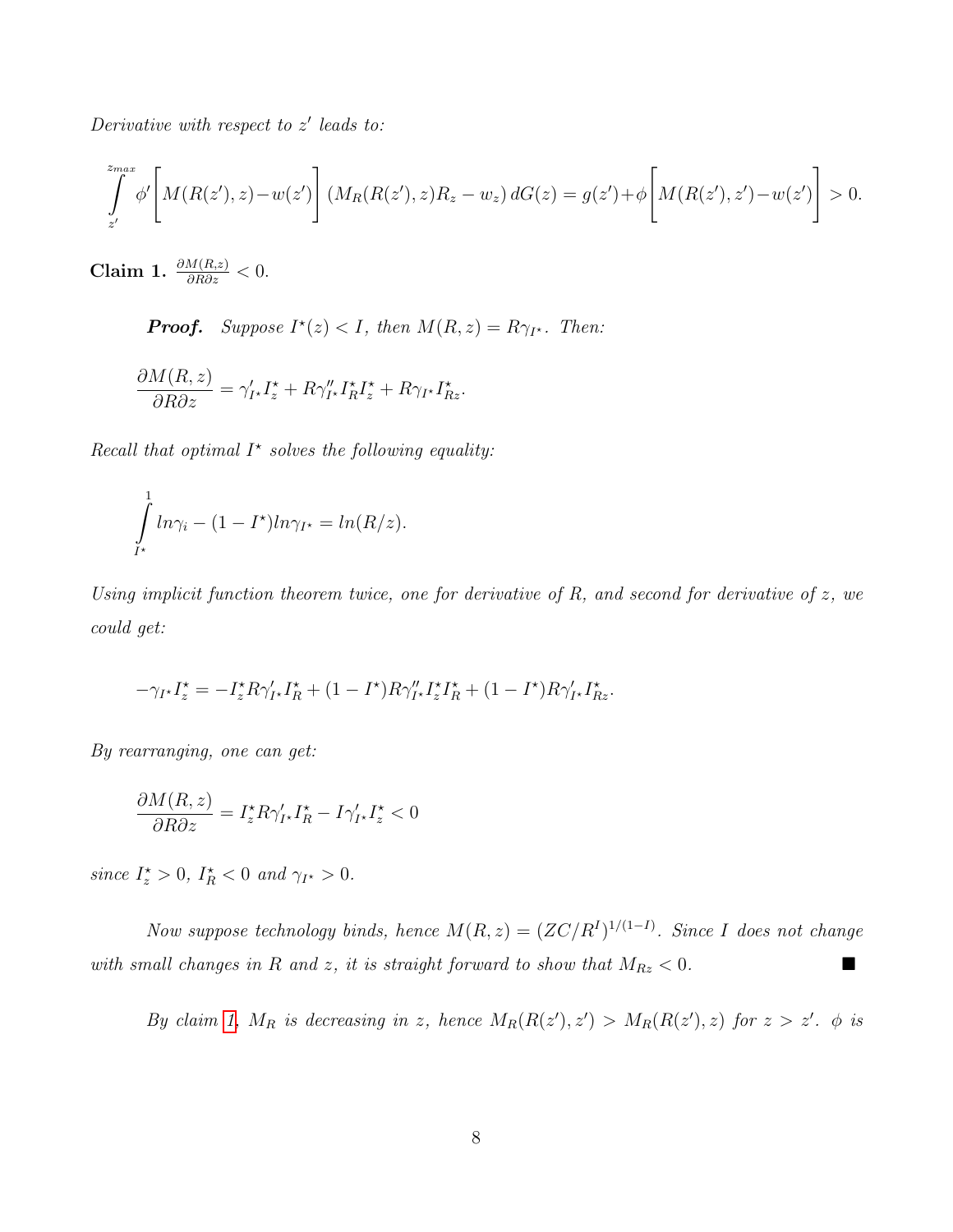strictly increasing, hence derivative is positive. Thus

$$
(M_R(R(z'), z')R_z - w_z) \int_{z'}^{z_{max}} \phi' \left[ M(R(z'), z) - w(z') \right] dG(z) > 0.
$$

Therefore, it must be the case that  $M_R(R(z'), z')R_z - w_z$  is positive, which implies that  $M(R(z'), z')$  $w(z')$  is increasing. Define  $z_0 := inf A$ .  $M(R(z), z) - w(z)$  is increasing implies that A is connected, for  $z \in A$  ⇔  $\overline{z} \geq z > z_0$ , if such  $z_0$  exists.

Next, we show that  $z_0$  exists and is in  $(z_{min}, \bar{z})$ . B y definition,  $M(R(\bar{z}), \bar{z}) > 0 = w(\bar{z})$ , hence  $\bar{z} \in A$ . Continuity of R, w, M implies that  $z_0 < \bar{z}$ .

To show  $z_0 > z_{min}$ , suppose the contrary. Notice that as  $z \to z_{min}$ , labor supply shrinks, so demand converges to 0. Hence, it cannot be possible that both  $R(z)$  and  $w(z)$  converges to a finite number, which leads to positive labor demand. Since  $R_k(0, z) < \infty$  by lemma [2,](#page-37-0) it must be the case that  $w(z) \to \infty$  and  $R(z) \to 0$  as  $z \to z_{min}$ . Since, by assumption, every entrepreneur is active, then  $z^* > w^{1-I}R^I/C$ , hence  $w^{1-I}R^I/C$  is finite. However, this implies that the labor demand,  $\phi\left[\frac{(zC)^{1/(1-I)}-(w^{1-I}R^I)^{1/(1-I)}}{R^I/(1-I)}\right]$  $R^{I/(1-I)}$  $\Big]$ , diverges. Therefore,  $w^{1-I}R^I$  must diverge, which implies for small z, there are inactive entrepreneurs. Hence  $z_0 > z_{min}$ .

**Proposition 1.** For a given automation technology  $0 < I < 1$ , capital stock K, and skill distribution G with support  $[z_{min}, z_{max}] \subset \mathbb{R}_+$ , there exists a unique equilibrium.

**Proof.** By lemma [6](#page-40-0) and [7,](#page-41-0) and due to the fact that every entrepreneur is active in the equilibrium, we know that  $z^* \in (z_0, \bar{z})$ . Define profit of cutoff entrepreneur as  $\tilde{\pi}(z)$  =  $\pi(z|R(z), w(z))$ .  $z^*, R(z^*), w(z^*)$  is equilibrium if  $\tilde{\pi}(z^*) = w(z^*)$ . Optimality conditions imply  $\tilde{\pi}(z) = v'[M(R(z), z) - w(z)] \phi[M(R(z), z) - w(z)] - v(\phi[M(R(z), z) - w(z)]).$  Derivative with respect to z gives us :

 $[M(R(z), z) - w(z)] \phi' [M(R(z), z) - w(z)] [M_R R_z + M_z - w_z] > 0$ 

where first term is positive since  $z \in A$ , second term is positive because  $\phi$  is increasing and last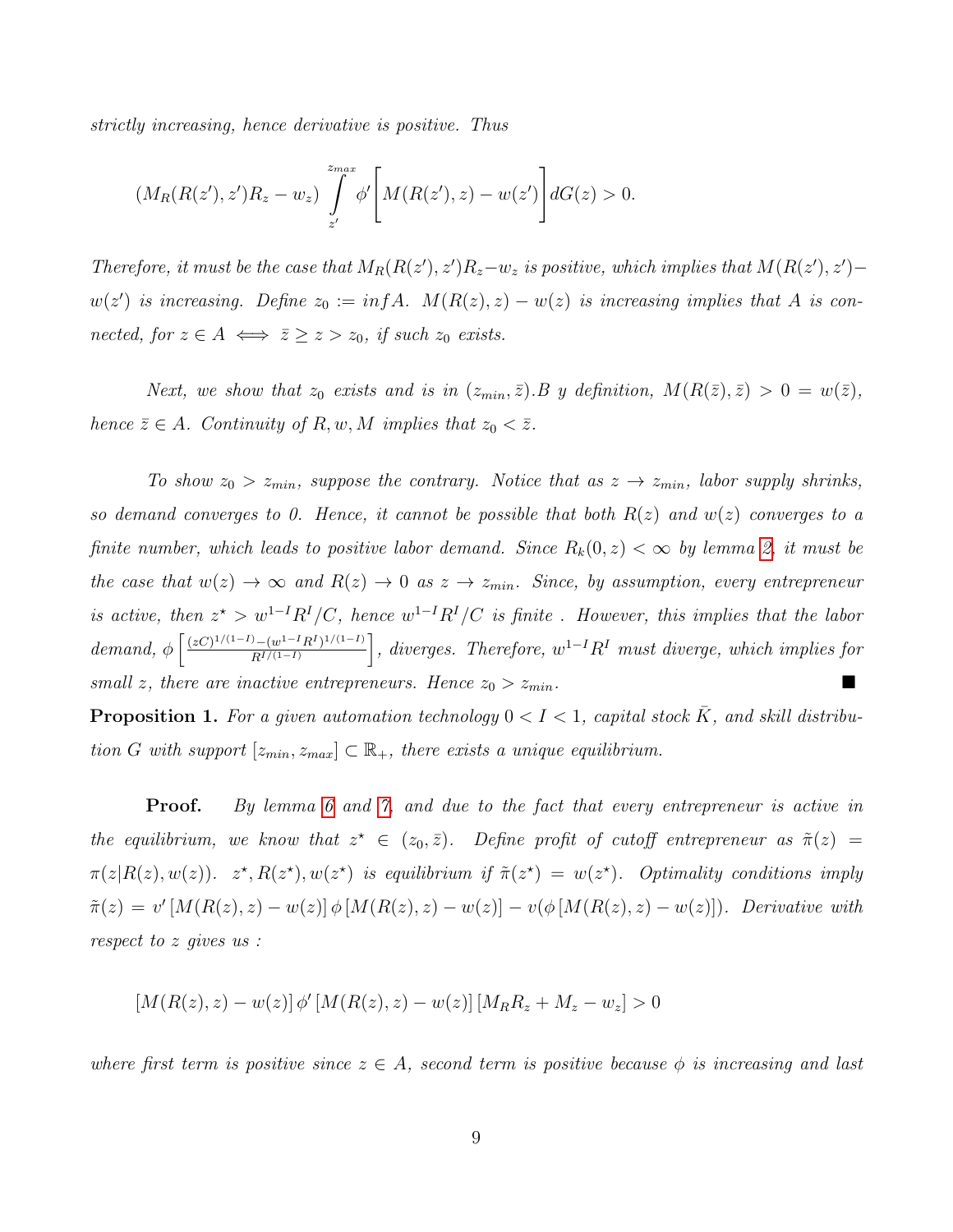term is positive by lemma [8.](#page-41-1) Therefore,  $\tilde{\pi}$  is strictly increasing in  $(z_0, \bar{z})$ , with  $\tilde{\pi}(z_0) = 0$  and  $\tilde{\pi}(\bar{z})>0.$ 

On the other hand,  $w(\bar{z}) = 0$  by definition, and  $w(z_0) > 0$  by lemma [6.](#page-40-0) By the intermediate value theorem and continuity of  $\tilde{\pi}(z)$  and  $w(z)$ , they must intersect.

To show that it is unique, we want to show that  $w(z)$  is decreasing in z. Fix z' and  $w' = w(z')$ . Take the derivative of the market clearing conditions with respect to z fixing w constant, around  $R_{\ell}(w', z')$  and  $R_{k}(w', z')$ . Using similar idea to lemma [4,](#page-38-1) one can get:

$$
\int_{z}^{'} \phi' M_{R}(R'_{\ell}(w',z') - R_{k}(w',z')) > 0.
$$

Since  $M_R$  is negative, it must be the case that  $(R'_\ell - R'_k) < 0$ . By definition of derivative, this implies that:

$$
\frac{R_{\ell}(w',z'+\epsilon) - R_{k}(w',z+\epsilon)}{\epsilon} < 0
$$

for small  $\epsilon > 0$ . But then,  $R_{\ell}$  and  $R_k$  cannot intersect at  $w \geq w'$ , since  $R_{\ell}(w, z) - R_k(w, z)$  must be decreasing in w around market clearing wage rate. This implies that  $w(z)$  is strictly decreasing.

This concludes that  $w(z)$  and  $\tilde{\pi}$  intersects only once, hence the equilibrium is unique.

### A.2 Proof of Proposition [3](#page-15-2)

**Proposition 3.** Suppose the distribution of entrepreneurial productivity, z, is Pareto with shape parameter  $\lambda$ , monitoring cost function is  $v(L) = L^{\alpha}$ , and  $\lambda(1 - I)(\alpha - 1) > 1$ .<sup>[12](#page-44-0)</sup> Then, the distribution of profits has a Pareto tail with shape parameter  $\lambda(1-I)^{\frac{\alpha-1}{\alpha}}$  $\frac{-1}{\alpha}$ .<sup>[13](#page-44-1)</sup>

<span id="page-44-0"></span> $12P$ roposition 1 can be extended to any unbounded distributions as long as the labor demand remains finite. For the Pareto distribution, we need  $\lambda(1-I)(\alpha-1) > 1$  to have an equilibrium.

<span id="page-44-1"></span><sup>&</sup>lt;sup>13</sup>We say that the tail distribution of F is distributed by G if  $F(x)/G(x) \to 1$  as  $x \to \infty$ . Observe that including capital income, RK, does not impact the tail of income distribution of entrepreneurs.